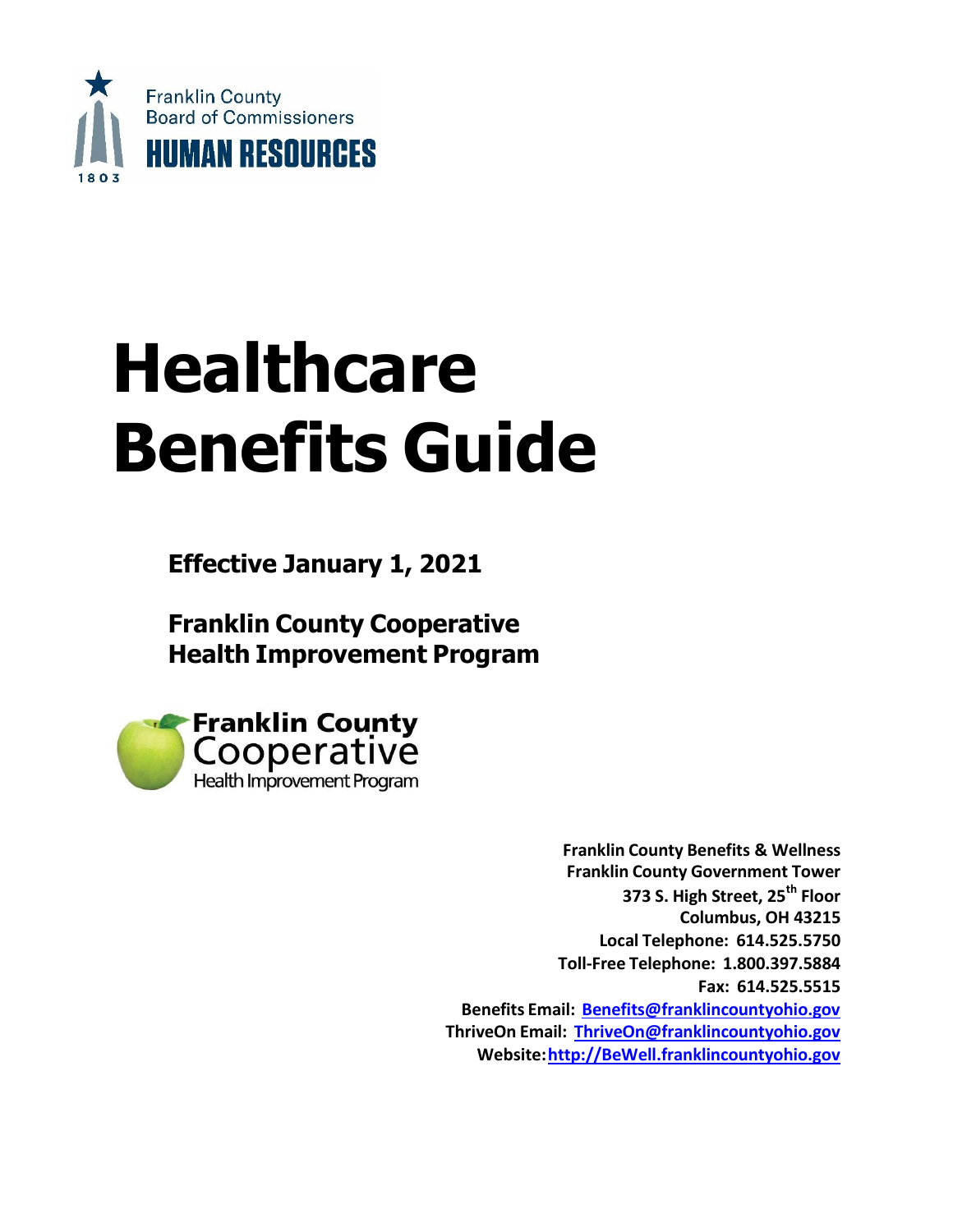### **Table of Contents**

### **Franklin County Cooperative Health Improvement Program Overview**

| $\bullet$ |                                                                   |    |
|-----------|-------------------------------------------------------------------|----|
|           |                                                                   |    |
|           |                                                                   |    |
|           |                                                                   |    |
| $\bullet$ | Your Short and Long Term Disability Insurance (including rates)18 |    |
| $\bullet$ |                                                                   |    |
| $\bullet$ |                                                                   |    |
| ٠         |                                                                   |    |
|           |                                                                   |    |
|           |                                                                   |    |
|           |                                                                   |    |
|           |                                                                   |    |
|           |                                                                   |    |
|           |                                                                   |    |
|           |                                                                   | 43 |

### **Other Important [Information](#page-44-0)**

| $\bullet$ | Health Insurance Portability and Accountability Act of 1996 (HIPAA)44  |  |
|-----------|------------------------------------------------------------------------|--|
|           |                                                                        |  |
|           | • Statement of Rights - Newborns' and Mothers' Health Protection Act44 |  |
|           |                                                                        |  |

### **Exhibit 1: Definitions and Required Documents Checklist**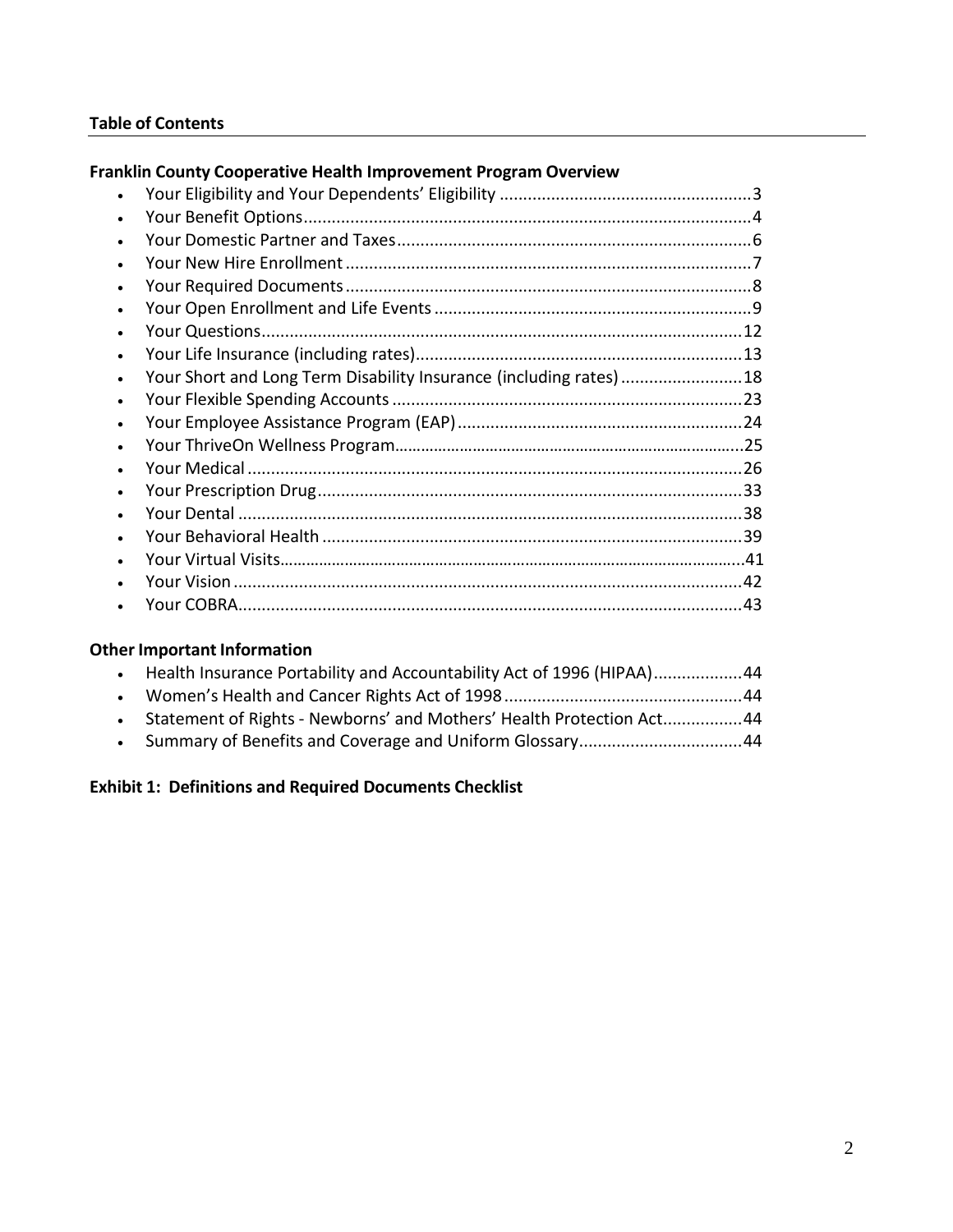### **Franklin County Cooperative Health Improvement Program Overview**

The Franklin County Board of Commissioners offers exceptional health benefit plans and programsthrough the Franklin County Cooperative Health Improvement Program.

### <span id="page-2-0"></span>**Your Eligibility and Your Dependents' Eligibility**

If you are an active employee scheduled to work at least 30 hours per week, you are eligible to participate in the Franklin County Cooperative Health Improvement Program.

### **Eligible dependents** include:

- Legal spouse of employee (same or opposite gender; excludes ex-spouse and legally separated spouse)
- Domestic partner of employee (cannot be a legal spouse)

The Cooperative covers the following children up to the end of the month in which the child turns age 26.

- Natural child of employee
- Natural child of domestic partner (only if domestic partner enrolls)
- Stepchild of employee
- Legally adopted child of employee, spouse or domestic partner
- Legal Ward (Child for whom legal guardianship has been awarded to employee, spouse or domestic partner.)
- Child for whom health care coverage is required through a "Qualified Medical Child Support Order" (QMCSO).
- Child of an enrolled dependent child, i.e. grandchild of employee (child must enroll)

A disabled child of any age is eligible as long as the disabled status is certified and approved. (See **Exhibit 1** for restrictions.)

See **Exhibit 1** for detailed definitions of eligible dependents and the documentation that is required upon enrollment.

If a dependent loses eligibility, it is your responsibility to remove the dependent from your coverage. **ENROLLING AN INELIGIBLE DEPENDENT OR FAILURE TO REPORT A LOSS OF ELIGIBILITY OF A DEPENDENT IS CONSIDERED FRAUD AGAINST THE PLAN AND IS PUNISHABLE UP TO AND INCLUDING TERMINATION OF EMPLOYMENT.**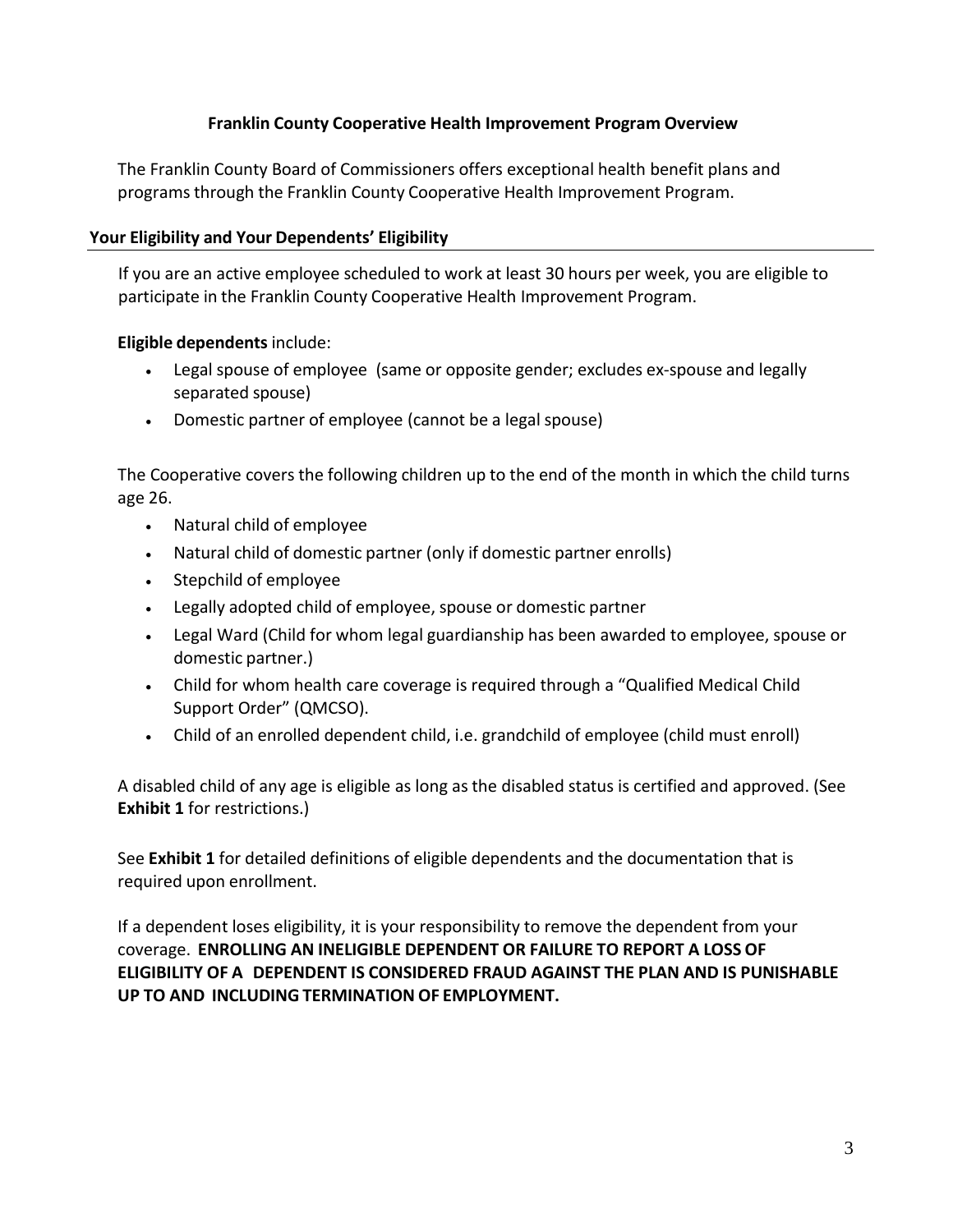### <span id="page-3-0"></span>**Your Benefit Options and Costs**

Your benefit options are broken down into three categories:

### **EMPLOYER PAID EMPLOYEE PAID EMPLOYER AND EMPLOYEE SHARED COST**

### **EMPLOYER PAID:** - \$50,000 of Basic Life Insurance\*

- \$50,000 Accidental Death & Dismemberment (AD&D) Life Insurance
- Employee Assistance Program (EAP)

As a benefits eligible employee of the Franklin County Cooperative, you are *automatically* provided these benefits **at no cost to you**. Your employer pays 100% of the cost. \*Some bargaining units and/or agencies may vary in coverage.

### **EMPLOYEE PAID:** - Additional (Supplemental) Life Insurance

You have the *option* of electing additional amounts of life insurance for yourself as well as coverage for your spouse or domestic partner and your children. You pay 100% of the postt a x premium. Rates are provided in this guide.

- Short and Long Term Disability

You have the *option* of electing short and/or long term disability. You pay 100% of the post-tax premium. Rates are provided in this guide.

- Flexible Spending Accounts (FSA)

You have the *option* of contributing to an employer sponsored Flexible Spending Account (FSA). Both Healthcare FSA and Dependent Care FSA options are available. The advantage of using an FSA is that you reduce your taxable income and use pre-tax dollars to pay for qualified out-of-pocket health and dependent care expenses expenses.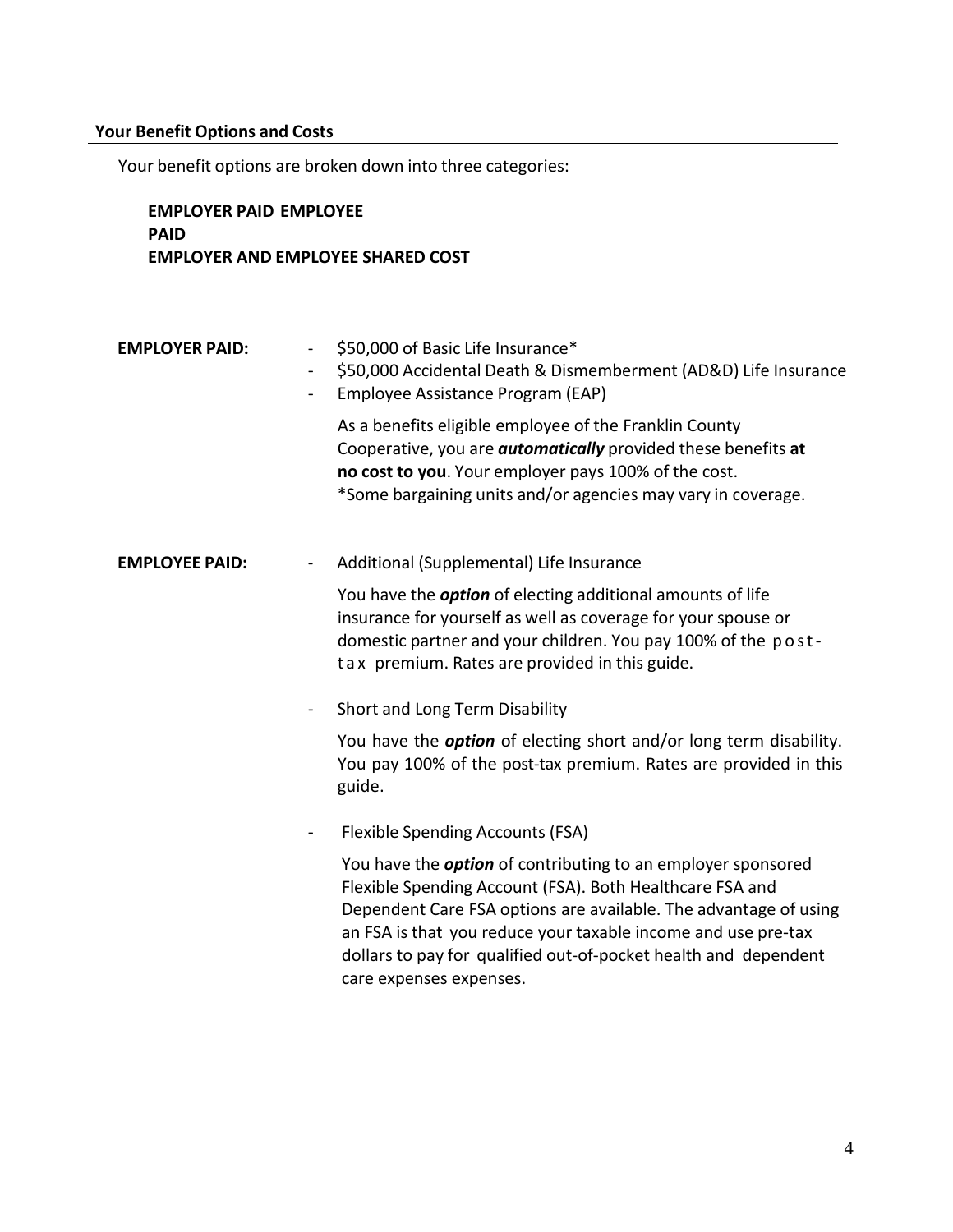### **EMPLOYER AND EMPLOYEE SHARED COST:** Benefits package including:

Medical Prescription Drug Dental Behavioral Health Vision

You have the *option* of enrolling in a benefits package which includes the coverages listed above. Benefits are offered as a 'package', i.e. you cannot enroll in medical only or dental only.

**Please contact your agency HR/payroll representative to identify your monthly contribution.** 

### *What if I don't want to enroll in the health plan?*

<span id="page-4-0"></span>Even if you decline enrollment in the benefits package, the EMPLOYER PAID Basic Life and AD&D Insurance and EAP benefits are provided for you. You are also able to elect EMPLOYEE PAID Additional/Supplemental Life Insurance, elect Short and/or Long Term Disability Insurance and enroll in the Flexible Spending Account program.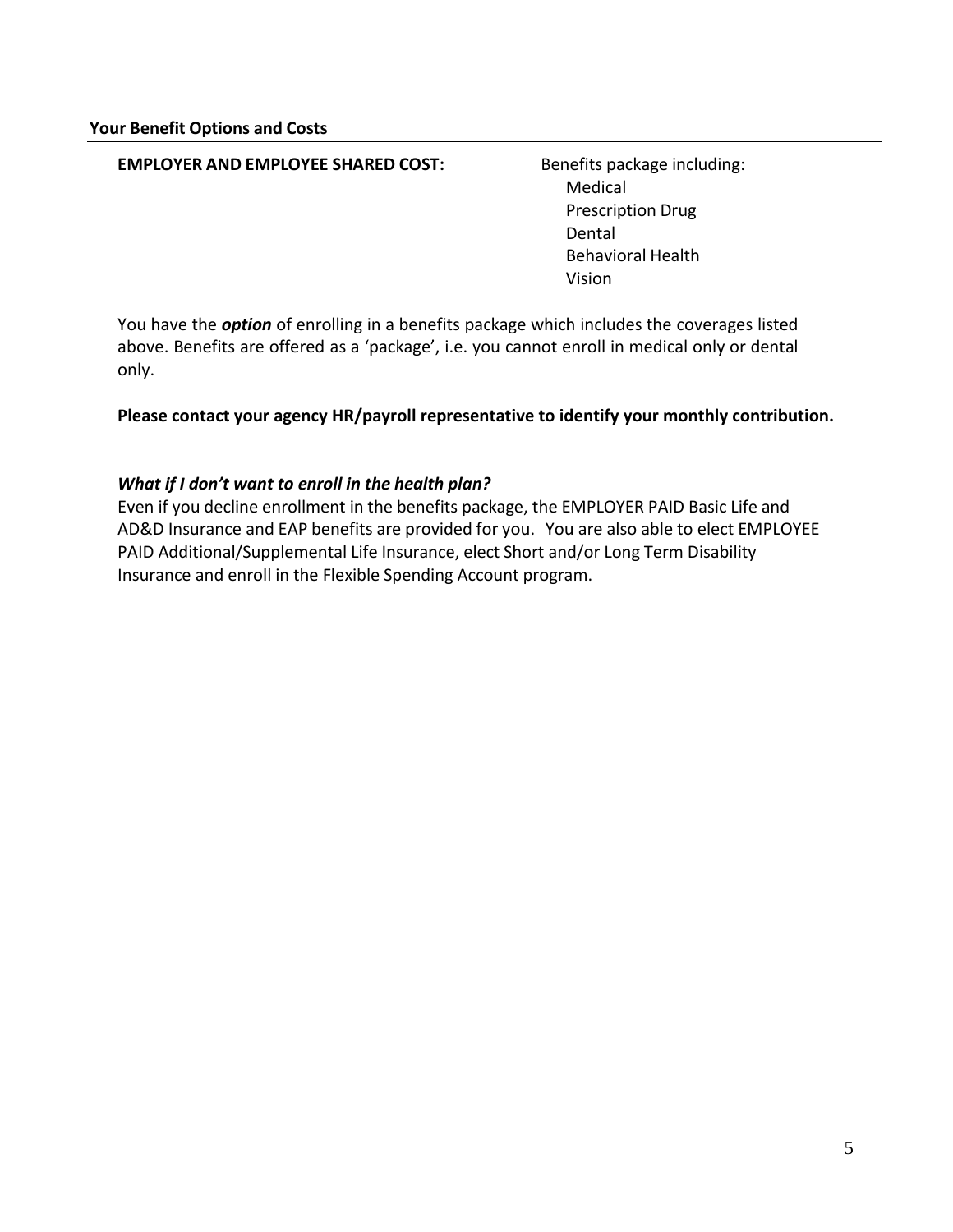### **Your Domestic Partner and Taxes**

The Franklin County Cooperative offers coverage to same and opposite gender domestic partners of employees. The IRS does not recognize domestic partners or their children as 'qualified' dependents. Therefore, if you enroll a domestic partner, IRS tax rules impact your *taxable income* in the following ways:

**Monthly Contribution:** Your monthly contribution is split pre- and post- tax if a domestic partner is enrolled.

**Fair Market Value:** The fair market value (FMV) of the domestic partner benefit is the value of the benefit or the cost of providing the benefit. This value is taxed as income.

A chart showing the fair market value of domestic partner coverage is available at [http://BeWell.franklincountyohio.gov a](http://bewell.franklincountyohio.gov/)nd posted in the online enrollment system.

If you enroll a domestic partner and discover the additional taxes are too much, you will not be able to drop coverage for your domestic partner until the next Open Enrollment. *Therefore, you are encouraged to research your options thoroughly and to seek advice from a tax advisor.*

Refer to **Exhibit 1** to review the definition of a domestic partner.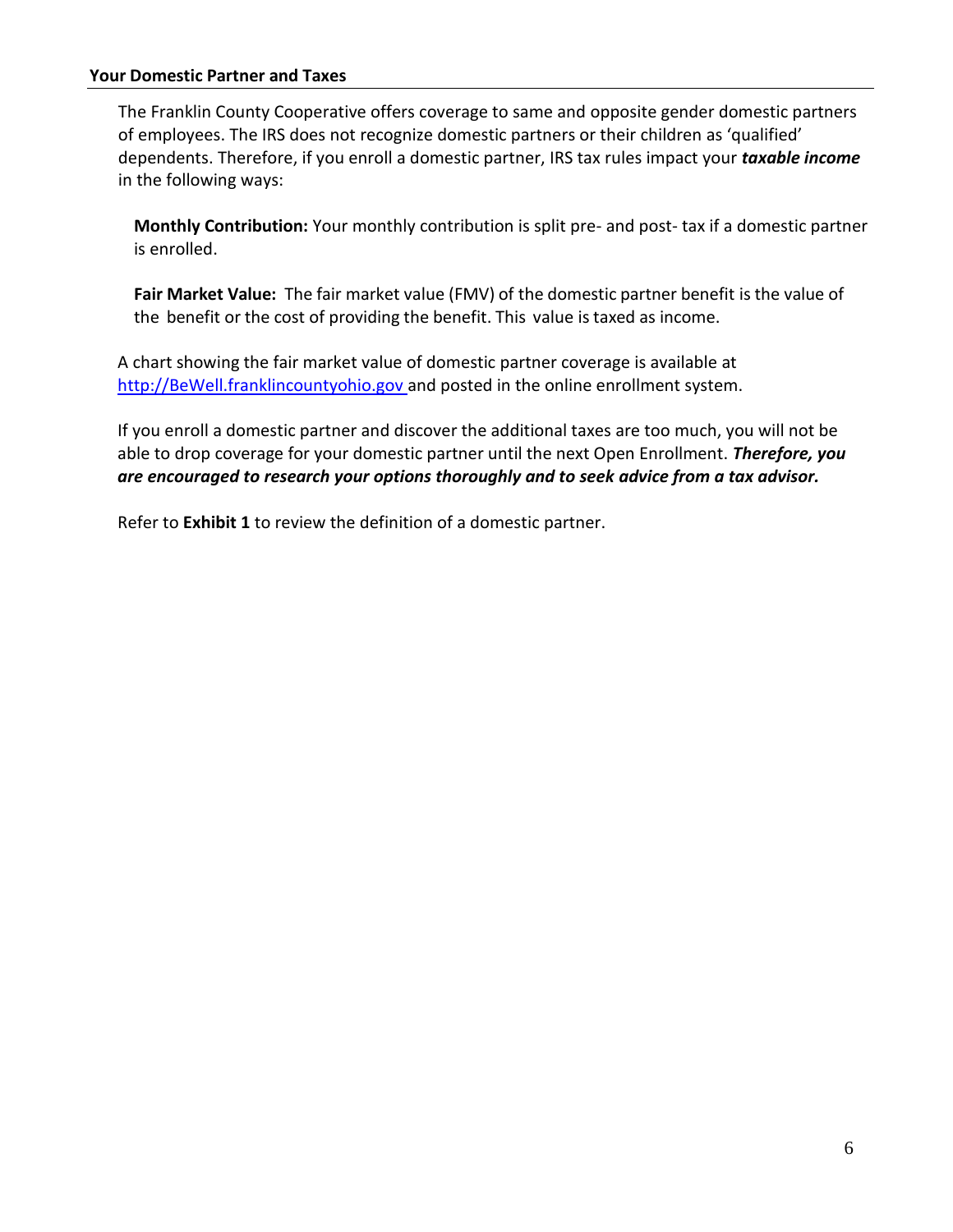### <span id="page-6-0"></span>**Your New Hire Enrollment**

**You must enroll within 30 days from your date of hire.** Your benefits become effective on the 1 st of the month following your  $30<sup>th</sup>$  day of employment. If you miss this initial enrollment opportunity you must wait until Open Enrollment to enroll.

Shortly after your hire date, instructions on how to access the self-service enrollment system at [https://fccbenefits.com](https://fccbenefits.com/) will be mailed to your home address. On your first visit to the enrollment system, you will need your social security number, your date of birth and the company key **fcc** (all lowercase). This allows you to register a User Name and Password. The enrollment system is accessible from any computer with internet access: home, work, public library, etc. If you do not have a computer available to you, contact your HR/Payroll Officer for assistance.

You will be asked to supply the following information during your enrollment session:

- Social security numbers and dates of birth for each dependent being enrolled.
- Address for any dependent not living with you.
- Other coverage information for your dependent(s).
- **NOTE:** You are asked to record your preferred telephone number and email address. It is **important** to remember to update these if they change.

**SPECIAL ENROLLMENT NOTICE:** If you do not enroll yourself or your dependents (including your spouse) because of other health insurance or group health plan coverage, you may be able to enroll yourself and your dependents in the Cooperative's plan if you or your dependents lose eligibility for that other coverage (or if the employer stops contributing toward other coverage). However, you must request enrollment within 30 days from when your dependents' other coverage ends (or after the employer stops contributing toward the other coverage). In addition, if you have a new dependent as a result of marriage, birth, adoption, or placement for adoption, you may be able to enroll yourself and your dependents. However, you must request enrollment within 30 days from the marriage, birth, adoption, or placement for adoption. If you do not request enrollment within 30 days, your request to enroll your dependent will be denied. See **Your Life Events** section.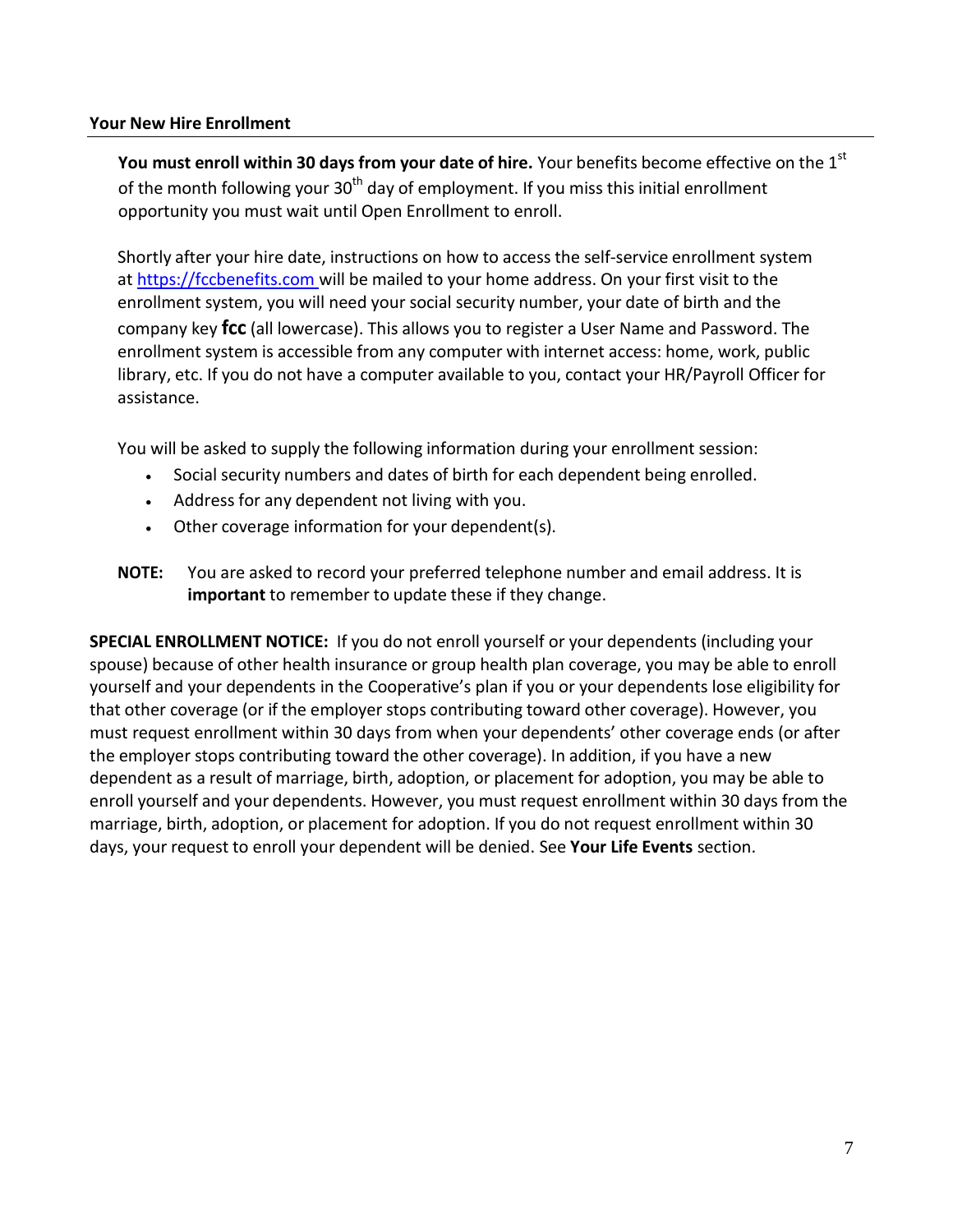### <span id="page-7-0"></span>**Your Required Documents**

You must supply documentation to substantiate the eligibility of each dependent you enroll. (See **Exhibit 1**)

These documents must be submitted within 30 days of your date of hire. If you fail to supply the necessary documents, coverage will not be approved and the next opportunity to enroll your dependent is the following Open Enrollment.

Before submitting, record your name and telephone number on each document. Upload your documents to the enrollment system. If you are unable to upload, other options are available. Do not supply originals unless requested.

### **How to upload verification documents upon filling out a Life Event or New Hire Enrollment online:**

- Log in to the enrollment site at fccbenefits.com
- Select 'To Do' on the right hand side of the screen
- Select 'View Details'
- Select 'Upload Documents'
- Select 'Choose Files' and attach appropriate documents
- Select 'Send'**.** Once successfully submitted, a notification box should appear on your screen that reads, 'Your submission was successful'.

Send documents via post or inter-office **Franklin County Benefits & Wellness** mail or hand deliver to: **373 S High Street, 25th Floor**

**Columbus, OH 43215**

Fax documents to: **614.525.5515**

Scan and email documents to: **[Benefits@franklincountyohio.gov](mailto:Benefits@franklincountyohio.gov)**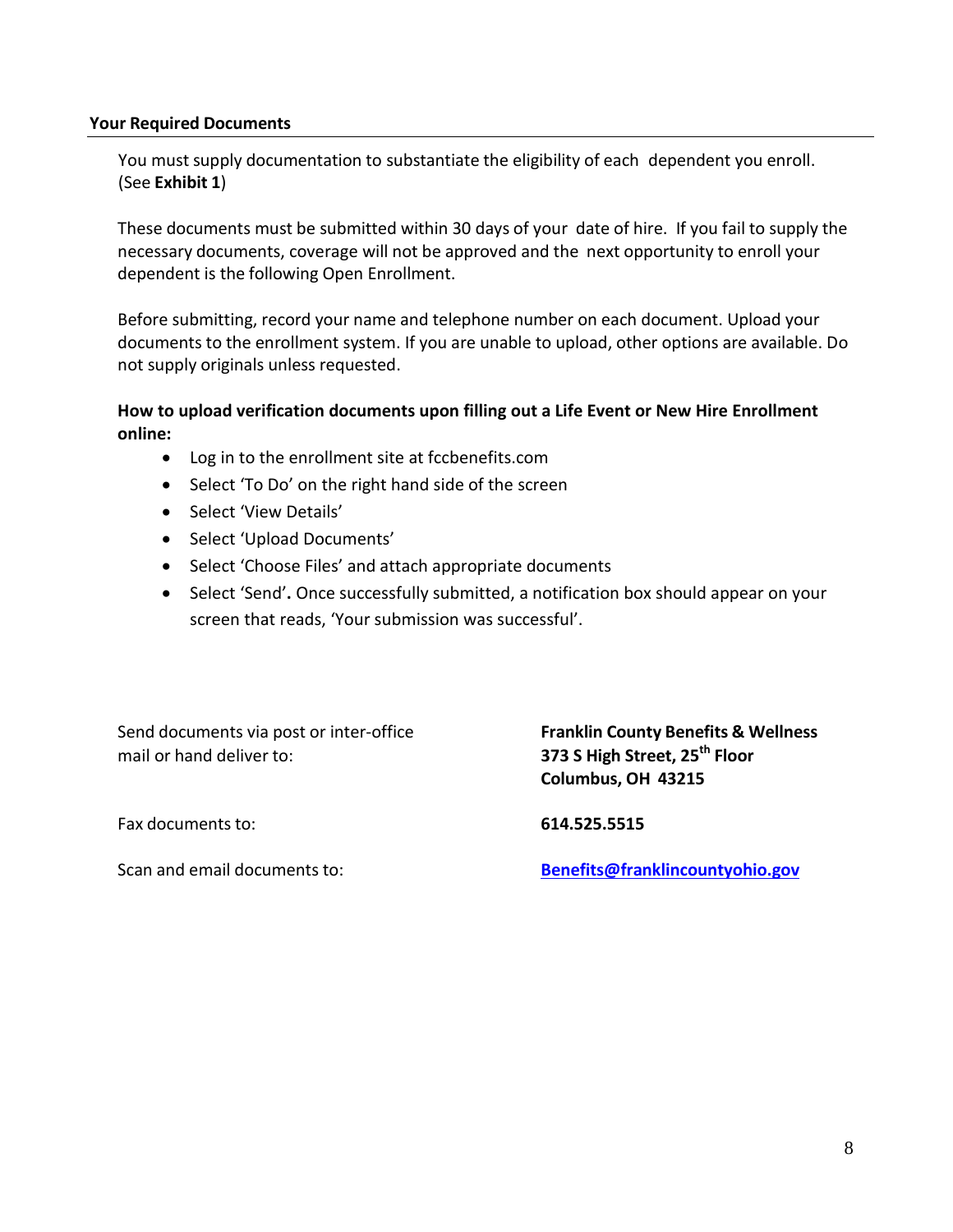### **Your Open Enrollment**

Open Enrollment occurs yearly and is your opportunity to make changesto your benefit elections. Changes are effective January  $1<sup>st</sup>$ .

Federal restrictions prohibit changing your benefit elections outside of Open Enrollment unless a Life Event occurs.

### **Your Life Events**

Life Events are life changes that occur outside of Open Enrollment that can alter your benefit needs. Certain qualifying life events allow you to change your benefits before the next annual Open Enrollment. These events are listed on the following page. You may change your health, your life and your disability insurance coverage and in some circumstances your FSA. Adding a spouse or domestic partner can also impact the incentives with your wellness programs.

You have 30 days from the date of a Life Event to make changes to your benefits. Eligibility documents are required whenever a dependent is added to or removed from coverage. See **Exhibit 1** in this guide for a list of required documents when **adding** a dependent. The chart on the following page provides required documentsfor **removing** a dependent.. All documents must be submitted within 30 days of the date of the Life Event.

- **NOTE: Legal separation, divorce and ending a domestic partnership:** Dissolution, divorce or termination of a domestic partner is a difficult and life-altering process and can be emotionally and financially challenging. The Employee Assistance Program (EAP) provides services which may help.
	- Individual or Family counseling
	- Relationship counseling
	- Financial consultation
	- Legal consultation

It is important to remember that it is your responsibility to notify the Benefits and Wellness Office of any change in eligibility of a spouse or domestic partner. You must:

- Notify the Benefits & Wellness Office within 30 days of a court approved divorce or dissolution; or
- Complete an Affidavit of Termination of Domestic Partnership within 30 days of terminating a domestic partnership.
- **NOTE: Failure to report the loss of eligibility of a dependent or notify the Benefits & Wellness Office within these timeframes and keeping an ineligible dependent on your plan, is considered fraud against the plan and is punishable up to and including termination of employment.**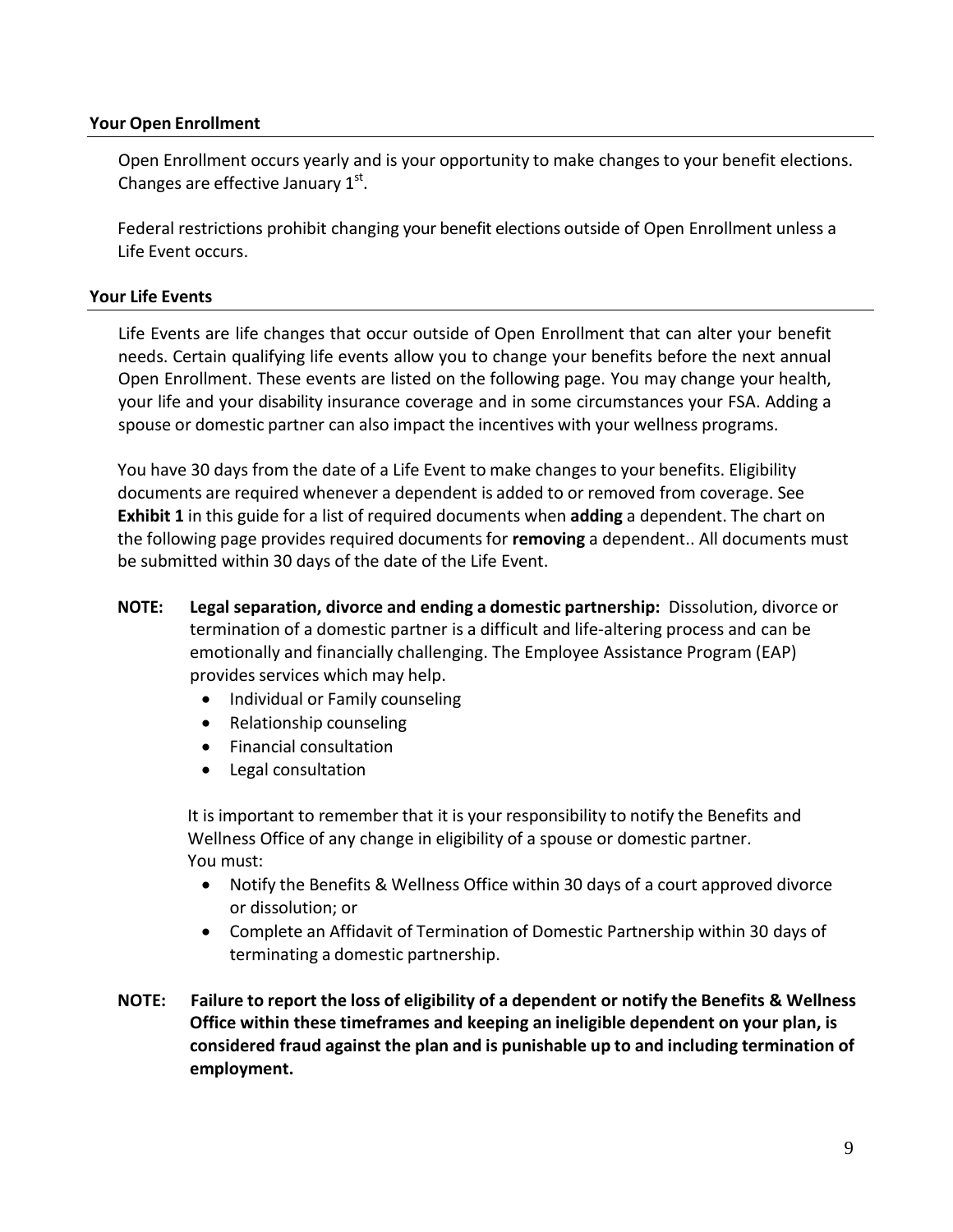The chart below illustrates various Life Events, how to request a change in your benefits and notes about the documentation that is required.

All Life Events must be submitted online at [https://fccbenefits.com.](https://fccbenefits.com/) Click on the CHANGE MY BENEFITS icon, click Life Event and choose the appropriate event from the drop down menu. If you are unsure what Life Event to select, please contact the Benefits & Wellness Office for direction. Submit the required dependent verification documents directly to the Benefits & Wellness Office or upload in the enrollment system.

| <b>Effective Date</b><br>How to request<br><b>Life Event</b><br>change? *<br>of Coverage Change  |        | <b>Required Documentation</b>                                                                                                                                                                                         |                                                                                                                                                              |
|--------------------------------------------------------------------------------------------------|--------|-----------------------------------------------------------------------------------------------------------------------------------------------------------------------------------------------------------------------|--------------------------------------------------------------------------------------------------------------------------------------------------------------|
| Marriage                                                                                         | Online | The first of the month following the<br>date of the marriage                                                                                                                                                          | Refer to Exhibit 1 Definitions and<br><b>Required Documents</b>                                                                                              |
| <b>Domestic Partner</b>                                                                          | Online | The first of the month following the<br>date Affidavit is notarized                                                                                                                                                   | Refer to Exhibit 1 Definitions and<br><b>Required Documents</b>                                                                                              |
| <b>Birth</b>                                                                                     | Online | Date of Birth                                                                                                                                                                                                         | Refer to Exhibit 1 Definitions and<br><b>Required Documents</b>                                                                                              |
| <b>Adoption/Legal</b><br>Guardianship                                                            | Online | Date of Court Documents                                                                                                                                                                                               | Refer to Exhibit 1 Definitions and<br><b>Required Documents</b>                                                                                              |
| <b>Terminating your</b><br>Cooperative<br>coverage as a result<br>of a gain of other<br>coverage | Online | The last day of the month preceding<br>the begin date of other coverage (if<br>other coverage begins first of the<br>following month) or the last day of<br>the month in which other coverage<br>begins, if mid-month | Documentation from the other plan,<br>indicating the date coverage begins                                                                                    |
| <b>Enrolling in</b><br>Cooperative<br>coverage as a result<br>of a loss of other<br>coverage     | Online | The day immediately following the<br>date the other coverage ends                                                                                                                                                     | Documentation from the other plan,<br>indicating the date coverage ends. Refer<br>to Exhibit 1 Definitions and Required<br>Documents if enrolling dependents |
| Divorce/Dissolution<br>/Legal Separation                                                         | Online | Date of Court Documents                                                                                                                                                                                               | Court approved divorce/dissolution<br>decree or separation agreement                                                                                         |
| <b>Termination of</b><br><b>Domestic</b><br>Partnership                                          | Online | Date illustrated on Affidavit of<br>Termination of Domestic Partnership                                                                                                                                               | Affidavit of Termination<br>of Domestic Partnership                                                                                                          |
| Dependent Child no<br>longer eligible                                                            | Online | The last day of the month in which<br>the child became ineligible                                                                                                                                                     | Written request to remove child from<br>plan, stating reason for loss of eligibility                                                                         |
| <b>Death of Employee</b>                                                                         | N/A    | Employee coverage ends the date of<br>death. Dependent coverage continues<br>through the end of same month.                                                                                                           | Proof of death is required in the event<br>of dependent death. This can be<br>satisfied with death certificate<br>or copy of the obituary.                   |
| Death of<br><b>Dependent</b>                                                                     | Online | Dependent coverage ends<br>the date of death                                                                                                                                                                          | If a life insurance claim is filed,<br>a life insurance claim form and an<br>original (not a copy) of the death<br>certificate are required.                 |

**\* Online =** [https://fccbenefits.com](https://fccbenefits.com/)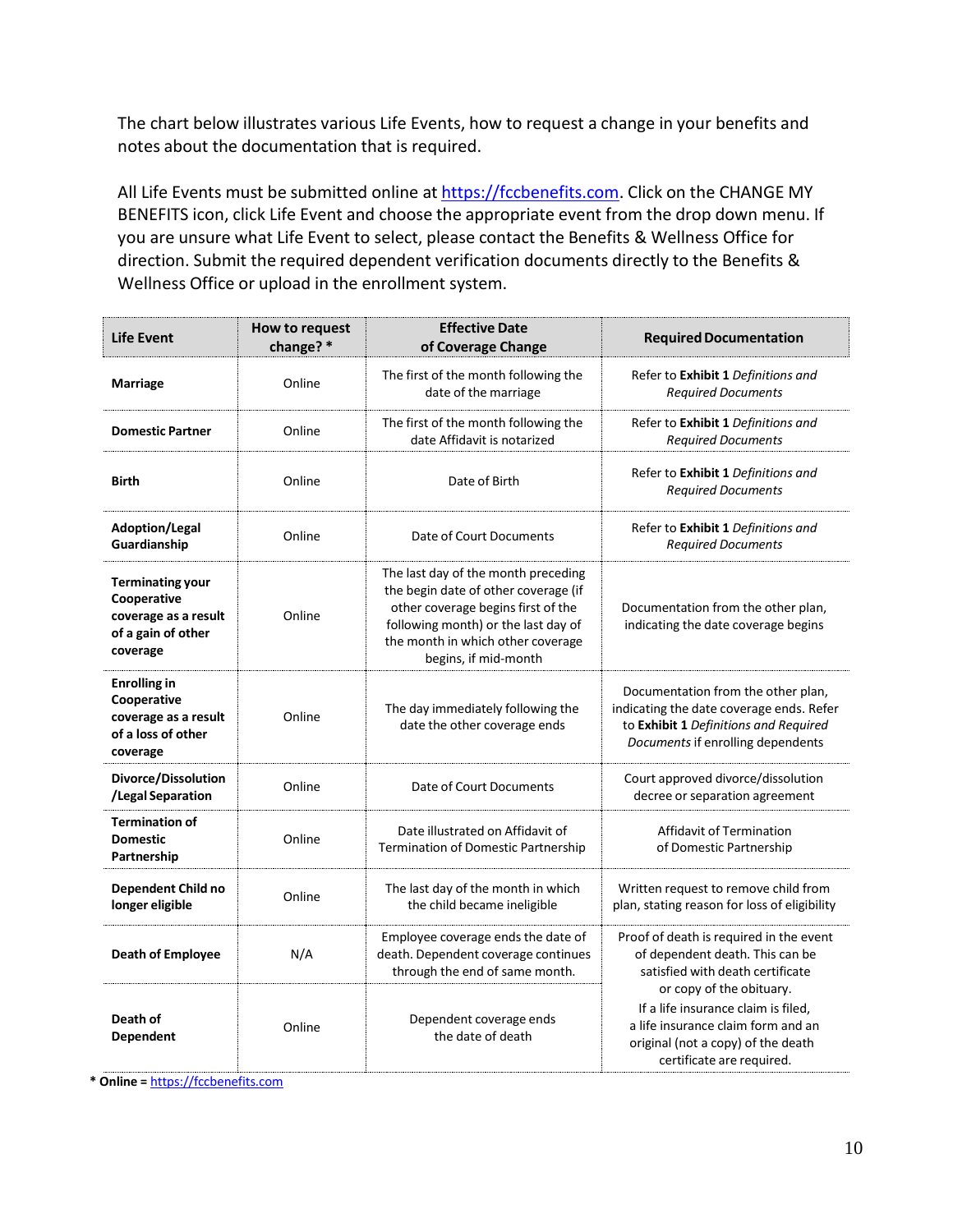### **Your Status Changes from Part-time to Full-time**

If your status changes from part-time to full-time and you become eligible for benefits, you will enroll as if you are a New Hire, with the date you are placed in a full-time status as your date of hire. Follow the instructions in the **Your New Hire Enrollment** section of this guide.

### **You Transfer to a New Agency**

If you transfer to a new agency within 30 days or less of leaving your old agency, there will be no break in coverage. If your break in employment from the County is greater than 30 days, you will be treated as a New Hire.

### **Your Employee Information in [https://fccbenefits.com](https://fccbenefits.com/)**

If corrections are needed to your **Name, Address, Social Security Number, Birth Date** or **Department,** contact your HR/Payroll Officer. You cannot make these changes yourself.

### **Your Employment Termination**

If your employment terminates:

- Benefits terminate on the last day of the month in which your employment terminates.
- Information regarding your COBRA rights is mailed to your home.
- Life insurance continuation options are offered. If you wish to take advantage of the life insurance portability or conversion feature, please contact the life insurance carrier. Continuation of life insurance coverage must be requested within 31 days of the date your coverage terminates.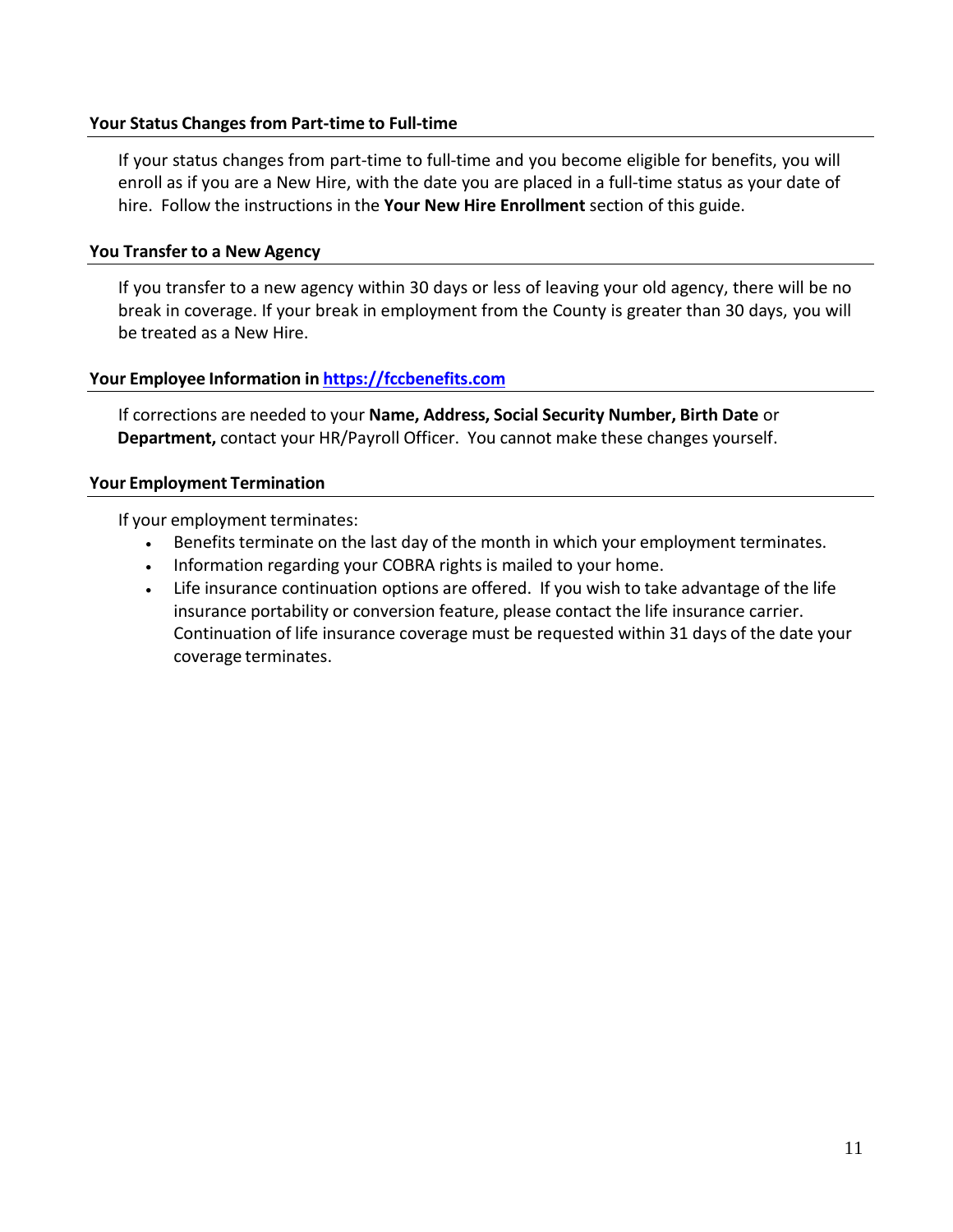### <span id="page-11-0"></span>**Your Questions**

If you have questions regarding your **eligibility, enrollment, life event changes or unresolved claim issues**, contact the Franklin County Benefits and Wellness Office. The Benefits & Wellness Office is located on the 25<sup>th</sup> floor of the Franklin County Government Tower at 373 S. High Street, Columbus, OH, 43215 and is staffed Monday through Friday, 8am to 5pm EST. Walk-ins are welcome!

Resolution of a **claim issue** is best handled by the carrier. Contact information for our current carriers is listed below.

| <b>Benefit</b>                                        | <b>Carrier</b>                                                     | <b>Telephone</b><br><b>Number</b>  | Website                                                                                                    |
|-------------------------------------------------------|--------------------------------------------------------------------|------------------------------------|------------------------------------------------------------------------------------------------------------|
| <b>Life Insurance</b>                                 | <b>Dearborn</b><br>Group                                           | 1-800-348-<br>4512                 | N/A                                                                                                        |
| Short and/or Long<br><b>Term Disability</b>           | <b>MetLife</b>                                                     | 1-866-729-<br>9201                 | www.MetLife.com/MyBenefits                                                                                 |
| <b>FSA</b>                                            | <b>Businessolver</b><br><b>Flex</b><br><b>Administration</b>       | 1-855-883-<br>8541                 | https://flexadministration@businessolver.com<br>978-552-0168 FAX                                           |
| <b>Employee</b><br><b>Assistance</b><br>Program (EAP) | Optum                                                              | 1-800-354-<br>3950                 | www.liveandworkwell.com<br><b>Access Code:EAP</b>                                                          |
| <b>Medical</b>                                        | <b>United</b><br><b>HealthCare</b>                                 | 1-877-440-<br>5983                 | www.myuhc.com                                                                                              |
| <b>Prescription Drug</b>                              | <b>OptumRx</b>                                                     | 1-855-312-<br>2307                 | www.OptumRx.com                                                                                            |
| <b>Vision</b>                                         | <b>Vision Service</b><br>Plan                                      | 1-800-877-<br>7195                 | www.vsp.com                                                                                                |
| <b>Behavioral Health</b>                              | Optum                                                              | 1-800-354-<br>3950                 | www.liveandworkwell.com<br><b>Access Code: EAP</b>                                                         |
| <b>Dental</b>                                         | Aetna                                                              | 1-877-238-<br>6200                 | www.aetna.com                                                                                              |
| <b>Benefits &amp;</b><br><b>ThriveOn</b>              | <b>Franklin County</b><br><b>Benefits &amp;</b><br><b>Wellness</b> | 614-525-5750<br>1-800-397-<br>5884 | http://BeWell.franklincountyohio.gov<br>Benefits@franklincountyohio.gov<br>ThriveOn@franklincountyohio.gov |
| Online<br><b>Enrollment</b><br>System                 | <b>Businessolver</b>                                               | N/A                                | https://fccbenefits.com<br><b>Company Key: fcc (all lowercase)</b><br>COBRA - 1-877-547-6257               |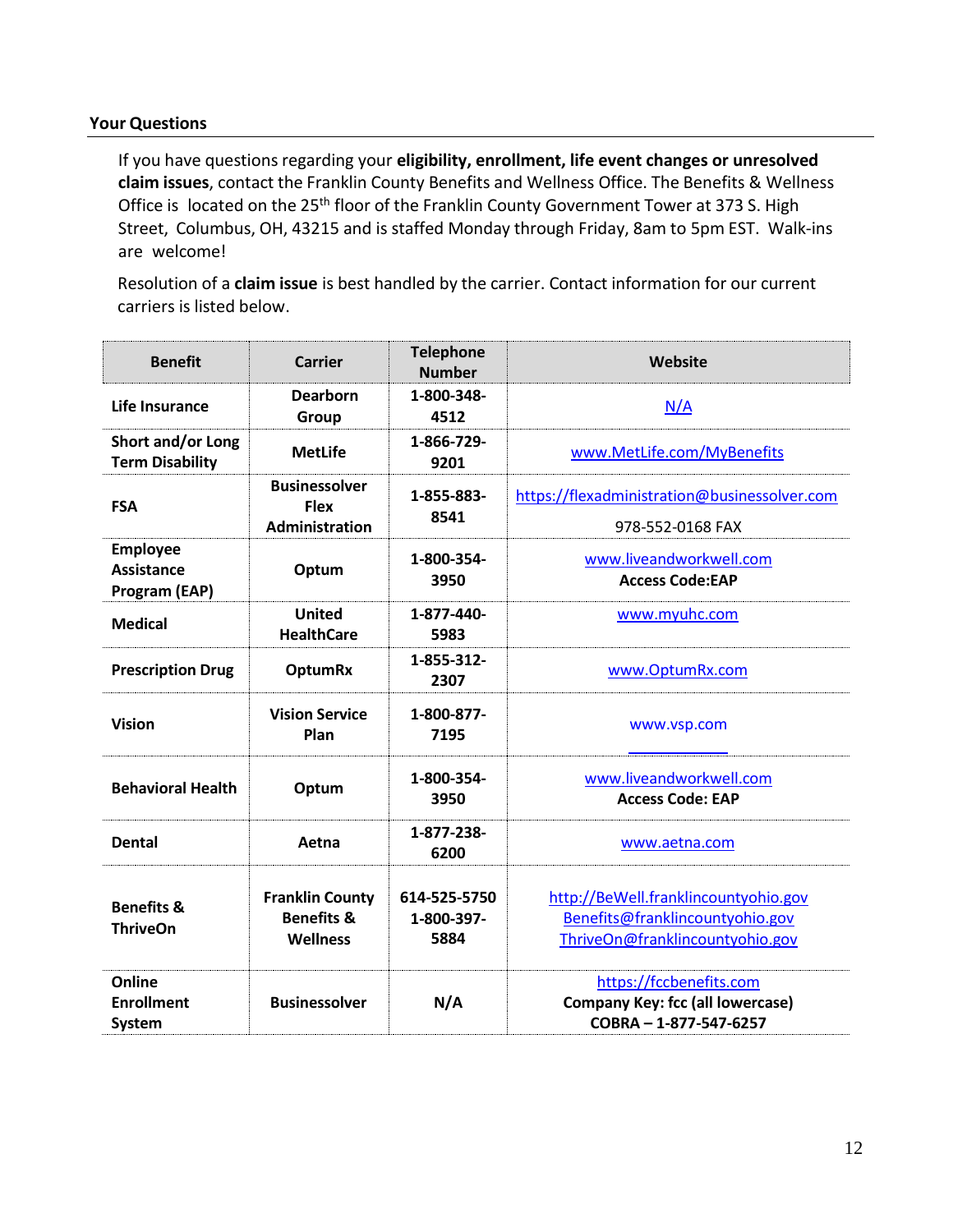### **Your Life Insurance**

### **Basic Life/Accidental Death & Dismemberment (AD&D**)\*

**Basic Life** is group term life insurance that pays a \$50,000 benefit if an **employee's** death results from illness or injury. You are provided this coverage at no cost to you. (Dependents not covered.)

A \$50,000 **AD&D** benefit is also provided at no cost to you and pays an additional benefit for an employee's loss resulting from an accident. The amount payable is a percentage of the \$50,000 AD&D benefit, determined by the loss. Examples are provided below. For a full listing of covered losses and corresponding percentages, refer to the life insurance certificate at [http://BeWell.franklincountyohio.gov.](http://bewell.franklincountyohio.gov/)

| Loss paying a 100% benefit or \$50,000: | Life                                   |
|-----------------------------------------|----------------------------------------|
|                                         | Disappearance (if not found in 1 year) |
|                                         | Death due to exposure                  |
|                                         | Sight in both eyes                     |
|                                         | Quadriplegia                           |
| Loss paying 50% benefit or \$25,000:    | One hand or one foot                   |
|                                         | Speech                                 |
|                                         | Hemiplegia                             |
|                                         | Hearing in both ears                   |
|                                         | Sight in one eye                       |

The AD&D benefit also includes the following:

| Seat Belt Benefit:               | \$25,000 or 50% of the member coverage amount, whichever<br>is less. AD&D benefit payable for loss of life, if death results<br>from an automobile accident and a seat belt was properly<br>worn at the time of the accident. |
|----------------------------------|-------------------------------------------------------------------------------------------------------------------------------------------------------------------------------------------------------------------------------|
| <b>Spouse Training Benefit:</b>  | 25% of member coverage amount or a maximum of \$5,000<br>per year, or the cumulative total of \$10,000, whichever is<br>less.                                                                                                 |
| Day Care Benefit:                | 25% of member coverage amount or a maximum of \$5,000<br>per year, or the cumulative total of \$10,000, whichever is<br>less. Maximum duration five (5) years.                                                                |
| <b>Higher Education Benefit:</b> | 25% of member coverage amount or a maximum of \$5,000<br>per year or the cumulative total of \$20,000. Whichever is<br>less. Maximum duration four (4) years.                                                                 |

\*Some bargaining units and/or agencies may vary in coverage.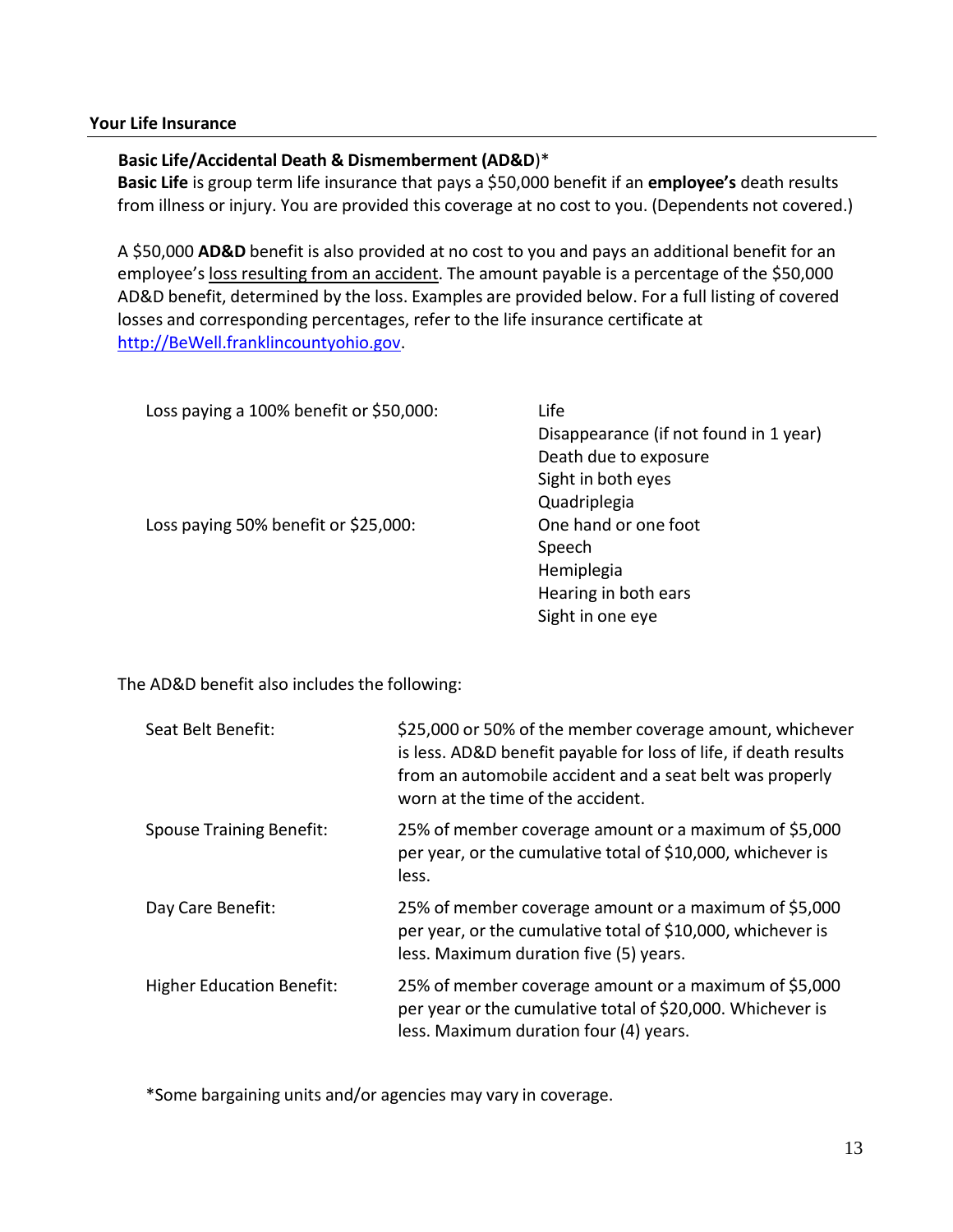| Line of Duty Benefit:                 | \$50,000, or 100% of member coverage amount, whichever is<br>less.  |
|---------------------------------------|---------------------------------------------------------------------|
| <b>Occupational Assault Benefit:</b>  | \$25,000 or 50% of member coverage amount, whichever is<br>less.    |
| <b>Public Transportation Benefit:</b> | \$200,000, or 200% of member coverage amount, whichever<br>is less. |

You do not need to enroll in the health benefits plan in order to receive Basic Life/AD&D coverage but you **must** designate a beneficiary on the online enrollment system.

### **Active at Work Provision**

You must be actively at work in order for coverage to become effective. If you are incapable of active work because of sickness, injury or pregnancy on the day before the scheduled effective date of insurance, insurance will not become effective until the day after you complete one full day of active work as an eligible employee.

### **Additional/Supplemental Life**

You may purchase additional life insurance for yourself as well as coverage for your spouse or domestic partner and children. This coverage provides a benefit if death results due to accident or illness.

You pay 100% of the cost of this coverage. Premium is deducted from your paycheck on a post-tax basis. Additional (Supplemental) Life is group term life.

Additional (Supplemental) coverage can be requested in the following amounts:

- Employee: In increments of \$10,000 up to a maximum of \$500,000  *Guaranteed Issue Amount: \$100,000*
- Spouse/Domestic Partner: In increments of \$10,000 up to a maximum of \$150,000  *Guaranteed Issue Amount: \$50,000*
- Children: In increments of \$5,000 up to a maximum of \$10,000  *Guaranteed Issue Amount: \$10,000* **If both parents are County employees, child coverage can only be elected by one parent. A maximum of \$10,000 coverage total is allowed.**

It is important to understand Guaranteed Issue (GI). GI allows you to enroll yourself, your spouse or domestic partner and children without supplying any paperwork or completing any medical application. GI is only available if you are a **New Hire or if you experience a Life Event**. It is not available during Open Enrollment, so your New Hire Enrollment may be your only chance to take advantage of Guaranteed Issue.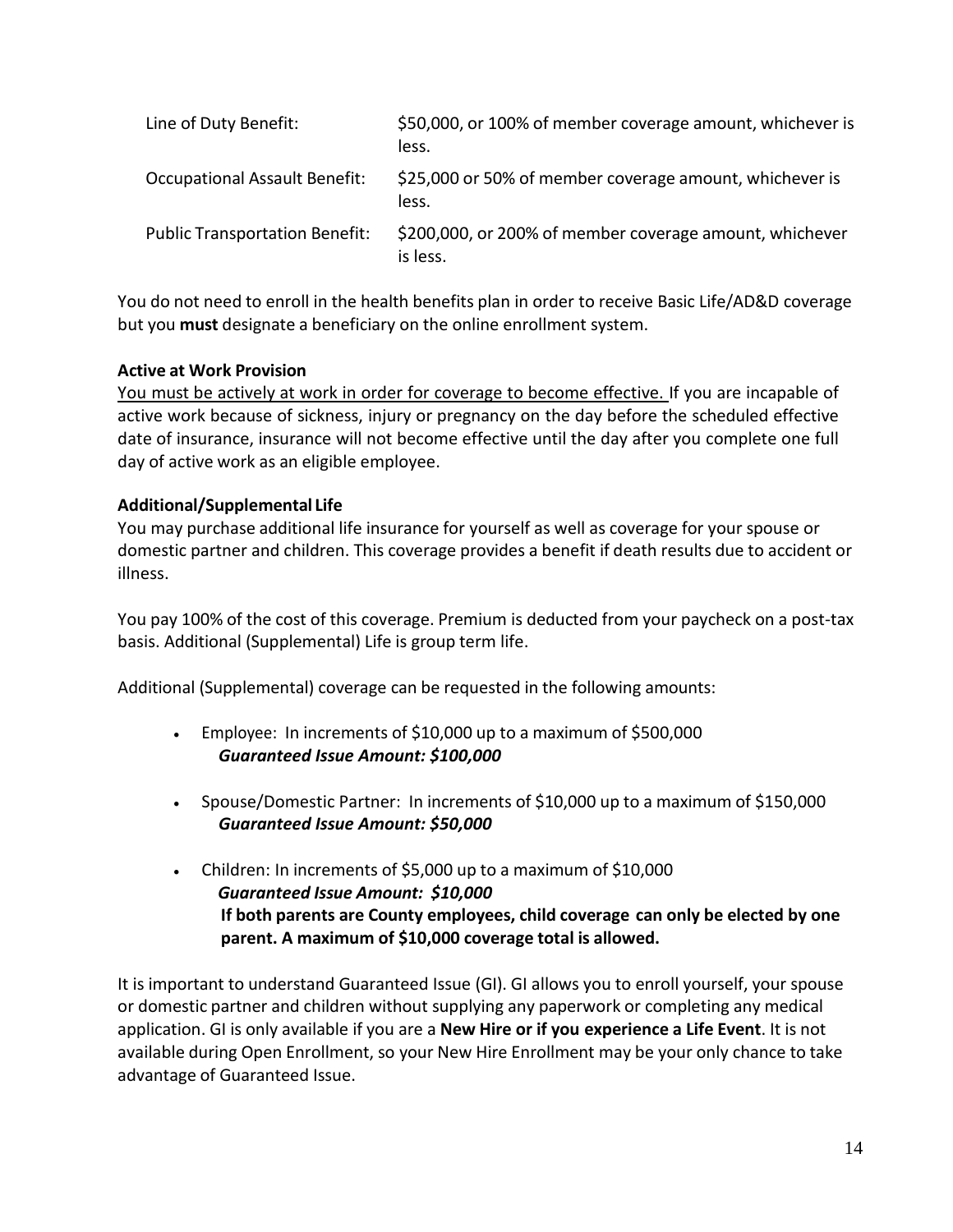Coverage requests up to the GI amount are automatically approved. Requested coverage over the GI amount must be approved by the life insurance carrier. If you request Additional (Supplemental) Life insurance **over** the GI amount, you must complete a Medical History Statement (EOI Form) and submit it to Dearborn Group for approval. The form is printable from the online enrollment system. The effective date of any coverage above the GI amount is determined by Dearborn Group.

Example at **New Hire**: You request \$200,000 for yourself and \$100,000 for your spouse during your New Hire enrollment. You are automatically approved for \$100,000 and your spouse is automatically approved for \$50,000. The enrollment system alerts you that a Medical History Statement (EOI Form) is required for the amounts above the Guaranteed Issue and supplies a downloadable Medical History Statement (EOI Form) for you to complete and send to the life insurance carrier. You receive written notice from the life insurance carrier upon their decision to either approve or deny the coverage.

Example at **Life Event**: You are already enrolled for \$50,000 Additional (Supplemental) Life and your spouse is already enrolled for \$30,000. Congratulations … you are the proud parents of a newborn baby boy. Just as you are able to make changes to your medical coverage **within 30 days of a life event**, you are also able to make changesto your life coverage. You request an increase of \$100,000 for yourself and an increase of \$70,000 for your spouse. You are automatically approved for an additional \$50,000 (A total of \$100,000 – which is the GI amount) and must complete a Medical History Statement (EOI Form) to be considered for the remaining \$50,000. Your spouse is automatically approved for an additional \$20,000 (A total of \$50,000 – which is the GI amount) and must complete a Medical History Statement to be considered for the remaining \$50,000. You enroll your son for \$10,000 of coverage, all of which is automatically approved.

Additional/Supplemental Life rates are provided in this guide.

### **Accelerated Death Benefit**

This provision provides funds for the terminally ill while still living. It pays 75% of the basic and voluntary term life death benefit in force to a maximum of \$500,000. It is available to you, your spouse and your children and allows you to receive a portion of the death benefit during your lifetime, prior to death.

### **Travel Resource Services**

You have available 24/7 travel assistance ranging from non-emergency (assistance with obtaining a passport, currency exchange, health hazard advice and inoculation requirements) to emergency (locating medical care providers, interpreter or legal providers, emergency ticket, passport replacement, emergency evacuation, repatriation and personal security) services. Travel must be more than 100 miles from home.

In the US and Canada call 1 (877) 715-2593 From other locations (call collect) 1 (202) 659-7807 Email[:OPS@generaliglobalassistance.com](mailto:OPS@generaliglobalassistance.com)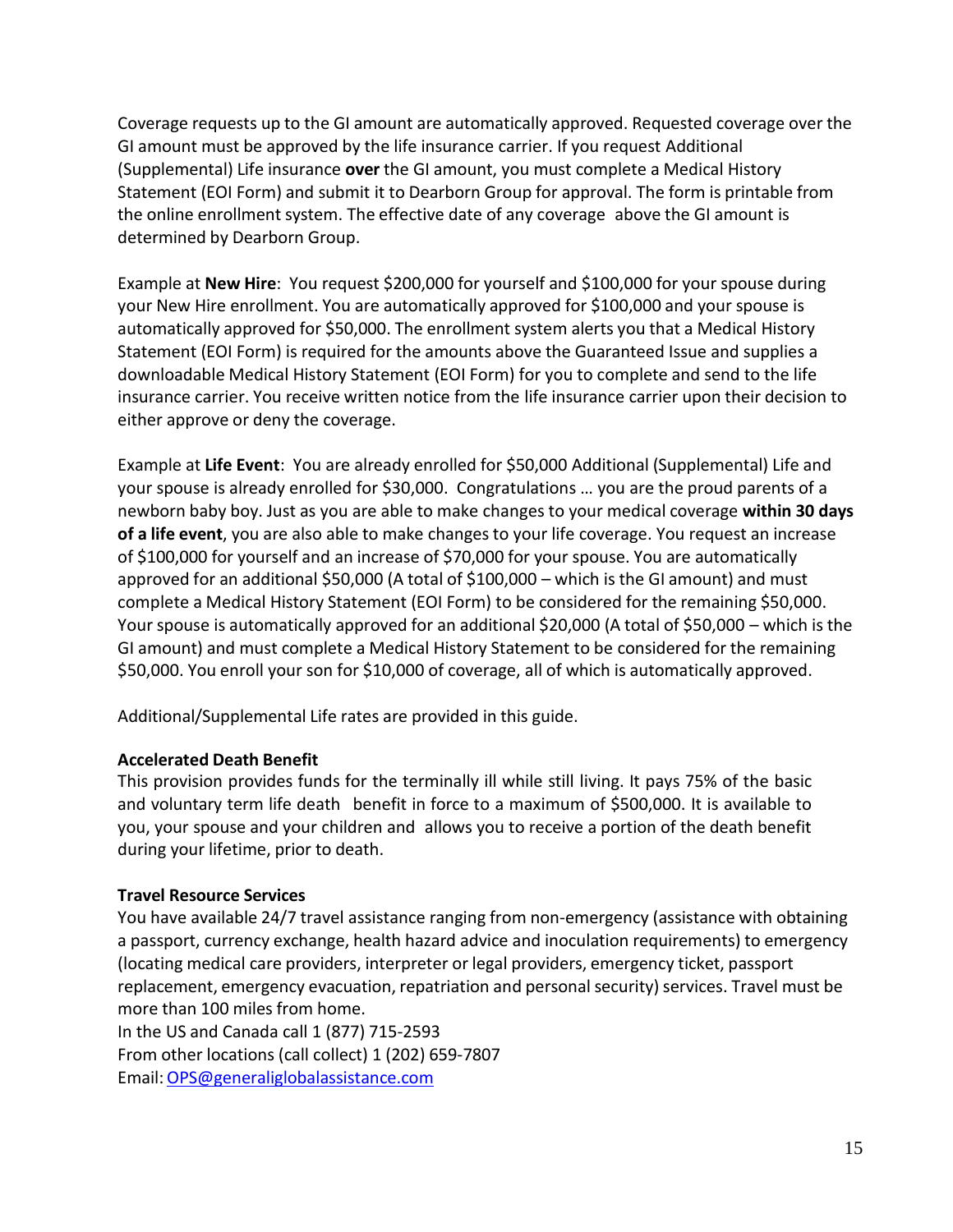### **Dearborn Cares**

Dearborn Cares provides an advance payment of the life insurance benefit to help beneficiaries cover their immediate expenses, such as funeral costs and medical bills.

- Pays up to \$10,000 of Employer-Paid Basic Life Insurance claims
- Limited to claims with fewer than 3named beneficiaries

### **Beneficiary Resource Services**

Available to individuals who receive a life insurance or accelerated death benefit, this service provides financial guidance, assistance locating a financial advisor and tips on researching and purchasing different kinds of investments on your own for up to one year after the beneficiary makes contact for services.

**Telephone: 1-800-769-9187**

www[.BeneficiaryResource.com](http://www.beneficiaryresource.com/)

Username: beneficiary

### **Portability and Conversion Options**

You have two options to continue your life insurance coverage if you leave County employment or a dependent loses eligibility.

- Portability is group term insurance at a slightly higher premium rate with some restrictions.
- Conversion is a whole life policy at significantly higher premium rates.

Requestsfor Portability or Conversion are made to the life insurance carrier and **must be made within 31 days of the date you or your dependent(s) loses coverage** under the benefit plan.

Contact Dearborn Group for rates and forms at 1-800-348-4512.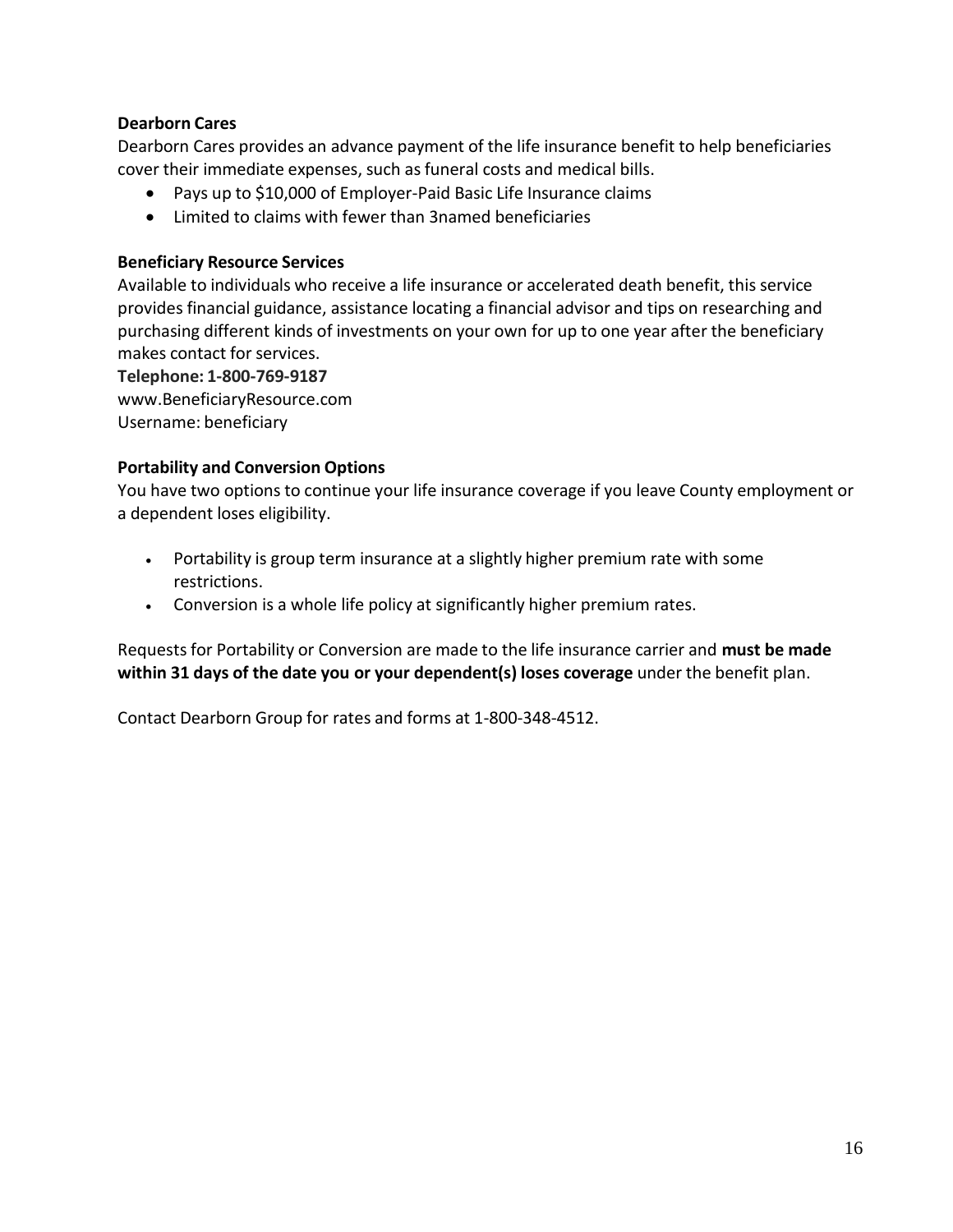### **Franklin County Cooperative Health Improvement Program Additional(Supplemental) Life Rates**

#### **Effective January 1, 2021**

|        |                                                    |         | <b>Effective January 1, 2021</b>                            |     |                                                             |  |
|--------|----------------------------------------------------|---------|-------------------------------------------------------------|-----|-------------------------------------------------------------|--|
|        | <b>Employee</b><br>\$10,000 increments up to       |         | <b>Spouse/Domestic Partner</b><br>\$10,000 increments up to |     | Child(ren)<br>\$5,000 increments up to                      |  |
|        | \$500,000 - GI Amount \$100,000                    |         | \$150,000 - GI Amount \$50,000                              |     | \$10,000 - GI Amount \$10,000                               |  |
| Age    | <b>Monthly Rate</b><br>per \$10,000 of<br>Coverage | Age     | <b>Monthly Rate</b><br>per \$10,000 of<br>Coverage          | Age | <b>Monthly Rate</b><br>per \$5,000 of<br>Coverage           |  |
| $25$   | \$.50                                              | $25$    | \$.50                                                       | All | \$0.65                                                      |  |
| 25-29  | \$.60                                              | 25-29   | \$.60                                                       |     |                                                             |  |
| 30-34  | \$.67                                              | 30-34   | \$.67                                                       |     |                                                             |  |
| 35-39  | \$.72                                              | 35-39   | \$.72                                                       |     | Child(ren) rates cover                                      |  |
| 40-44  | \$1.00                                             | 40-44   | \$1.00                                                      |     | all children in the family.                                 |  |
| 45-49  | \$1.50                                             | 45-49   | \$1.50                                                      |     | For example, if a \$10,000                                  |  |
| 50-54  | \$2.30                                             | 50-54   | \$2.30                                                      |     | benefit is elected and there<br>is one child in the family, |  |
| 55-59  | \$4.30                                             | 55-59   | \$4.30                                                      |     | the monthly deduction is                                    |  |
| 60-64  | \$6.60                                             | 60-64   | \$6.60                                                      |     | \$1.30. If there are 5 children                             |  |
| 65-69  | \$10.34                                            | 65-69   | \$10.34                                                     |     | in the family, the monthly                                  |  |
| -- - - | $\lambda$                                          | - - - - | $\lambda$                                                   |     | deduction remains \$1.30.                                   |  |

Rates are based on age as of January 1, 2021.

70-74 \$20.60 75+ \$20.60

| <b>Employee</b>     |   |  |  |  |
|---------------------|---|--|--|--|
| (A) Number of       |   |  |  |  |
| \$10,000            |   |  |  |  |
| increments of       |   |  |  |  |
| Coverage *          |   |  |  |  |
| (B) Cost per        |   |  |  |  |
| \$10,000 of         |   |  |  |  |
| Coverage            | x |  |  |  |
|                     |   |  |  |  |
| $(A) \times (B) =$  |   |  |  |  |
| <b>Monthly Cost</b> |   |  |  |  |

| <b>Calculate Your Monthly Cost</b> |  |  |
|------------------------------------|--|--|
|                                    |  |  |

70-74 \$20.60 75+ \$20.60

| <b>Employee</b> |             |                                                          | <b>Spouse/Domestic Partner</b> |          | Child(ren) |  |
|-----------------|-------------|----------------------------------------------------------|--------------------------------|----------|------------|--|
| nt              |             | (A) Number of<br>\$10,000<br>increments of<br>Coverage * |                                | \$5,000  | \$0.65     |  |
|                 | $\check{ }$ | (B) Cost per<br>\$10,000 of<br>Coverage                  |                                | \$10,000 | \$1.30     |  |
|                 |             | $(A) \times (B) =$<br><b>Monthly Cost</b>                |                                |          |            |  |

#### **Employee Monthly**

**Spouse/DP** + **Monthly Cost** . . . . . . . . . . . . . . . . **Child(ren)** + **Monthly Cost** ......................

**Cost** \* Example: The Number of \$10,000 increments of coverage for \$100,000 of ADDITIONAL (SUPPLEMENTAL) LIFE coverage is 10.

> Add the Employee, Spouse/Domestic Partner and Child(ren) Monthly Cost to find your Total Monthly Cost for ADDITIONAL (SUPPLEMENTAL) LIFE coverage.

**Total Monthly Cost** =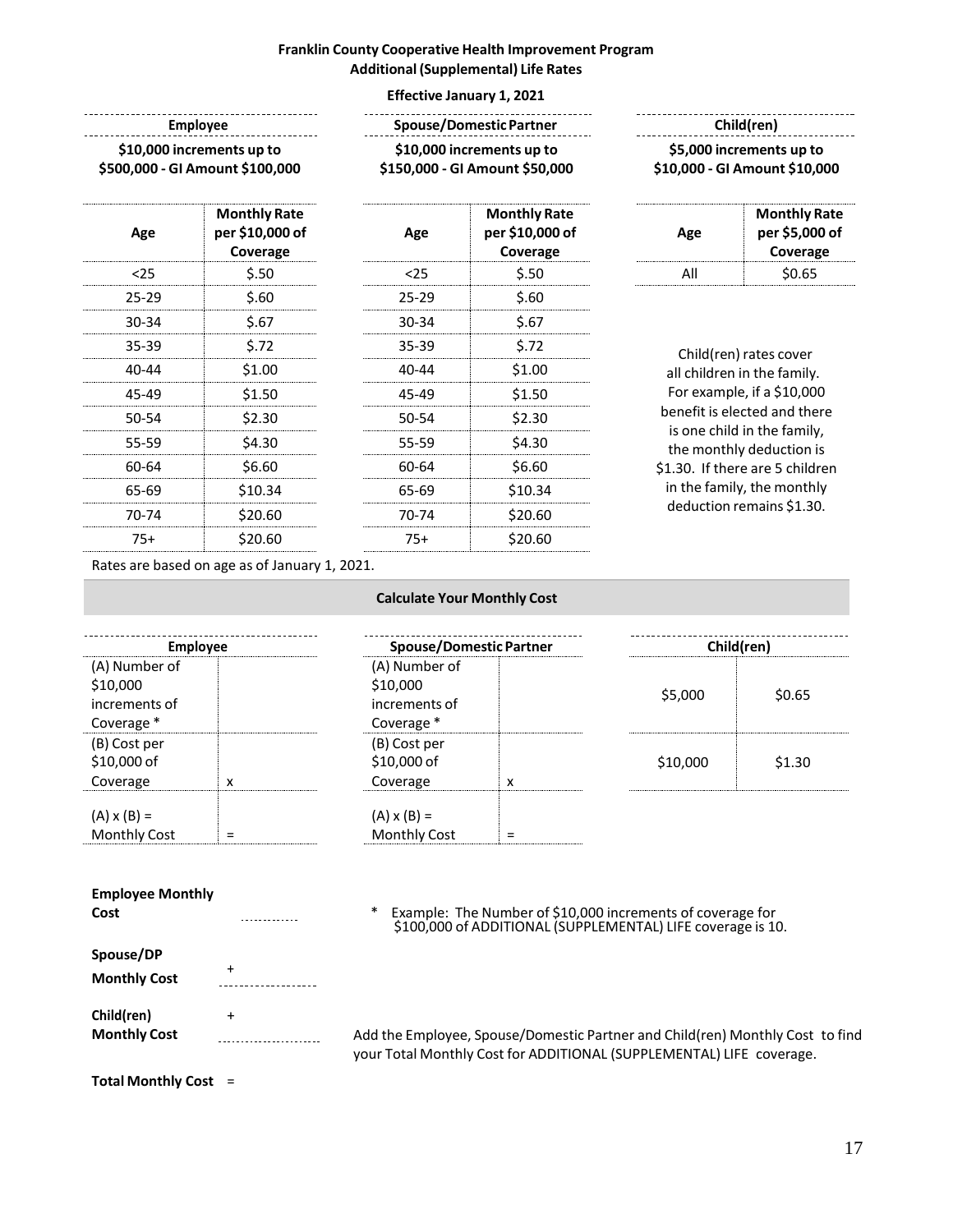### **Your Disability Program**

Help protect your financial future should an illness or injury leave you unable to work with **Short Term Disability (STD) and Long Term Disability (LTD)** Insurance coverage underwritten by Metropolitan Life Insurance Company ("MetLife").

**Short Term Disability** Insurance replaces a portion of your income during a maternity leave, illness or injury with a shorter duration while **Long Term Disability** Insurance helps replace a portion of your income for extended illness or injury. Both types of coverage are great ways to get protection against life's unexpected events.

### **Active at Work Provision**

You must be actively at work in order for coverage to become effective. If you are not Actively at Work on the date insurance would otherwise take effect, insurance will take effect on the day you resume Active Work.

**Actively at Work or Active Work** means that you are performing all of the usual and customary duties of your job at your regular schedule. This must be done at:

- the Policyholder's place of business;
- an alternate place approved by the Policyholder; or
- a place to which the Policyholder's business requires you to travel.

You will be deemed to be Actively at Work during weekends or Policyholder approved vacations, holidays or business closures if you were Actively at Work on the last scheduled work day preceding such time off.

The disability insurance program offers the following coverage:

**Short-Term Disability** income replacement provides you 60% of your gross weekly pre-disability income during the initial weeks of a disability. It pays a weekly benefit based upon your predisability income and provides benefits up to 26 weeks (approximately 6 months) after an initial waiting period of 14days.

**Long-term Disability** income replacement provides you with 60% of your gross monthly predisability income during an extended illness or injury. After an initial elimination period of 180 days (or until your Short Term Disability Insurance benefit ends) it pays a monthly benefit based upon your pre-disability income. Benefits are paid up to your normal retirement age or Reducing Benefit Duration\*.

Combining Short and Long Term Disability provides protection that begins almost immediately and can carry you through an extended period of time. However, there is no requirement that you purchase both products. You can elect only Short Term or only Long Term Disability Insurance.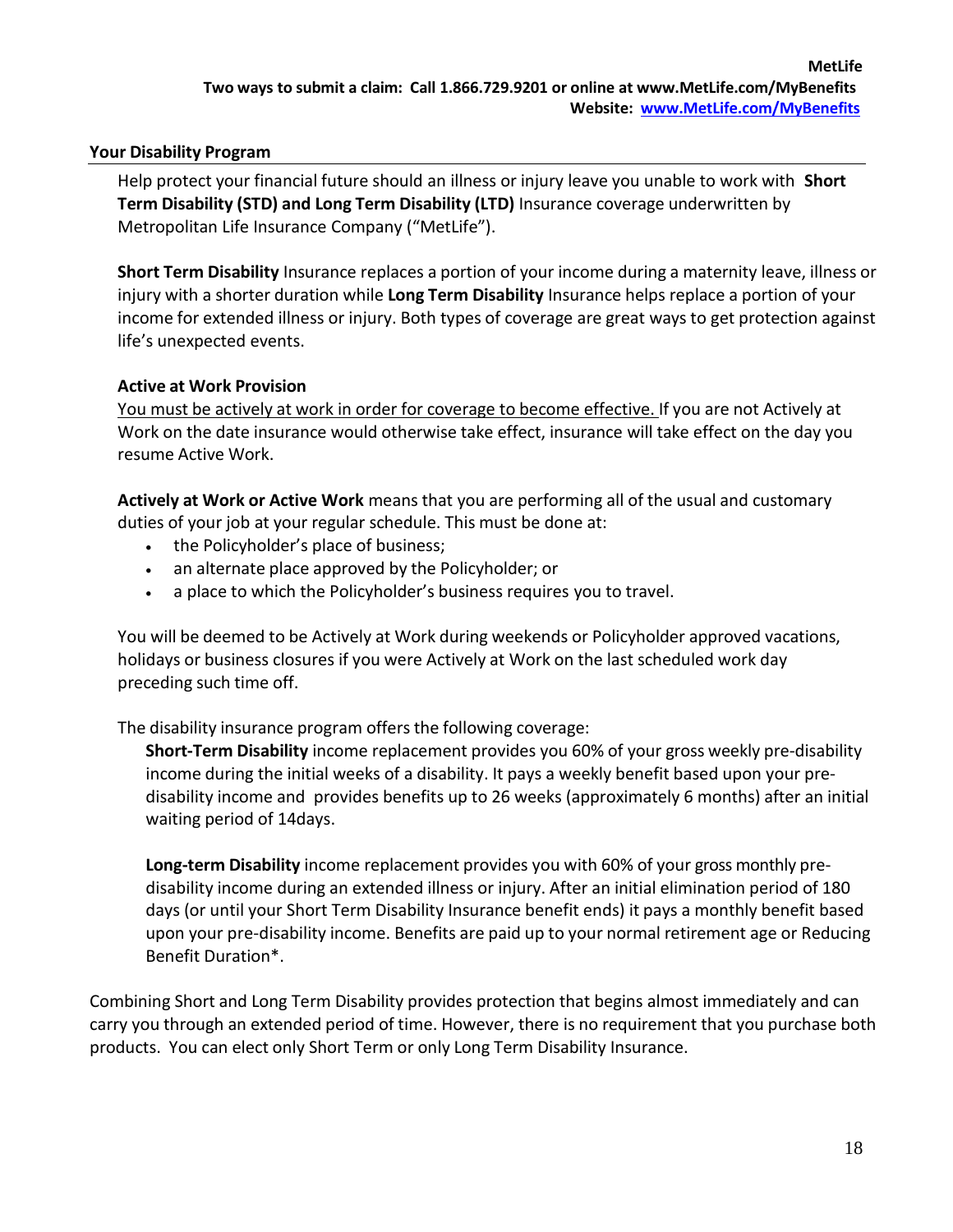**MetLife**

### **Two ways to submit a claim: Call 1.866.729.9201 or online at [www.MetLife.com/MyBenefits](http://www.metlife.com/MyBenefits) Website: [www.MetLife.com/MyBenefits](http://www.metlife.com/MyBenefits)**

| <b>Short Term Disability</b><br><b>Policy Provision</b><br><b>Insurance</b>                                                                                                                                                                                          |                                                                                                                                                                          | <b>Long Term Disability</b><br><b>Insurance</b>                                                    |  |  |
|----------------------------------------------------------------------------------------------------------------------------------------------------------------------------------------------------------------------------------------------------------------------|--------------------------------------------------------------------------------------------------------------------------------------------------------------------------|----------------------------------------------------------------------------------------------------|--|--|
| <b>Elimination Period</b>                                                                                                                                                                                                                                            | 14 calendar days from the<br>onset of a disability due to<br>illness, injury or maternity<br>leave                                                                       | 180 calendar days from the<br>onset of a disability or until<br>your Short Term Disability<br>ends |  |  |
|                                                                                                                                                                                                                                                                      | An elimination period begins on the day you become disabled and is the length of time you<br>must wait while being disabled before you will receive disability benefits. |                                                                                                    |  |  |
| 60% of your gross monthly<br>60% of your gross weekly<br><b>Benefit Amount</b><br>pre-disability earnings<br>pre-disability earnings                                                                                                                                 |                                                                                                                                                                          |                                                                                                    |  |  |
| The benefit amount you receive is based upon your gross pre-disability earnings. Your gross<br>pre-disability earnings are the weekly or monthly amount that you earned immediately before<br>you became disabled.                                                   |                                                                                                                                                                          |                                                                                                    |  |  |
| Maximum Benefit Amount**<br>\$1,500 per week<br>\$10,000 per <i>month</i><br>This is the total amount you will receive in disability benefits. It is a weekly maximum for Short<br>Term Disability benefits and a monthly maximum for Long Term Disability benefits. |                                                                                                                                                                          |                                                                                                    |  |  |
| Maximum Benefit Duration*                                                                                                                                                                                                                                            | Greater of Social Security<br>26 weeks<br>Normal Retirement Age or<br><b>Reducing Benefit Duration</b>                                                                   |                                                                                                    |  |  |
| This is the total number of weeks during which Short Term Disability benefits will be paid. For<br>Long Term Disability, benefits will be paid until normal retirement age or the Reducing Benefit<br>Duration.                                                      |                                                                                                                                                                          |                                                                                                    |  |  |

\* The Reducing Benefit Duration table is provided in the Certificate of Insurance available from your employer or your MetLife benefits administrator.

\*\* Your disability benefit is reduced by other income that you are paid during the same disability from other sources, including state disability benefits, OPERS, no-fault auto laws, sick/vacation pay, etc.

### **Additional Disability Insurance Program Benefits**

The disability insurance program provides more than income replacement protection. MetLife offers several return-to-work programs designed to motivate you in your recovery. Your participation in a return-to-work program could also increase your disability payment.

### **Coverage with Your Best Interests In Mind**

**Nurse Consultant or Case Manager Services:** Specialists who personally contact you, your physician and your employer to coordinate an early return-to-work plan when appropriate.

**Vocational Analysis:** Help with identifying job requirements and determining how your skills can be applied to a new or modified job with your employer.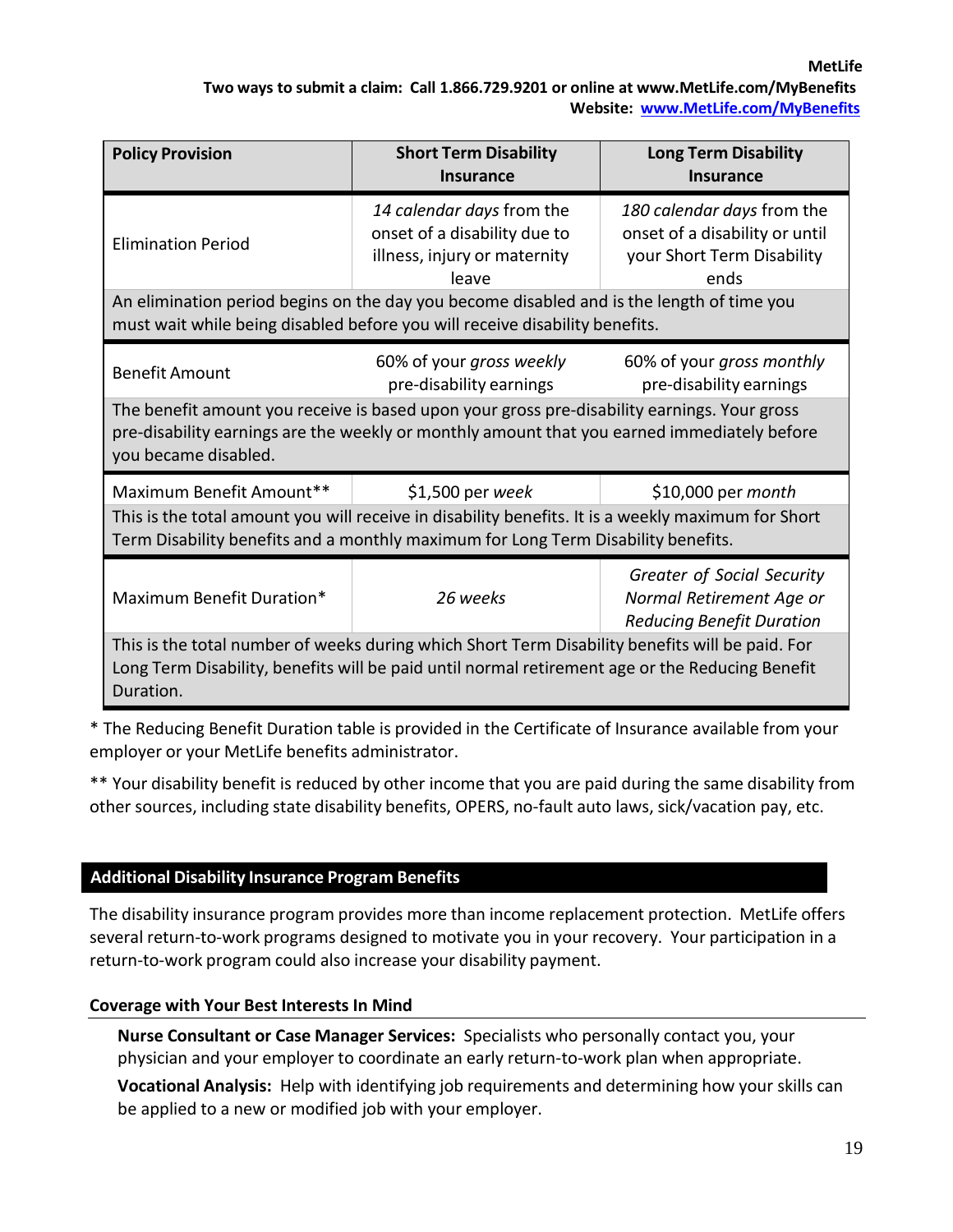**Job Modifications/Accommodations:** Adjustments (i.e., redesign of work station tools) that enable you to return to work.

**Retraining:** Development programs to help you return to your previous job or educate you for a new one.

### **Rehabilitation Incentivesto Further Ease Your Burden**

**Financial Incentive:** Allows you to receive disability benefits or partial benefits while attempting to return to work.

**Work Incentive Benefit:** Lets you receive up to 100% of your pre-disability earnings including your disability benefit, rehabilitative work earnings, rehabilitation incentives and other income sources.

**Rehabilitation Benefit:** Boosts your benefit by up to 10% when you work within a MetLife approved rehabilitation program.

**Family Care Expense Reimbursement:** Reimburses you for eligible expenses (Begins after your 4 th weekly benefit payment and pays up to \$100 per week) incurred for the care of each qualified family member when working or participating in an approved rehabilitation program.

**Moving Expense Benefit:** Provides reimbursement for your move to a different address as part of an approved rehabilitation program.

### **Answersto Some Important Frequently Asked Questions**

**How is 'disability' defined under the plan?** Generally, you are considered disabled and eligible for disability benefits if, due to pregnancy or accidental injury, you are receiving appropriate care and treatment and complying with your requirements of treatment. In addition:

**Short Term Disability:** You are unable to earn more than 80% of your pre-disability gross earnings at your own occupation.

**Long Term Disability:** You are unable to earn more than 80% of your pre-disability gross earnings at your **own occupation for any employer in your local community**. Following the Own Occupation period for LTD, you are considered disabled if, due to sickness, pregnancy or accidental injury, you are receiving appropriate care and treatment and complying with your requirements of treatment and you are unable to earn 60% of your pre-disability gross earnings **at any gainful occupation for which you are reasonably qualified taking into account your training, education and experience**.

**Can an employee file for disability while out on maternity leave?** Yes. A 14 calendar day elimination period applies at the beginning of your leave.

**What happens to disability coverage if you leave the County?** This is a group policy; therefore, group coverage will end upon employment termination. Only Long Term Disability Insurance can be converted to an individual policy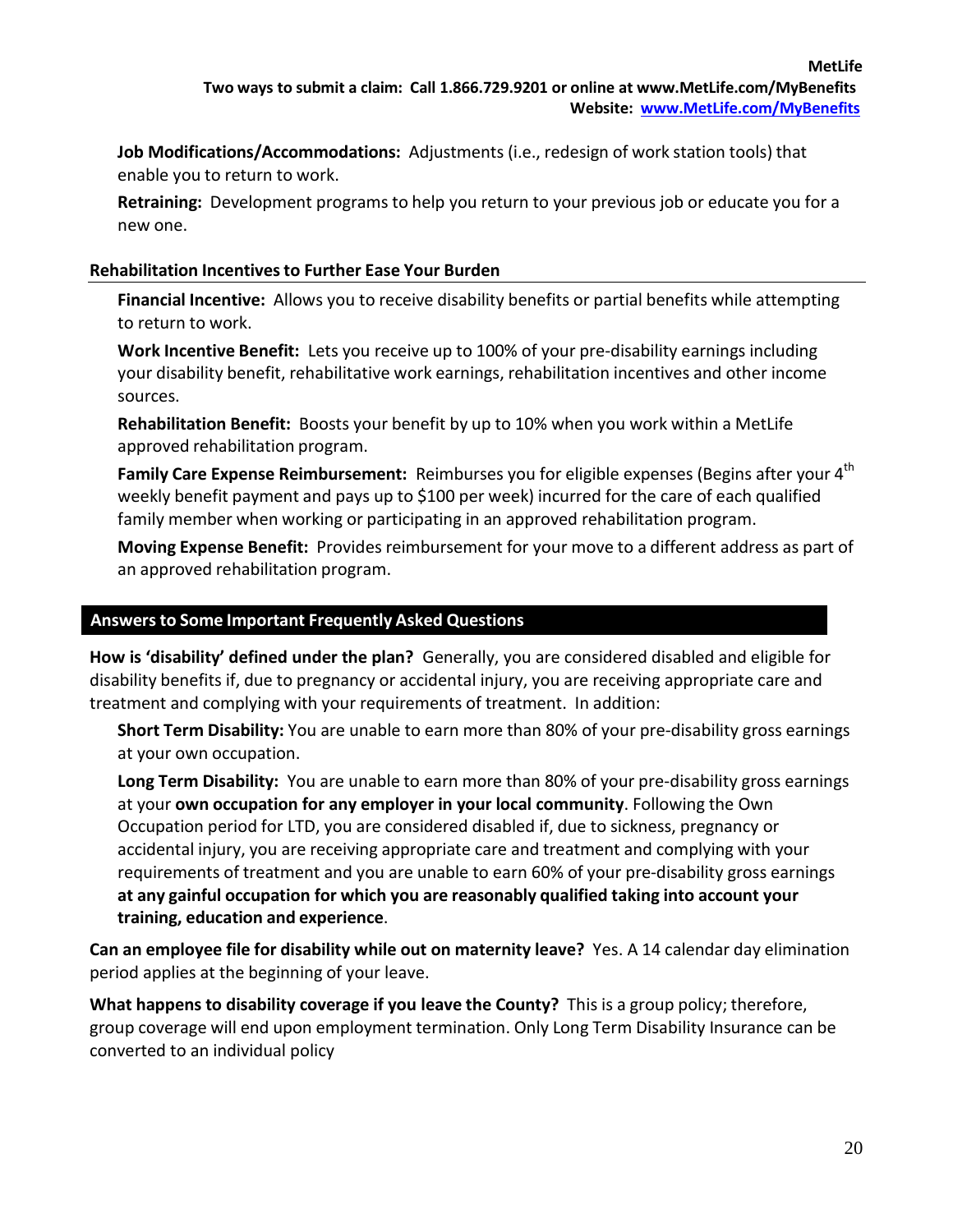**What if the employee has other sources of income during the disability period?** Your disability benefit may be reduced by the amount of other income that was actually paid to you from other sources during the same disability. This includes payments from state or retirement disability programs, Workers' Compensation, no fault auto laws, sick or vacation pay, etc.

For a complete description of this and other requirements that must be met, refer to the Certificate of Insurance/Summary Plan Description provided by your Employer or contact your MetLife benefits administrator with any questions.

**Can an employee still receive benefits if you return to work part time?** Yes. As long as you are disabled and meet the terms of your disability plan, you may qualify for adjusted disability benefits. Your plan offers financial and rehabilitation incentives designed to help you return to work when appropriate, even on a part time basis, when you participate in an approved rehabilitation program. See **Rehabilitation Incentive** above.

**Are there exclusions for pre-existing conditions?** Yes. Your plan may not cover a sickness or accidental injury that arose in the months prior to your participation in the plan. A complete description of the pre-existing condition exclusion is included in the Certificate of Insurance available from your Employer or your MetLife benefits administrator.

**What is the definition of a pre-existing condition?** A pre-existing condition is a sickness or accidental injury for which you received medical treatment, consultation, care or services, took prescription medication or had a medication prescribed, or had symptoms or conditions that would cause you to seek diagnosis, care or treatment in the 3 months before your disability insurance takes effect. Benefits for a disability resulting from a pre-existing condition will not be paid until you have been actively at work and covered under the disability insurance benefit for 12 consecutive months after your effective date.

**Are there any other exclusions or limitations to coverage?** Exclusions under the plan are standard to most all group disability plans and include disabilities arising from elective procedures such as cosmetic surgery, visual correction surgery, artificial insemination, etc. or disabilities resulting from war, participation in a riot or commission of a felony. Long Term Disability benefits may be limited for mental or nervous disorders or diseases and drug, alcohol or substance abuse. A complete description of exclusions and limitations is provided in the Certificate of Insurance available from your Employer at [http://BeWell.franklincountyohio.gov o](http://bewell.franklincountyohio.gov/)r your MetLife benefits administrator.

**How do You enroll?** You can enroll during New Hire, Life Events and annual Open Enrollment periods. Go to https://fccbenefits.com to begin enrollment.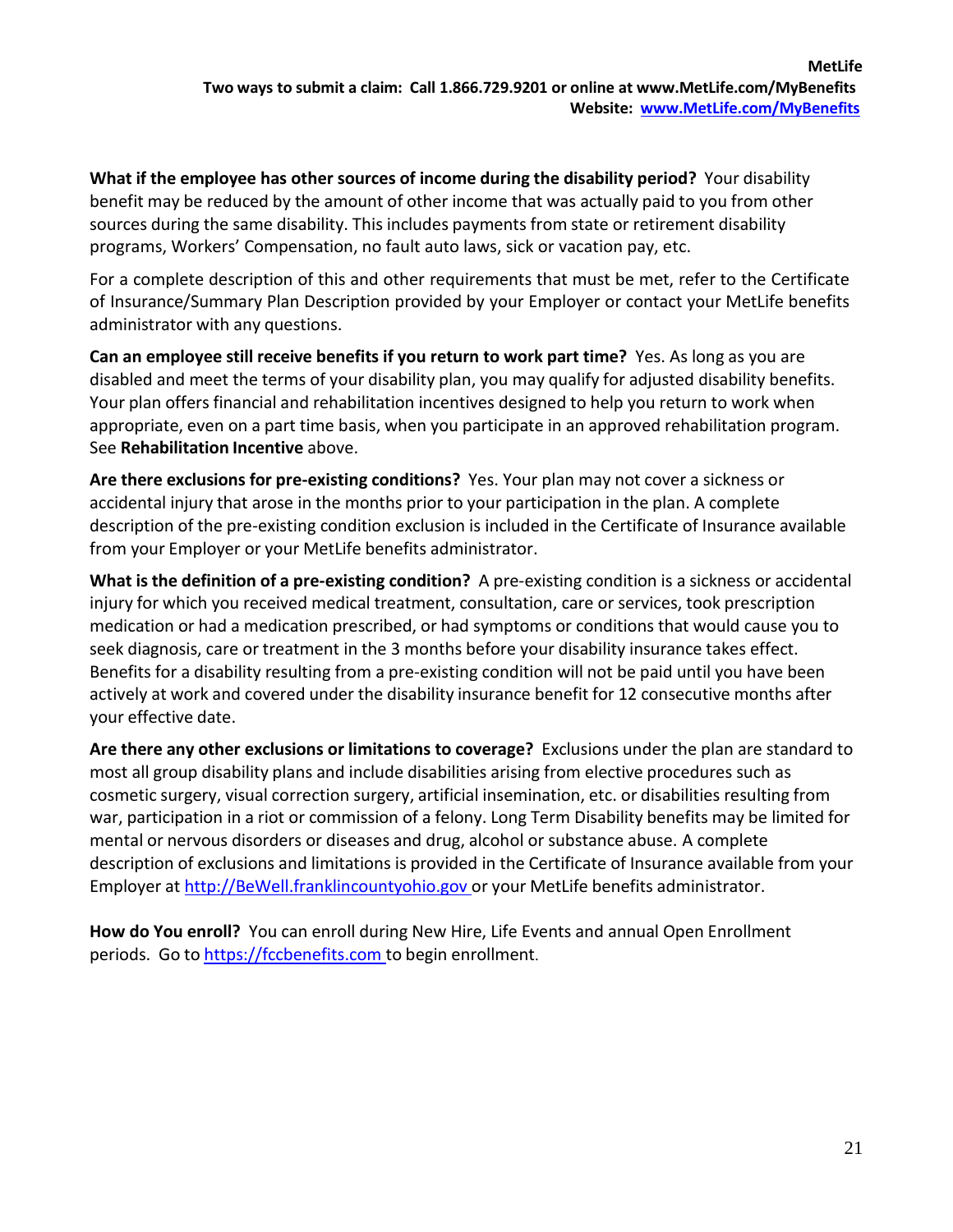The worksheet allows you to estimate your approximate monthly and annual contributions for Short Term Disability (STD) and Long Term Disability (LTD) coverage. Actual contributions will be calculated by your applicable payroll system.

| <b>Short Term Disability Contribution:</b> | <b>Long Term Disability Contribution:</b> |
|--------------------------------------------|-------------------------------------------|
|--------------------------------------------|-------------------------------------------|

|  | <b>Long Term Disability Contribution:</b> |
|--|-------------------------------------------|
|  |                                           |

| A. Annual Earnings =                                                                                    | A. Annual Earnings =                                                                      |  |
|---------------------------------------------------------------------------------------------------------|-------------------------------------------------------------------------------------------|--|
| <b>B. Weekly Earnings =</b>                                                                             | <b>B. Monthly Earnings =</b>                                                              |  |
| (A divided by 52)                                                                                       | (A divided by 12)                                                                         |  |
| C. Weekly Benefit =                                                                                     | C. Value Per $$100 =$                                                                     |  |
| $(B \times 60\%)$                                                                                       | $(B \text{ divided by } 100)$                                                             |  |
| D. Value Per $$10 =$                                                                                    | D. Enter applicable age-banded<br>Rate                                                    |  |
| (C divided by 10)                                                                                       | <b>E. Estimated Monthly</b>                                                               |  |
| E. Enter applicable age-<br><b>banded Rate</b>                                                          | <b>Contribution =</b> $(C \text{ multiplied by})$<br>the applicable age-banded rate<br>D) |  |
| <b>F. Estimated Monthly</b><br>Contribution = $(D)$<br>multiplied by the applicable<br>age-banded rate) |                                                                                           |  |

| <b>Short Term Disability</b> |                       | <b>Long Term Disability</b> |                        |
|------------------------------|-----------------------|-----------------------------|------------------------|
|                              | <b>RATES</b>          |                             | <b>RATES</b>           |
| <b>AGE</b>                   | Per \$10              | <b>AGE</b>                  | Per \$100              |
|                              | <b>Weekly Benefit</b> |                             | <b>Monthly Payroll</b> |
| Less than 30                 | \$0.42                | Less than 30                | \$0.44                 |
| 30-39                        | \$0.41                | 30-39                       | \$0.53                 |
| 40-49                        | \$0.47                | 40-49                       | \$0.79                 |
| 50-59                        | \$0.71                | 50-59                       | \$0.81                 |
| 60-64                        | \$0.93                | 60-64                       | \$0.66                 |
| $65+$                        | \$0.93                | $65+$                       | \$0.48                 |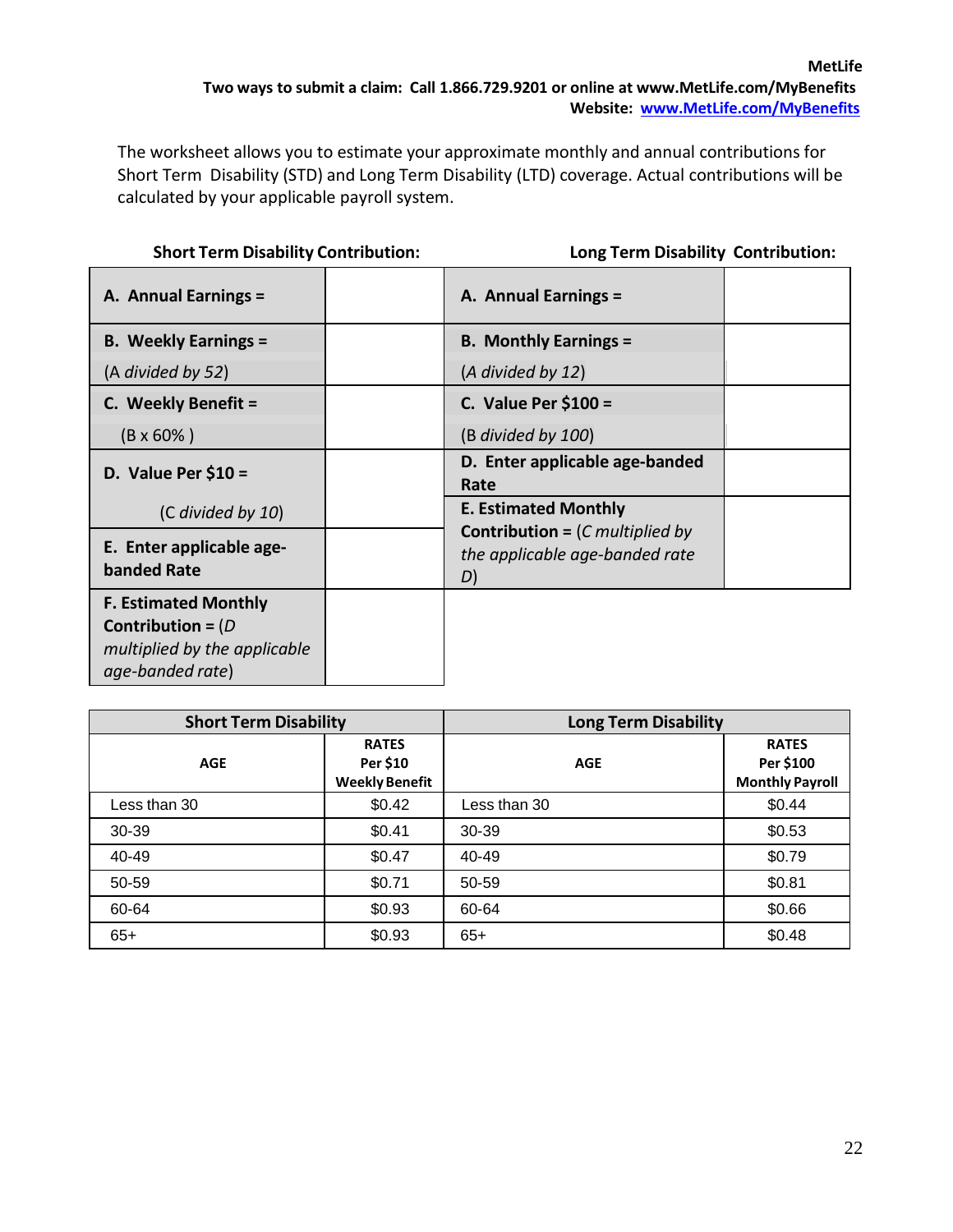### **Your Flexible Spending Account (FSA)**

A Flexible Spending Account (FSA) is an employer-sponsored benefit program that allows you to set aside pre-tax dollars from your paycheck to pay for eligible health or dependent care expenses. If you are a benefits eligible employee, you are eligible to participate in the FSA plans. You do not need to be enrolled in the health plan. This is a 100% voluntary program. To participate in the dependent care FSA (DCFSA), a few additional IRS imposed requirements also apply.

- You are unmarried; OR
- Your spouse works, is actively seeking work, is a full-time student, or is disabled and incapable of self-care; OR
- You are divorced or legally separated and have custody of your child(ren) even though your former spouse may claim the child(ren) for income tax purposes. Expenses associated with the child care services provided for the period the child resides with you are reimbursable.

The dollars you set aside in your health care FSA (HCFSA) account can be used to pay for eligible health care expenses for you, your spouse/domestic partner and your dependent children. The expenses do not need to be associated with your Cooperative health plan. Dollars set aside into a health care FSA (HCFSA) are available on the 1st day of the plan year.

The dollars you set aside in your dependent care FSA (DCFSA) can be used to pay for eligible dependent care expenses like daycare or preschool. Dependent care FSA (DCFSA) dollars are only available as they are deducted from your paycheck and deposited into your DCFSA account. For both accounts, dollars are deducted before federal or state taxes are calculated on your paycheck. Your taxable income is lower; therefore, you pay less tax.

FSAs have a 'Use it or Lose it' rule that requires you to incur expenses during the calendar year -January through December and that the funds in those accounts be used no later than the runout period of March 31<sup>st</sup> of the following plan year. 'Unspent' Dependent Care FSA dollars won't be returned to you and funds do not roll over to the next plan year. 'Unspent' Healthcare FSA dollars up to \$550 may be rolled over and used for new expenses in the next calendar year. 'Unspent' Healthcare FSA dollars greater than \$550 will be forfeited.

One of the features of your health and dependent care FSA is the FSA Benefits Card/VISA, which gives you easy access to your health and/or dependent care FSA dollars. Swipe your benefits card (just like a regular bank card) and funds are automatically taken from your applicable FSA account and paid to the provider. Paper claim forms can be submitted along with receipts for any claim.

If you have elected to be reimbursed by Direct Deposit, your FSA funds are deposited directly into your bank account. Otherwise, a check is mailed to you via US Mail.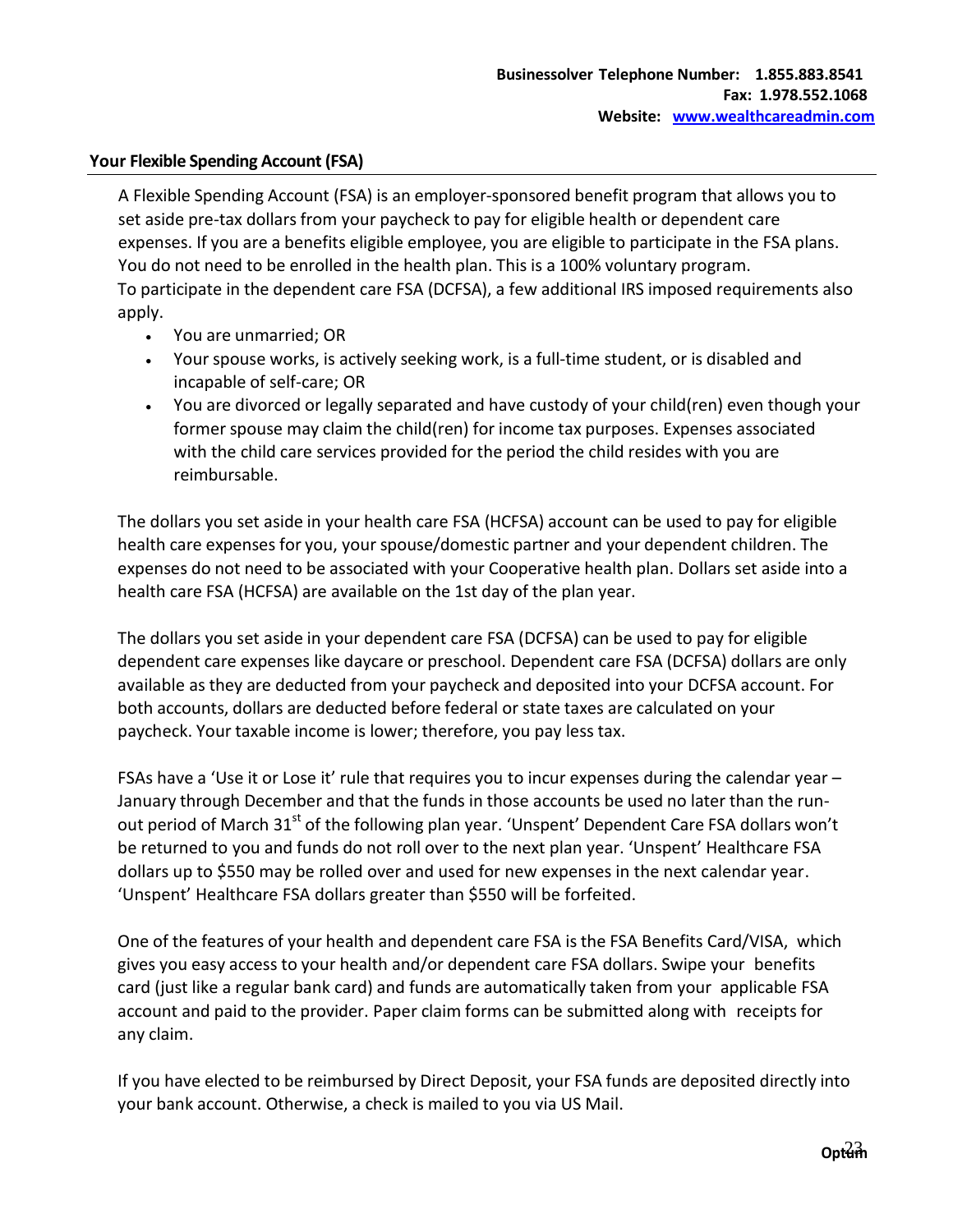### <span id="page-23-0"></span>**Your Employee Assistance Program (EAP)**

Your Employee Assistance Program (EAP) offers confidential support for everyday challenges and is available 24 hours a day 7 days a week. Services are available to any member of your household. You are not required to be enrolled in the benefit package to receive EAP services. Your EAP benefit allows up to **8** sessions per presenting problem per year for assessment, shortterm counseling and/or referral services. This benefit is provided at no charge to you. Assistance is available for many life challenges, opportunities and disappointments, including:

| Alcohol/drug use   | Parenting                 | Anxiety                   |
|--------------------|---------------------------|---------------------------|
| Depression         | Job performance           | Career/vocation           |
| Self-esteem issues | Child/elder care          | Legal concerns            |
| Living wills       | Smoking cessation         | Family relationships      |
| Taxes              | <b>Financial concerns</b> | Relationship difficulties |
| Marital counseling | Peer/work relationships   | Stress management         |

### **Accessing EAP services**

### **Services MUST BE obtained from a network provider.**

To locate an EAP clinician, contact Optum at the intake number above or log onto [www.liveandworkwell.com](http://www.liveandworkwell.com/) and conduct a provider search. The access code is EAP.

### **Services MUST BE certified.**

To obtain a certification for services, call Optum at the intake number above before visiting your clinician. You may prefer to obtain a certification online a[t www.liveandworkwell.com.](http://www.liveandworkwell.com/)

You do not receive a separate ID card from Optum. The intake number is printed on the back of your United Healthcare medical ID card.

### **Substance Use Treatment Helpline 1.855.780.5955**

It's hard to acknowledge that you or a loved one may have a problem. You may feel it's a character weakness that needs to be hidden. But alcohol and drug addiction is a condition, and it's treatable. Seeking treatment is the first important step. But understanding different types of treatment and knowing where to go are just as critical. To help make this process as effective and easy as possible, we have introduced our Substance Use Treatment Helpline program. It's managed by a highly specialized group of licensed clinicians. They are experts in supporting you and your family in getting the appropriate help you need — almost immediately.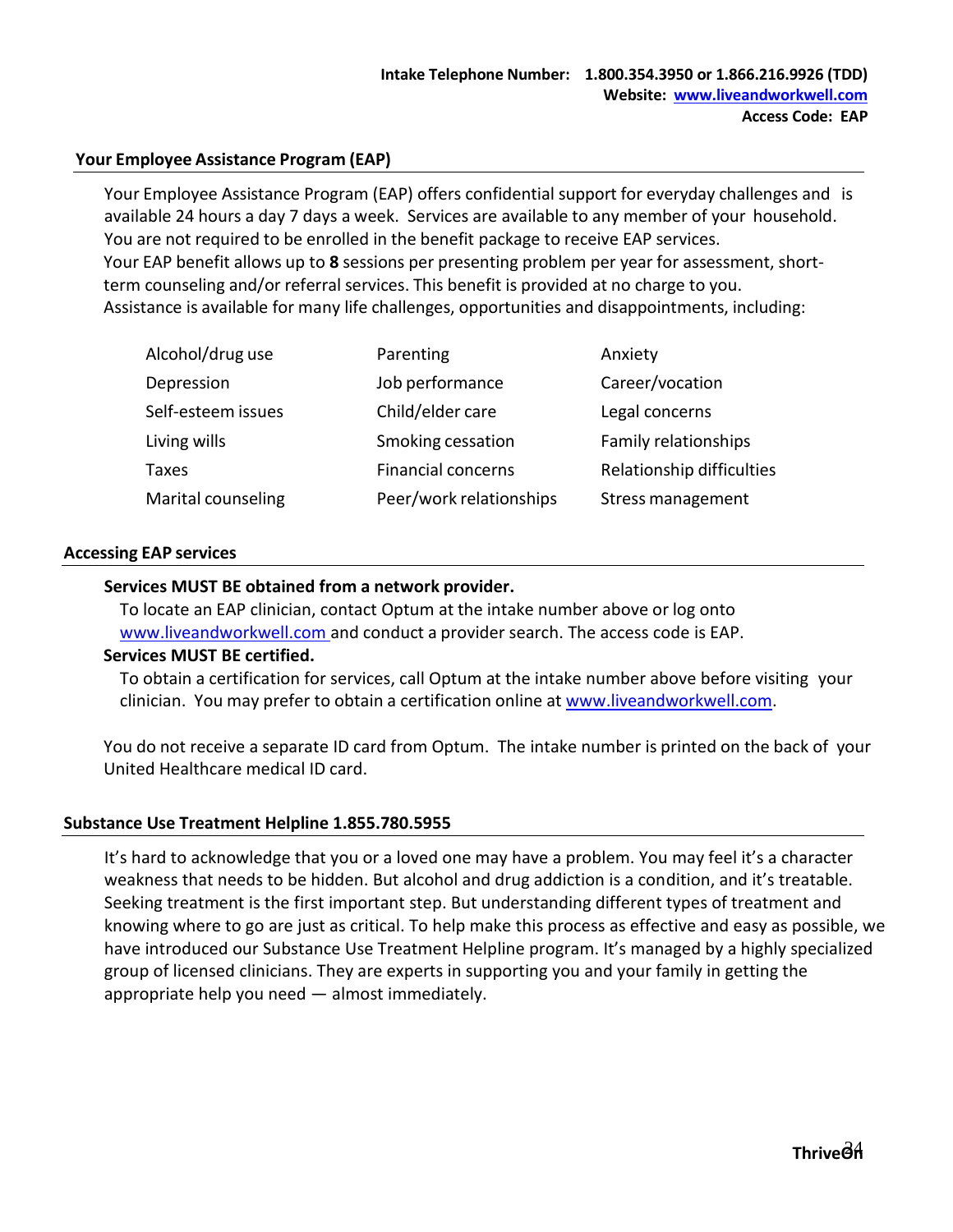### **Your ThriveOn Wellness Program**

The concept of ThriveOn was born out of a need to reposition employee health and wellness in a new light. Rather than approach employee wellness from a "need to improve" perspective, ThriveOn supports a "desire to live well" outlook. A simple shift in thinking can have a huge impact on our motivation: instead of the message that a person in inherently unhealthy and must work to achieve better health, the ThriveOn program encourages behavior changes made from the desire to live and be well.

Wellness is a lifestyle that is incorporated into every facet of your daily life. Not only physical activity and nutrition, but emotional and environmental health can play just as important a role in your overall health status. Cultivating a culture of wellness to reach your personal goals transforms something you need to do into something you want to do.

The multi-dimensional approach to ThriveOn seeks to address the variety of factors in one's life that can lead to unhealthy choices. Incorporating these dimensions beyond the physical (what we do, what we eat, etc.), we can effect a deeper change that will further advance our overall health status. Each dimension is unique, therefore, ThriveOn will tailor its programs to reflect the dimension it is addressing.

**Intellectual/Emotional:** Subject matter focusing on one's mental health and the **mind-body link.** What goes on in our heads can affect how our bodies operate.

## **Physical:** The lifestyle

choices we make regarding what we eat and what keeps us active have immediate and long-ranging effects on our personal wellness.

### **hrive**

**Social/Community:** Links to the central Ohio community and the non-profit organizations that can provide help as well as volunteer opportunities for those who want to give back. Helping our community to flourish helps ourselves as well.

### **hrived**

**Material:** The "stuff" of life that can wear you down. Bringing subject matter experts on legal issues, financial planning, and professional development to help you achieve the life you want.

### **Some programs offered through the ThriveOn Program are:**

Tobacco Cessation Resources Great River Organics Delivery

Health Screening & Assessment Flu Shots Flu Shots Wellness Champions Incentive Programs **Example 2** Health Coaching Theorem 2 Wellness Challenges Nutrition Support Gym Membership Reimbursement

Cooking Demonstrations CoGo Discounted Memberships

For more ThriveOn information, check out [http://BeWell.franklincountyohio.gov](http://bewell.franklincountyohio.gov/) or email [ThriveOn@Franklincountyohio.gov.](mailto:ThriveOn@Franklincountyohio.gov)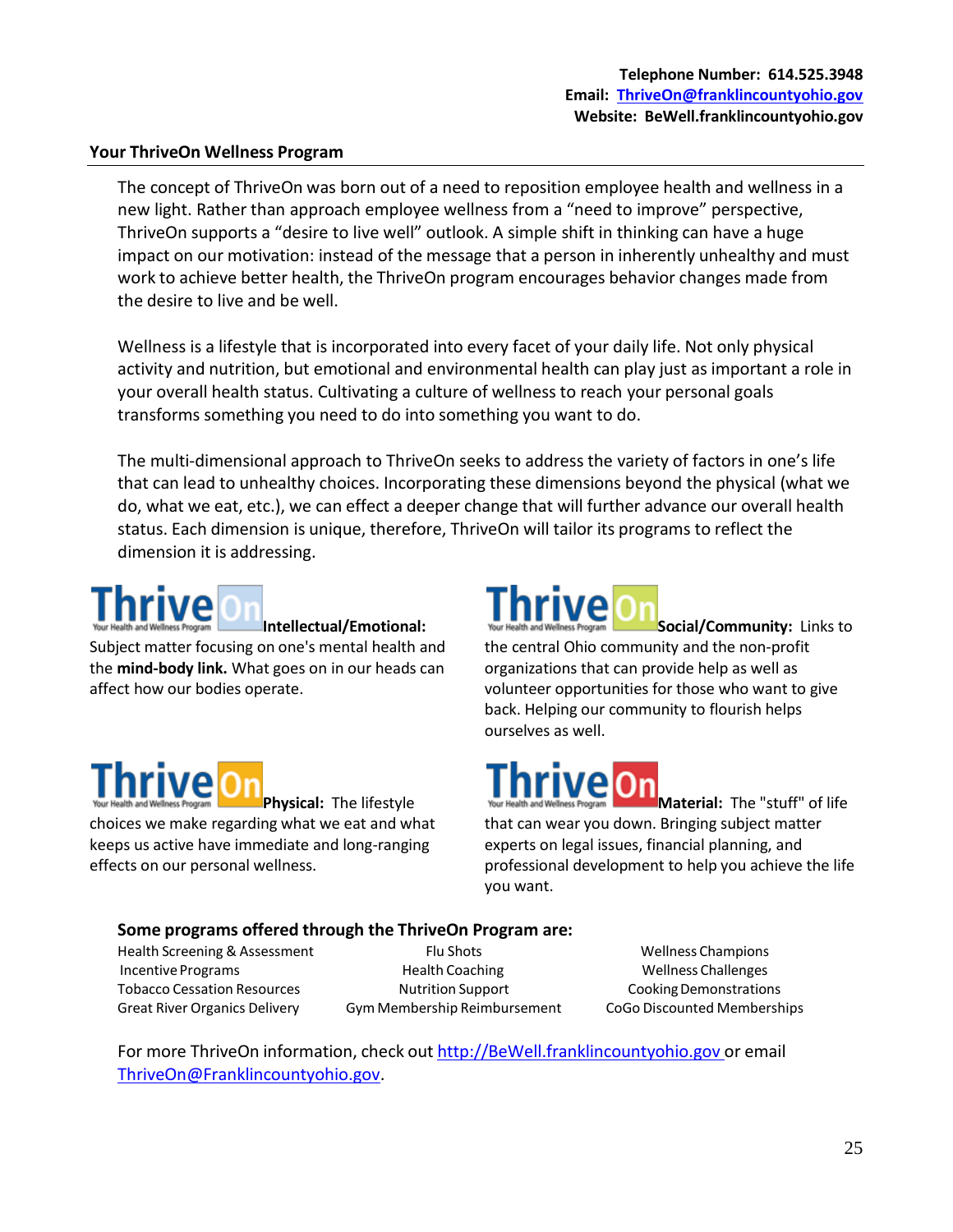### <span id="page-25-0"></span>**Your Medical**

Your medical plan is United Healthcare's **Choice Plus PPO** – a Preferred Provider Organization – which provides coverage for both in-network and out-of-network providers. Your out-of-pocket expense is lower if you use an in-network provider; however, if you wish to seek benefits outside of the network, you still receive comprehensive benefits.

|                                                                                                                                                                                                                                                                                     |                                          |                                                                                                                                                                                                                                                                                                             | <b>Choice Plus PPO</b>                                                                              |                                                                                                                   |
|-------------------------------------------------------------------------------------------------------------------------------------------------------------------------------------------------------------------------------------------------------------------------------------|------------------------------------------|-------------------------------------------------------------------------------------------------------------------------------------------------------------------------------------------------------------------------------------------------------------------------------------------------------------|-----------------------------------------------------------------------------------------------------|-------------------------------------------------------------------------------------------------------------------|
|                                                                                                                                                                                                                                                                                     | In-Network                               |                                                                                                                                                                                                                                                                                                             |                                                                                                     | <b>Out-of-Network</b>                                                                                             |
| <b>SERVICES SUBJECT TO A COPAY</b><br>Includes physician office visits, urgent care, emergency care,<br>therapies and chiropractic care<br><b>Primary Care Physician Office Visit</b>                                                                                               |                                          |                                                                                                                                                                                                                                                                                                             |                                                                                                     |                                                                                                                   |
| Includes Family and General Practitioner, Internist,                                                                                                                                                                                                                                | Pediatrician and OB/GYN                  |                                                                                                                                                                                                                                                                                                             |                                                                                                     | All services,<br>with the exception                                                                               |
| Preventive Care: \$0<br>Non-Preventive Care: \$20<br>Includes routine physical, annual<br>Includes any office visit<br>with a 'diagnosis' noted on<br>well child care<br>gynecological and<br>the claim submission<br>exams<br>Specialist Office Visit in the following specialties |                                          |                                                                                                                                                                                                                                                                                                             | of Emergency Care, are<br>subject to the<br>deductible and<br>coinsurance.<br><b>Emergency Care</b> |                                                                                                                   |
| Tier 1 Premium: \$20                                                                                                                                                                                                                                                                |                                          |                                                                                                                                                                                                                                                                                                             | coverage is the same<br>as in-network coverage.                                                     |                                                                                                                   |
| Allergy Cardiology<br>Cardiology<br>Electrophysiology<br>Cardiology Interventional<br>Cardiothoracic<br>Surgery<br>Ear, Nose and Throat<br>(ENT)                                                                                                                                    | Ophthalmology                            | Non-Tier 1 Premium: \$40<br>Orthopedics-<br>Endocrinology<br>Hand Foot/Ankle<br><b>General Surgery</b><br>Hip/Knee<br>General Surgery-<br>Shoulder/Elbow<br>Colon/Rectal<br>Spine<br>Nephrology<br><b>Sports Medicine</b><br>Neurology<br>Pulmonology<br>Neurosurgery -<br>Rheumatology<br>Spine<br>Urology |                                                                                                     | <b>Deductible</b><br>Individual: \$1,000<br>Family: \$2,500<br><b>Coinsurance</b><br>Plan pays 80%<br>You pay 20% |
|                                                                                                                                                                                                                                                                                     | All Other Specialist Office Visits: \$20 |                                                                                                                                                                                                                                                                                                             |                                                                                                     | Subject to balance billing                                                                                        |
| Therapy/Rehab: \$20<br>Physical/occupational/speech/ABA therapy and chiropractic;<br>Limited to 25 visits per year for each therapy type.<br>Cardiac Rehab limited to 36 visits per year.                                                                                           |                                          |                                                                                                                                                                                                                                                                                                             | <b>Max Out-of-Pocket</b><br>(MOOP)<br>Individual: \$5,000                                           |                                                                                                                   |
| Acupuncture: \$20<br>Limited to 15 visits per year                                                                                                                                                                                                                                  |                                          |                                                                                                                                                                                                                                                                                                             | Family: \$12,500                                                                                    |                                                                                                                   |
| <b>Urgent Care Copay: \$25</b>                                                                                                                                                                                                                                                      |                                          |                                                                                                                                                                                                                                                                                                             |                                                                                                     |                                                                                                                   |
| Emergency Room Copay: \$150<br>(Waived if admitted)<br>(Applies to ER/Observation)                                                                                                                                                                                                  |                                          |                                                                                                                                                                                                                                                                                                             |                                                                                                     |                                                                                                                   |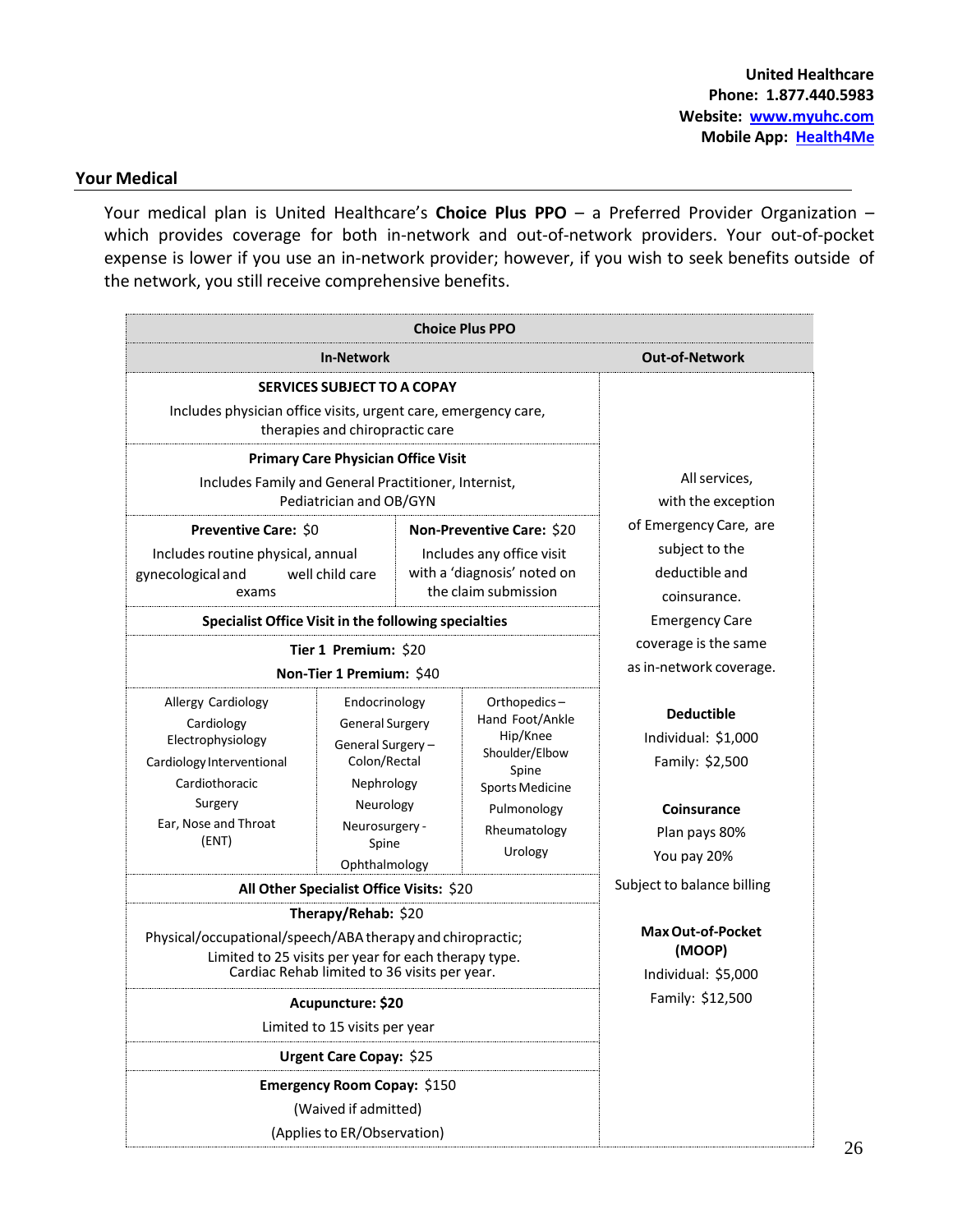| <b>Choice Plus PPO</b>                                                                                                                                                               |                                                               |  |  |
|--------------------------------------------------------------------------------------------------------------------------------------------------------------------------------------|---------------------------------------------------------------|--|--|
| <b>In-Network</b>                                                                                                                                                                    | <b>Out-of-Network</b>                                         |  |  |
| <b>SERVICES COVERED 100%</b>                                                                                                                                                         |                                                               |  |  |
| Includes Preventive Care, Minor Diagnostic Services and In-Office<br><b>Surgical Procedures</b>                                                                                      |                                                               |  |  |
| <b>Preventive Care: 100%</b>                                                                                                                                                         |                                                               |  |  |
| Routine physical and well child care exams and immunizations                                                                                                                         |                                                               |  |  |
| <b>Women's Preventive Care: 100%</b>                                                                                                                                                 | All services, with                                            |  |  |
| Well woman exam, i.e. annual gynecological exam (including<br>preconception counseling and prenatal care)                                                                            | the exception of<br>Emergency Care,                           |  |  |
| Prenatal care (Delivery and high risk prenatal services are covered but<br>not under Women's Preventive Care.)                                                                       | are subject to the<br>deductible and                          |  |  |
| Breast feeding support, supplies (including rental or purchase cost if<br>obtained from a network physician, hospital or durable medical<br>equipment (DME) provider) and counseling | coinsurance.<br><b>Emergency Care</b><br>coverage is the same |  |  |
| Contraception methods (including Mirena, Implanon, Nexplanon,<br>Paragard IUDs, Depo Provera injections, diaphragm, Femcap and<br>Tubal Ligation)                                    | as in-network coverage.                                       |  |  |
| Screenings for Domestic Violence and Gestational Diabetes                                                                                                                            | <b>Deductible</b>                                             |  |  |
| Human immune-deficiency virus (HIV) screening/counseling                                                                                                                             | Individual: \$1,000                                           |  |  |
| Human papillomavirus (HPV) testing (beginning at age 30 and every 3<br>years thereafter)                                                                                             | Family: \$2,500                                               |  |  |
| Sexually transmitted infection counseling                                                                                                                                            | <b>Coinsurance</b>                                            |  |  |
| Mammogram and Digital Breast Tomosynthesis (DBT)/3-D                                                                                                                                 | Plan pays 80%                                                 |  |  |
| mammogram                                                                                                                                                                            | You pay 20%                                                   |  |  |
| Pap smear                                                                                                                                                                            | Subject to balance billing                                    |  |  |
| <b>Nutritional Counseling: 100%</b>                                                                                                                                                  |                                                               |  |  |
| Two visits per member per plan year at a United Healthcare in-<br>network dietician or nutritionists                                                                                 | <b>Max Out-of-Pocket</b><br>(MOOP)                            |  |  |
| Minor Diagnostic: 100%                                                                                                                                                               | Individual: \$5,000                                           |  |  |
| Minor x-rays, blood draw, lab work, EKG, EEG, ultrasound, etc.                                                                                                                       | Family: \$12,500                                              |  |  |
| Surgical Procedures in a Physician's Office: 100%                                                                                                                                    |                                                               |  |  |
| Examples include mole removal, stitches, casts, etc.                                                                                                                                 |                                                               |  |  |
| Therapeutic: 100%                                                                                                                                                                    |                                                               |  |  |
| Chemotherapy, dialysis, radiation oncology, IV infusion, etc.                                                                                                                        |                                                               |  |  |
| <b>Virtual Visits: 100%</b><br>See and talk to a doctor from your mobile device or computer                                                                                          |                                                               |  |  |
|                                                                                                                                                                                      |                                                               |  |  |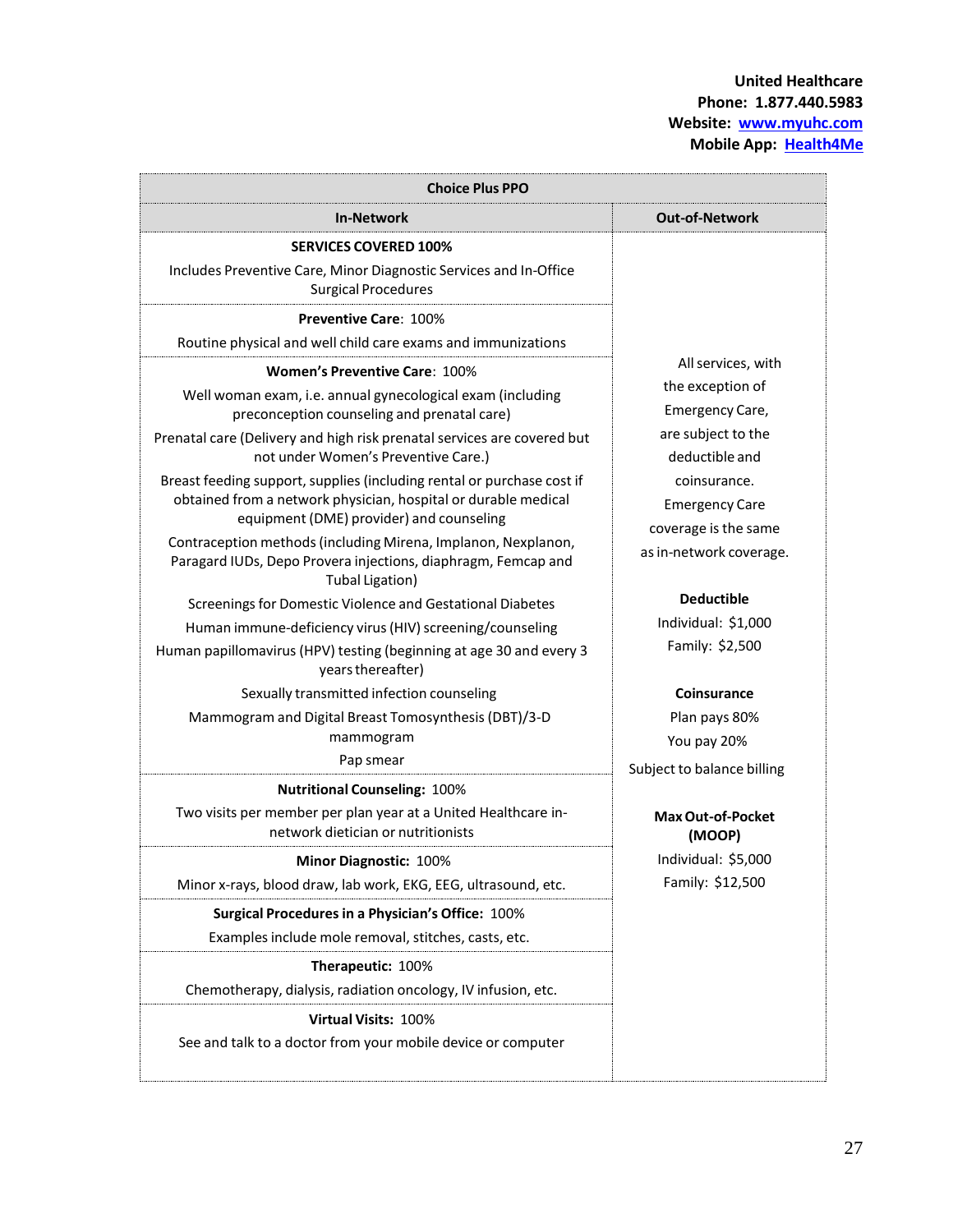**United Healthcare Phone: 1.877.440.5983 Website: [www.myuhc.com](http://www.myuhc.com/) Mobile App: Health4Me**

| <b>Choice Plus PPO</b>                                                                                                                                                                                               |                                                                                              |                                                                                                                                                     |                                           |  |
|----------------------------------------------------------------------------------------------------------------------------------------------------------------------------------------------------------------------|----------------------------------------------------------------------------------------------|-----------------------------------------------------------------------------------------------------------------------------------------------------|-------------------------------------------|--|
|                                                                                                                                                                                                                      | <b>In-Network</b>                                                                            |                                                                                                                                                     | <b>Out-of-Network</b>                     |  |
|                                                                                                                                                                                                                      | SERVICES SUBJECT TO THE DEDUCTIBLE,<br><b>THEN COVERED 100%</b><br>See services listed below |                                                                                                                                                     | All services, with<br>the exception of    |  |
| Deductible:<br>Individual: \$500<br>Family: \$1,250<br>Plan pays 100%<br>Coinsurance:<br>You pay 0%<br><b>Maximum Out-of-Pocket:</b><br>Individual: \$2,500<br>(MOOP)<br>Family: \$6,250<br><b>Major Diagnostic:</b> |                                                                                              | Emergency Care,<br>are subject to the<br>deductible and<br>coinsurance.<br><b>Emergency Care</b><br>coverage is the same<br>as in-network coverage. |                                           |  |
|                                                                                                                                                                                                                      | CT scans, PET scans, MRI, Nuclear Medicine, etc.                                             |                                                                                                                                                     | <b>Deductible</b>                         |  |
| Other Services subject to the deductible:<br>Outpatient surgery                                                                                                                                                      |                                                                                              | Individual: \$1,000<br>Family: \$2,500                                                                                                              |                                           |  |
|                                                                                                                                                                                                                      | Inpatient hospitalization<br>Major diagnostics<br>Durable medical equipment                  |                                                                                                                                                     | Coinsurance<br>Plan pays 80%              |  |
|                                                                                                                                                                                                                      | Prosthetic devices<br>Medical supplies                                                       |                                                                                                                                                     | You pay 20%<br>Subject to balance billing |  |
|                                                                                                                                                                                                                      | Hearing aids<br>Home health care<br>Skilled nursing facility                                 |                                                                                                                                                     | Max Out-of-Pocket<br>(MOOP)               |  |
|                                                                                                                                                                                                                      | Inpatient rehabilitation<br><b>Transplantation services</b>                                  |                                                                                                                                                     | Individual: \$5,000<br>Family: \$12,500   |  |
|                                                                                                                                                                                                                      |                                                                                              | <b>In-Network</b>                                                                                                                                   | <b>Out-of-Network</b>                     |  |
| Do copays apply to the deductible?<br>Do copays apply to the MOOP?<br>Does the deductible apply to the MOOP?                                                                                                         |                                                                                              | No<br>Yes<br>Yes                                                                                                                                    | No<br>No<br>Yes                           |  |
| Amounts applied to the medical deductible and MOOP will also be applied to the behavioral<br>health deductible and MOOP and vice versa.                                                                              |                                                                                              |                                                                                                                                                     |                                           |  |

A complete description of the medical plan benefits, limits and exclusions can be found in the Summary Plan Description available from the Franklin County Benefits and Wellness Office at [http://BeWell.franklincountyohio.gov.](http://bewell.franklincountyohio.gov/)

\*Participation in the annual ThriveOn Wellness Program may reduce your out of pocket expenses.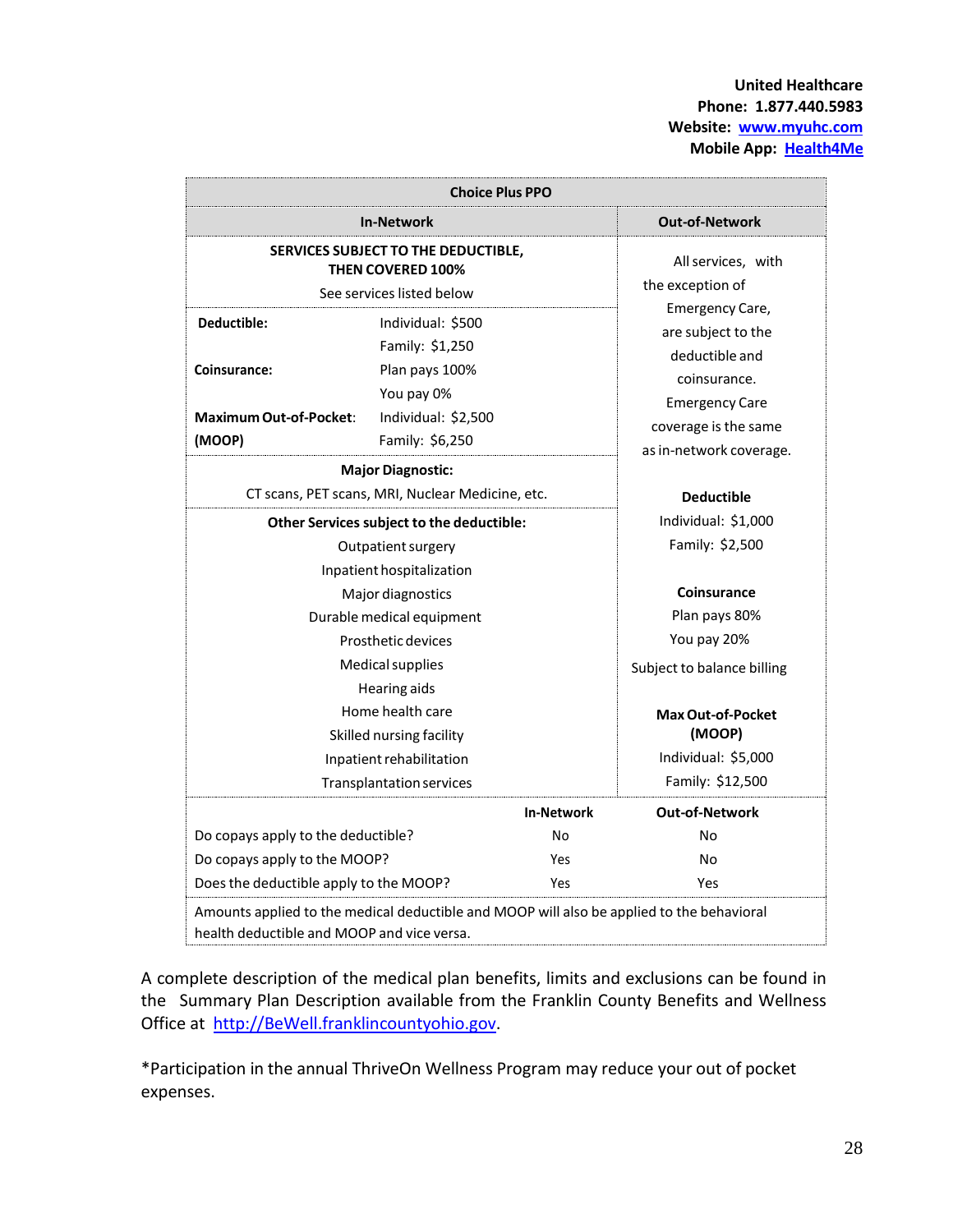### **UnitedHealth Premium Program**

The UnitedHealth Premium Program recognizes physicians and facilities meeting or exceeding guidelines for quality and cost efficient care and encourages you to use this information to make an informed choice when selecting a provider.

The program uses evidence-based medicine and national standards to evaluate quality. Cost efficiency standards rely on local market benchmarks for the efficient use of resources in providing care.

Physicians in 22 specialties can receive a Tier 1 Premium designation. If your physician practices in one of the specialties below and is rated a Tier 1 Premium provider, your copay will be less than providers not rated Tier 1. To find out the designation of your physician, go to [www.myuhc.com](http://www.myuhc.com/) or [www.mychoicenotchance.com.](http://www.mychoicenotchance.com/)

| Allergy                   | Cardiology             | Cardiology Electrophysiology   |
|---------------------------|------------------------|--------------------------------|
| Cardiology Interventional | Cardiothoracic Surgery | Ear, Not and Throat (ENT)      |
| Endocrinology             | <b>General Surgery</b> | General Surgery - Colon/Rectal |
| Nephrology                | Neurology              | Neurosurgery - Spine           |
| Ophthalmology             | Orthopedic - Hand      | Orthopedic - Foot/Ankle        |
| Orthopedic - Hip/Knee     | Rheumatology           | Orthopedic - Shoulder/Elbow    |
| Orthopedic - Spine        | Urology                | Orthopedic - Sports Medicine   |
| Pulmonology               |                        |                                |

Your copay for specialty care outside of the specialties listed above and for Primary Care Physician services (General and Family Practitioner, Internal Medicine, Pediatrician and OB/GYN) is \$20 regardless of designation.

### **Personal Health Support**

Facing a long-term chronic illness or other complex health issue can take a huge toll on you and your family. With Personal Health Support, you have 24/7 access to a team of registered nurses dedicated to Franklin County Cooperative members to provide extra support every step of the way. Tailored to your specific situation, your nurse helps you take full advantage of the resources already available to you, gives you tips for working with your health care providers more effectively, tells you about additional services that may be helpful and answers questions about your specific health concerns. Personal Health Support is voluntary and you and your nurse work to establish the level of support that you want and need. You may contact Personal Health Support directly by calling the telephone number for members on the back of your United Healthcare ID card. A nurse may also contact you if you have an existing chronic health condition, such as asthma, diabetes or coronary artery disease or if you have had a recent or are expecting a future hospitalization.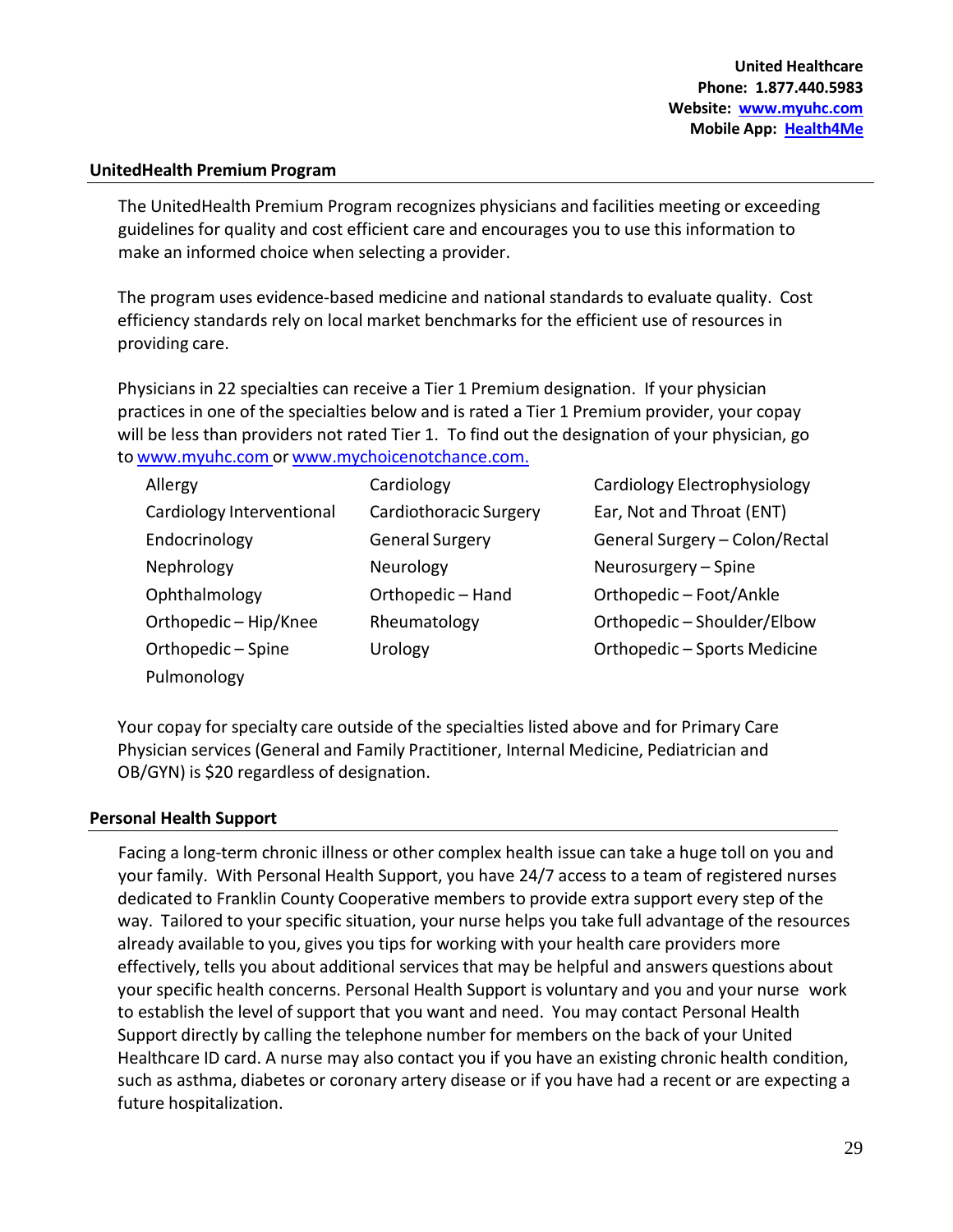### **Nurseline**

Nurseline provides access to registered nurses, day or night, to help you make healthcare decisions.

*"My baby has a temperature of 102 degrees. It's midnight. What do I do?"*

*"I have diabetes. How can I manage my condition and stay healthy?"*

*"I've been diagnosed with breast cancer. What treatment options are available?"*

*"I don't have a primary care physician. Can you help me find one?"*

These nurses are an excellent resource when you need help choosing care, understanding treatment options and more. Nurseline also provides access to an audio health information library with over 1,100 health and well-being topics.

### **Disease Management**

Disease Management is designed to help members improve self-care, identify warning signs and access resources for assistance, with the goal of reducing the need for urgent/emergency services. The Disease Management program:

- Reinforces and supports physician treatment plans.
- Helps members prepare for physician visits so they get the most out of their care encounters.

• Helps eliminate unnecessary or redundant procedures, reduce complication rates and improve medical outcomes.

This program includes assistance for:

- Asthma
- Chronic Obstructive Pulmonary Disease (COPD)
- Coronary Artery Disease (CAD)
- Diabetes
- Congestive Heart Failure (CHF)

### **Maternity Support Program**

A healthy pregnancy is the first step to a healthy baby and mother. The Maternity Support Program provides health assessments, customized educational materials and maternity nurse support throughout your pregnancy. Enrollees in the Maternity Support Program are eligible to receive up to \$200: \$50 upon enrollment and \$150 upon completion of the program (approximately two weeks post-delivery). When United Healthcare becomes aware of your pregnancy, you are mailed a welcome packet inviting you to join the program. If you are interested, simply return the postage-paid business reply card, call 1.888.246.7389 or visit the Healthy Pregnancy Program website at [www.uhc.com/health-and-wellness/health](http://www.uhc.com/health-and-wellness/health-topics/pregnancy)[topics/pregnancy.](http://www.uhc.com/health-and-wellness/health-topics/pregnancy)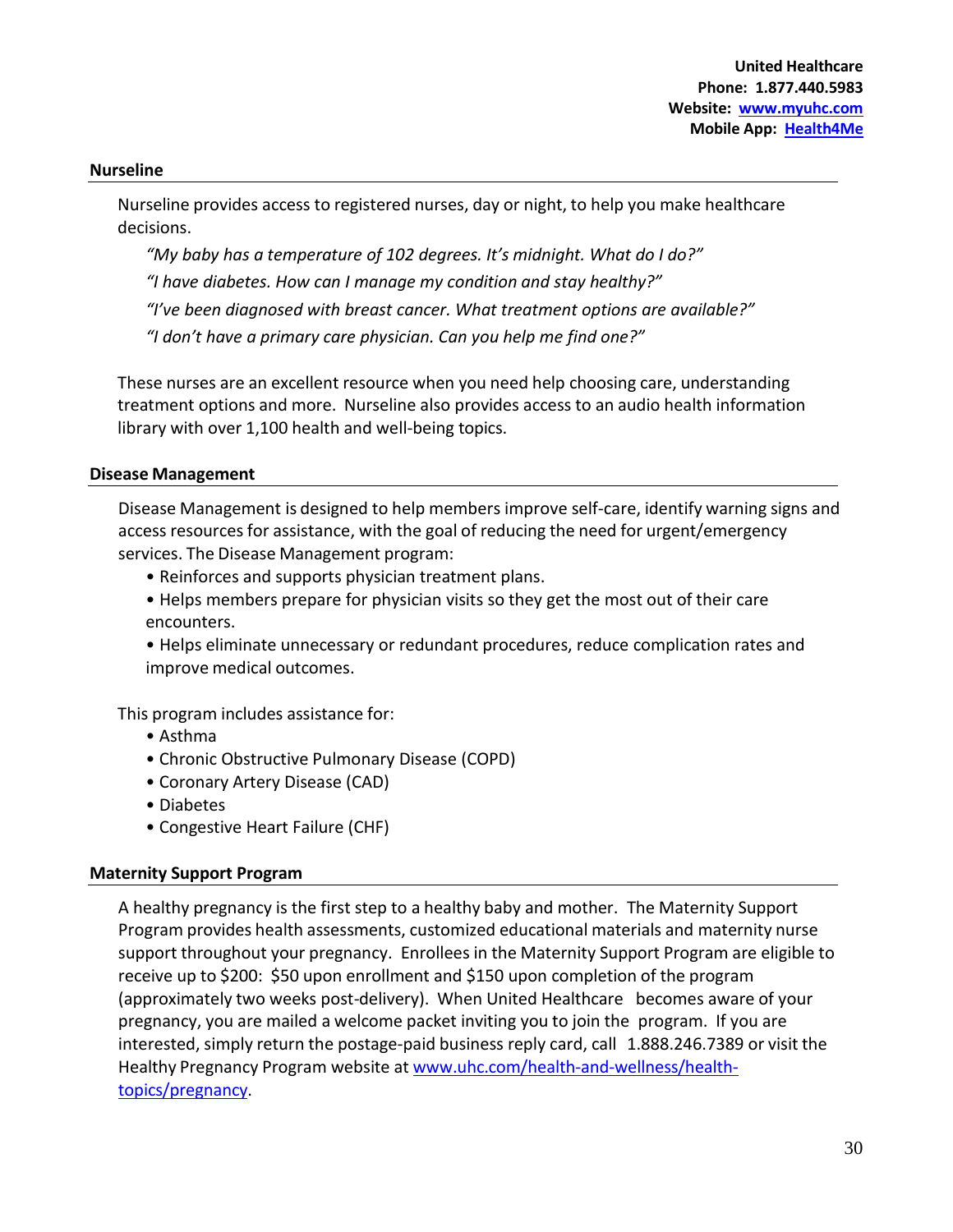### **Neonatal Resource Services**

The Maternity Support Program helps to identify high-risk pregnancies. During the last months of your pregnancy and well into the first year of your newborn's life, the Neonatal Resource Services provides nurse consulting services and a Neonatal Centers of Excellence network to help you find the specialized care you and your baby need. Call Optum Health at 1.888.936.7246 and follow the prompts or visit the United Resource Networks website at [www.myuhc.com.](http://www.myuhc.com/)

### **Cancer Resource Services**

Nurses that specialize in cancer treatment help you understand your cancer diagnosis, available treatment options, and where you can seek treatment for your specific cancer. Gain access to some of the nation's leading cancer centers by calling 1.866.936.6002 or visiting the United Resource Networks website at [www.myuhc.com.](http://www.myuhc.com/)

### **Kidney Resource Services**

Kidney Resource Services provides access to a Centers of Excellence network of top-performing dialysis centers and nurse consulting services to support the management of kidney diseases. Dialysis patients who are candidates for kidney transplantation can also access the Transplant Centers of Excellence network. Call 1.888.936.7246 and follow the prompts or visit the United Resource Networks website at [www.myuhc.com.](http://www.myuhc.com/)

### **Congenital Heart Disease (CHD) Services**

Congenital heart defects are the number one cause of death for children from a birth defect during the first year of life. Treatment usually involves complex surgical interventions. This program provides information and access to the CHD Centers of Excellence network, and gives patients care that is planned, coordinated and provided by a team of experts who specialize in treating CHD. Nurses help you find a network medical center for specialized care. Call 1.888.936.7246 and follow the prompts or visit the United Resource Networks website at [www.myuhc.com.](http://www.myuhc.com/)

### **Transplant Resource Services**

The Transplant Centers of Excellence network is the nation's leading network and includes only transplant programs that have met strict criteria for transplant excellence. Nurse consultants provide the information you need to make informed decisions about transplant care. Call 1.888.936.7246 and follow the prompts or visit the United Resource Networks website at [www.myuhc.com.](http://www.myuhc.com/)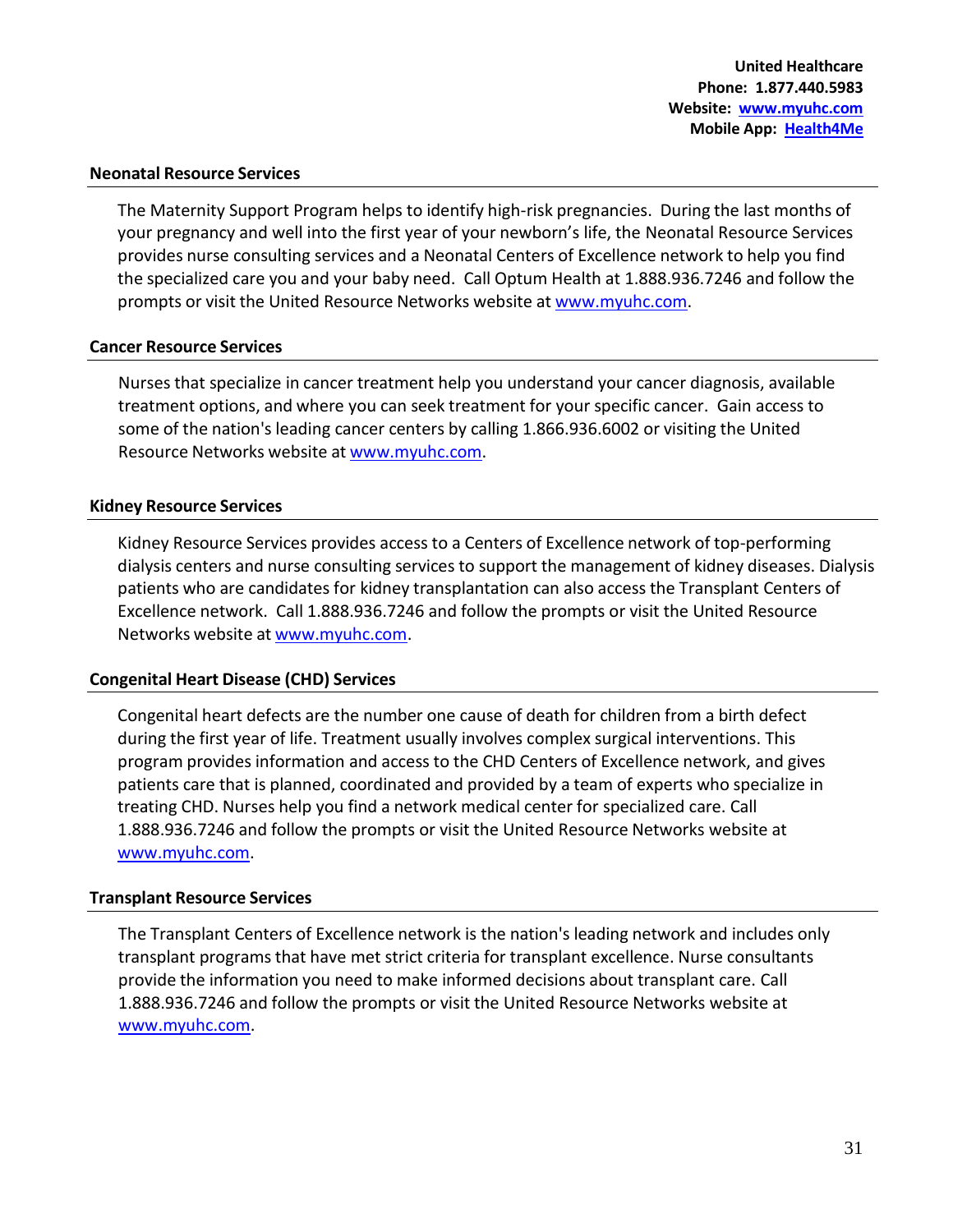### **UnitedHealthAllies**

UnitedHealth Allies offers **discounts at certain health care providers of medical services that are not covered** by your health care benefits. It does not make payments to the provider but **offers discounts** for the following products and services:

| - Cosmetic Dentistry              | - Alternative Care              |
|-----------------------------------|---------------------------------|
| - Wellness                        | Health club membership fees     |
| Acupuncture/Massage               | <b>Nutrition services</b>       |
| Naturopathy                       | Weight management programs      |
| - Vitamins and supplements        | - Health and Wellness Retailers |
| - Long Term Care Services         | Fitness apparel and equipment   |
| Assisted living services          | Aromatherapy                    |
| - Laser Vision Correction (LASIK) | Nutrition and natural foods     |

For more information, go to [www.myuhc.com](http://www.myuhc.com/)and search for UnitedHealth Allies or go directly to [www.unitedhealthallies.com.](http://www.unitedhealthallies.com/)

### **Bariatric Surgery**

Bariatric surgery is a serious, life-changing medical procedure that should be considered as a final step in one's weight lossjourney. Coverage eligibility **requires** a six-month weight loss effort medically documented and supervised by the patient's treating physician with a minimum of one physician visit per month for six consecutive months. Services may include nutritional/dietary counseling, pre-operative screenings and participation in program support groups. Surgery must be performed by one of the network programs listed below. Surgery is subject to the deductible. Standard copays apply for any pre or post-operative testing. Additional administrative and counseling charges vary by program. Limited skin excision benefits after surgery may be available

Mount Carmel Bariatric Program 614.234.2052 [www.mountcarmelhealth.com/programs-services/bariatric-center](http://www.mountcarmelhealth.com/programs-services/bariatric-center)

OhioHealth Weight Management 614-443-2584 [www.ohiohealth.com/weightmanagement/](http://www.ohiohealth.com/weightmanagement/)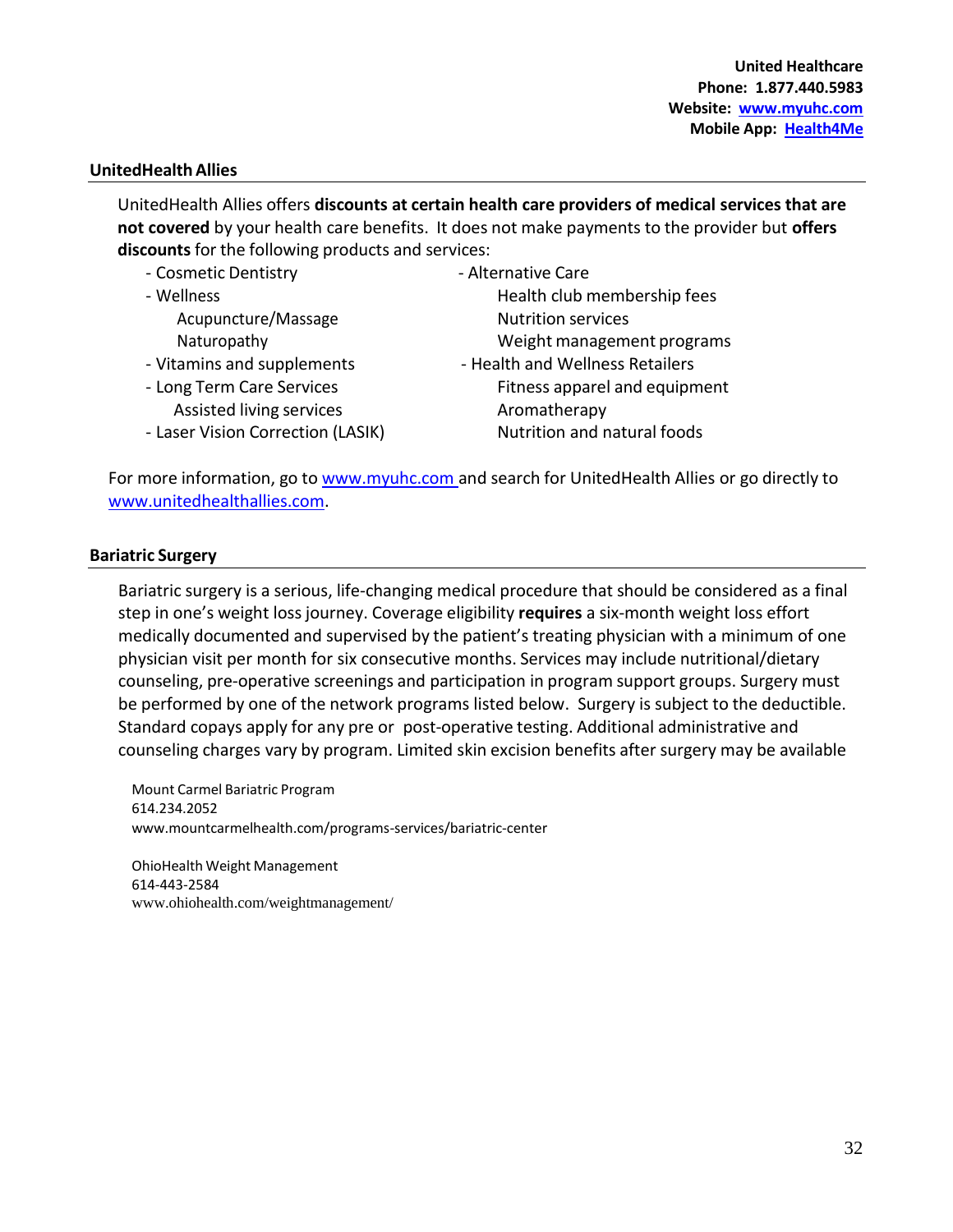**United Healthcare Phone: 1.877.440.5983 Website: [www.myuhc.com](http://www.myuhc.com/) Mobile App: Health4Me**

### **Gender Identity Disorder**

Gender Identity Disorder (GID) is a condition in which a person has been assigned one gender but identifies as belonging to another gender. Treatment of GID includes a multidisciplinary approach involving medical, pharmacy, as well as behavioral health services. Coverage includes psychotherapy, continuous hormone replacement, and surgery to change the genitalia and specified secondary sex characteristics. There are specific and stringent qualifications that must be met in order to qualify for services including well-documented gender dysphoria, completion of at least 12 months of continuous hormone therapy without contradictions, and at least 12 months of successful continuous full time, real life experience in the desired gender. The treatment plan must conform to identifiable external sources including the World Professional Association for Transgender Health Association (WPATH) standards, and/or evidence-based professional society guidance. Surgery is subject to the deductible. Standard copays apply for office visits.

### **Nurse Liaison (614.525.NRSE/6773)**

United Healthcare offers Franklin County Cooperative members an on-site Nurse Liaison. The nurse liaison can support members with locating a primary care physician, connect you with programs and plan features and benefits and help with navigating you to benefits when you have a newly diagnosed chronic condition.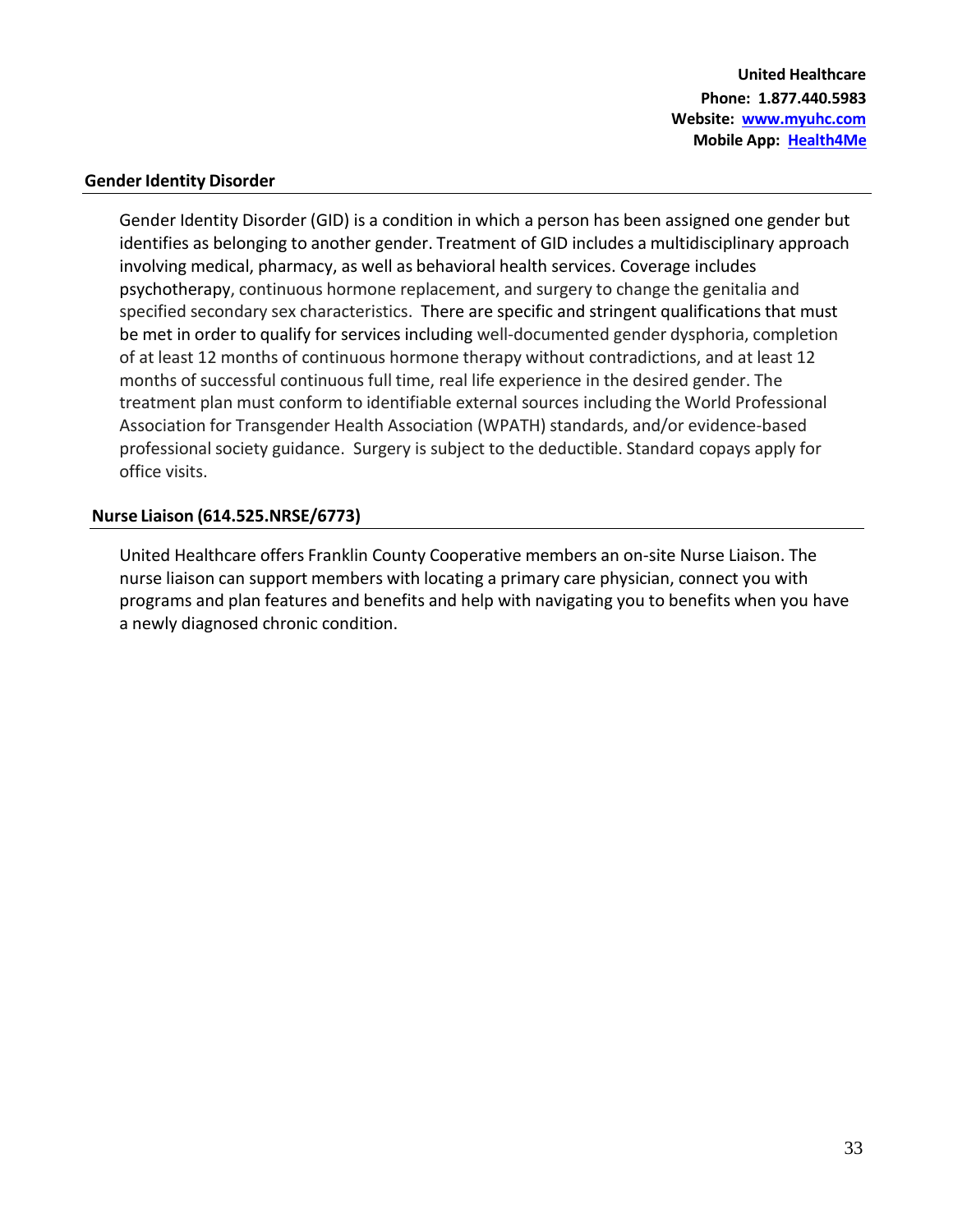### **Your Prescription Drug**

Your prescription drug plan encourages the use of generic prescription drugs whenever appropriate. Your copays are lower for generic medications and programs such as Step Therapy assist you in finding lower cost, equally effective alternatives when appropriate. Coverage for brand name medications is available; however, because brand drugs cost the plan more, your copay for brand name prescription drugs is higher.

Over-the-counter (OTC) medications (Proton Pump Inhibitors (PPIs) and Other Preventive Care Medications) are covered by the plan as indicated below**.** Over-the-counter medications are not available through mail order. In order to receive coverage for an over-the-counter medication, you must have a written prescription from your physician. Present the OTC medication, the written script and your OptumRx? identification card to the pharmacy counter.

A \$4,000 individual and \$10,000 family Maximum Out-of-Pocket limit applies to pharmacy coverage. If your out-of-pocket prescription drug expenses reach \$4,000, 100% coverage will be applied during the remainder of the plan year.

| <b>NON-SPECIALTY MEDICATIONS</b>       |                                 |                                |                                            |  |
|----------------------------------------|---------------------------------|--------------------------------|--------------------------------------------|--|
| Category                               | Retail<br>Up to a 30-day supply | Retail<br>60-day/90-day supply | <b>Mail Order</b><br>Up to a 90-day supply |  |
| Tier 1                                 | \$5                             | \$10/\$15                      | \$12.50                                    |  |
| Tier 2                                 | \$25                            | \$50/\$75                      | \$62.50                                    |  |
| Tier 3                                 | \$50                            | \$100/\$150                    | \$125                                      |  |
| <b>Brand with Generic</b><br>Available | $$50+$                          | $$100+/$150+$                  | $$125+$                                    |  |

| <b>PROTON PUMP INHIBITORS (PPIs)</b>                    |                                 |                                |                                            |  |  |
|---------------------------------------------------------|---------------------------------|--------------------------------|--------------------------------------------|--|--|
| Category                                                | Retail<br>Up to a 30-day supply | Retail<br>60-day/90-day supply | <b>Mail Order</b><br>Up to a 90-day supply |  |  |
| Tier 1<br>All Over-the Counter<br>PPIs and all generics | \$5                             | $$10/$ \$15                    | \$12.50                                    |  |  |
| Tier 2<br>Non Preferred Brand                           | \$75                            | \$150/\$225                    | \$187.50                                   |  |  |
| <b>Brand with Generic</b><br>Available                  | $$75+$                          | $$150+/$225+$                  | $$187.50+$                                 |  |  |

+ Plus price difference between brand and generic, or the cost of the brand drug, whichever is less.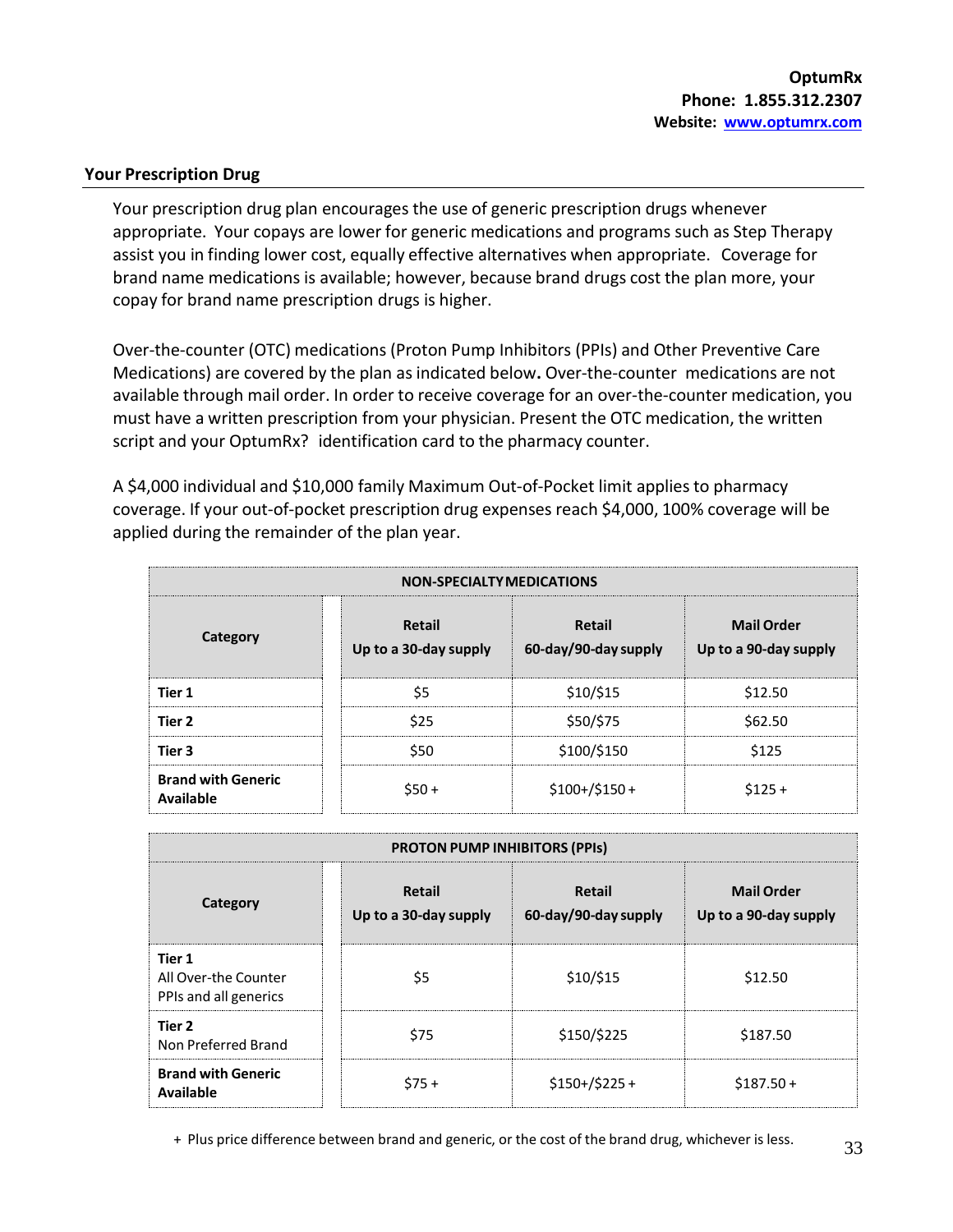| DIABETIC SUPPLIES (test strips, lancets, etc.), INJECTIBLE INSULIN, & ORAL ANTI-DIABETIC MEDICATIONS<br>Must have written prescription for diabetic supplies. |                                        |                                |                                            |
|---------------------------------------------------------------------------------------------------------------------------------------------------------------|----------------------------------------|--------------------------------|--------------------------------------------|
| Category                                                                                                                                                      | <b>Retail</b><br>Up to a 30-day supply | Retail<br>60-day/90-day supply | <b>Mail Order</b><br>Up to a 90-day supply |
| <b>Insulin &amp; Supplies:</b><br>Tier 1, Tier 2 or Tier 3                                                                                                    | \$0                                    | \$0                            | \$0                                        |
| <b>Continuous Glucose</b><br><b>Monitors</b><br>Tier 1 or Tier 2                                                                                              | \$0                                    | \$0                            | \$0                                        |
| Oral anti-diabetic<br>medications: Tier 1 or<br>Tier 2                                                                                                        | \$0                                    | \$0                            | \$0                                        |
| Oral anti-diabetic<br>medications: Tier 3                                                                                                                     | \$50                                   | \$100/\$150                    | \$125                                      |
| <b>Brand with Generic</b><br><b>Available</b>                                                                                                                 | $$50+$                                 | $$100+/$150+$                  | $$125+$                                    |

+ Plus price difference between brand and generic, or the cost of the brand drug, whichever is less.

| <b>WOMEN'S PREVENTIVE CARE Covered 100%</b>                                                                                            |  |  |
|----------------------------------------------------------------------------------------------------------------------------------------|--|--|
| <b>BIRTH CONTROL</b>                                                                                                                   |  |  |
| <b>Hormonal:</b> All Tier 1 birth control pills as well as some single source brand name birth<br>control medications                  |  |  |
| <b>Transdermal Patch: Ortho Evra</b>                                                                                                   |  |  |
| <b>Emergency:</b> All Tier 1 and Ella                                                                                                  |  |  |
| <b>CANCER PREVENTION</b>                                                                                                               |  |  |
| tamoxifin and raloxifene (with Prior Authorization)                                                                                    |  |  |
|                                                                                                                                        |  |  |
| <b>OTHER PREVENTIVE CARE MEDICATIONS Covered 100%</b>                                                                                  |  |  |
| <b>Aspirin:</b> Generic over-the-counter products (to prevent cardiovascular events (for men ages<br>45 to 79 and women ages 55 to 79) |  |  |
| <b>Fluoride:</b> Generic prescribed products (for preschool children older than 6 months of age<br>through 5 years)                    |  |  |
| <b>Folic Acid:</b> Generic over-the-counter and prescribed products (for women ages 18 to 45)                                          |  |  |

**Iron Supplements:** Generic over-the-counter and prescribed products (for children ages 6 to 12 months at risk for iron deficiency anemia)

**Smoking Cessation:** Over-the-counter and prescribed products (for men and women ages 18 or older who use tobacco products)

**Statins:** lovastatin as well as atorvastatin and simvastatin (with prior authorization) (to prevent cardiovascular disease in individuals at high risk)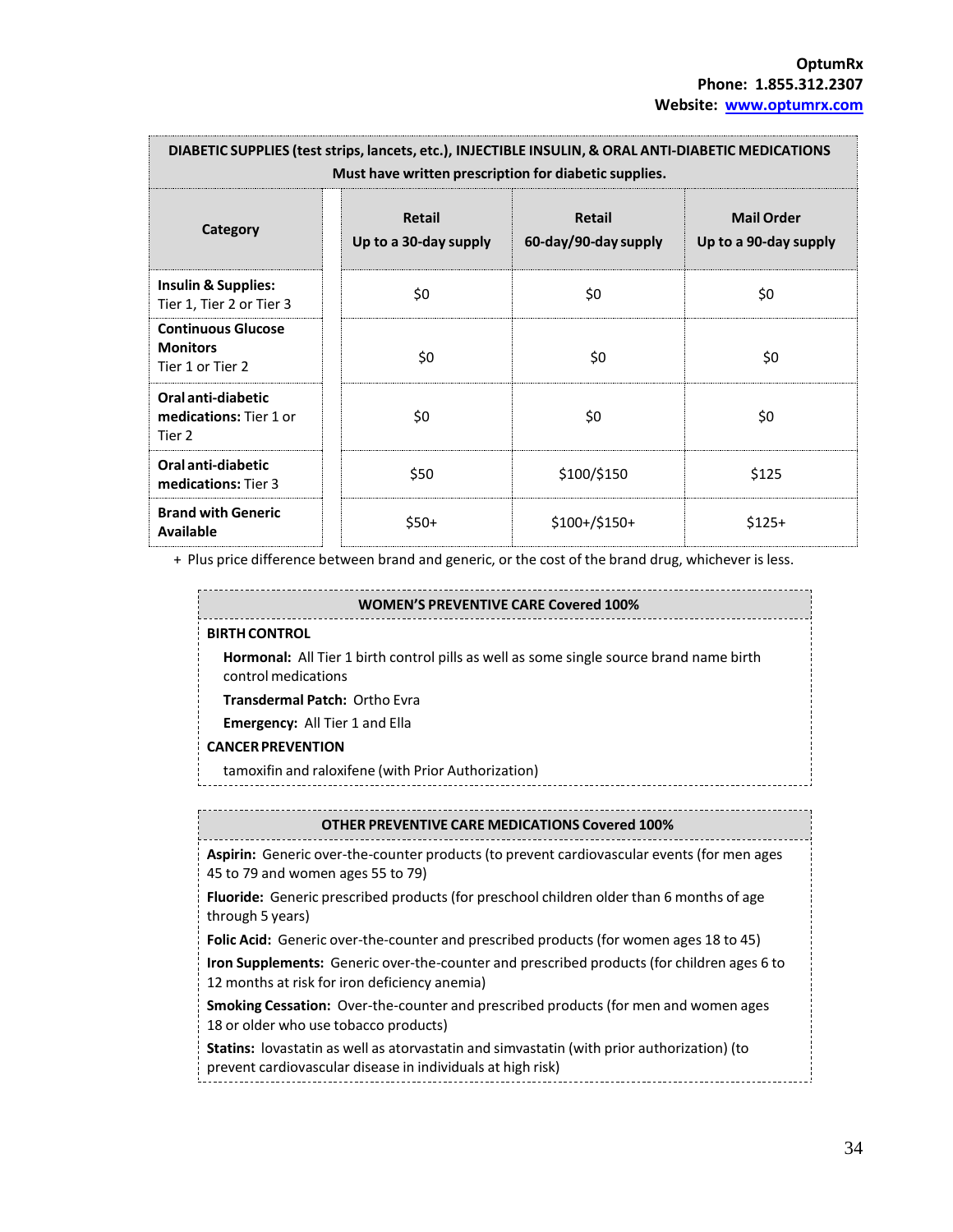### **Your Prescription Drug**

BriovaRx is your exclusive specialty medication mail order pharmacy. With the exception of a short list of medications that are required for short term use in certain circumstances, specialty medications are not available from your retail pharmacy.

With BriovaRx, you receive personalized medication management, benefit coordination, education materials and social support services. This is particularly important if you are just beginning treatment with a specialty medication. Your care coordinators are specialty medication experts – in the field of study in which you require for your individual needs – and are available Monday through Friday, 8am to 9pm EST and Saturday, 9am to 1pm EST. If you have an urgent need relating to your medication after hours, a licensed pharmacist is available to assist you.

To get started, call 1.855.427.4682. A BriovaRx representative verifies benefits, assists with prior authorizations if needed and coordinates the shipment of your medications and any supplies necessary for administration, at no additional cost, to the destination of your choice.

| <b>SPECIALTY MEDICATIONS</b><br>(Must fill through BriovaRx regardless of days supply.) |                                       |                                       |  |
|-----------------------------------------------------------------------------------------|---------------------------------------|---------------------------------------|--|
| Up to a 30-day supply<br>Up to a 90-day supply<br>Category                              |                                       |                                       |  |
| Tier 1                                                                                  |                                       | \$12.50                               |  |
| Tier 2                                                                                  | \$62.50<br>\$25                       |                                       |  |
| Tier 3                                                                                  | 10% of cost up to<br>\$150 per script | 10% of cost up to \$300<br>per script |  |

\*Note: Only a limited number ofspecialty medications are available at a 90 day-supply.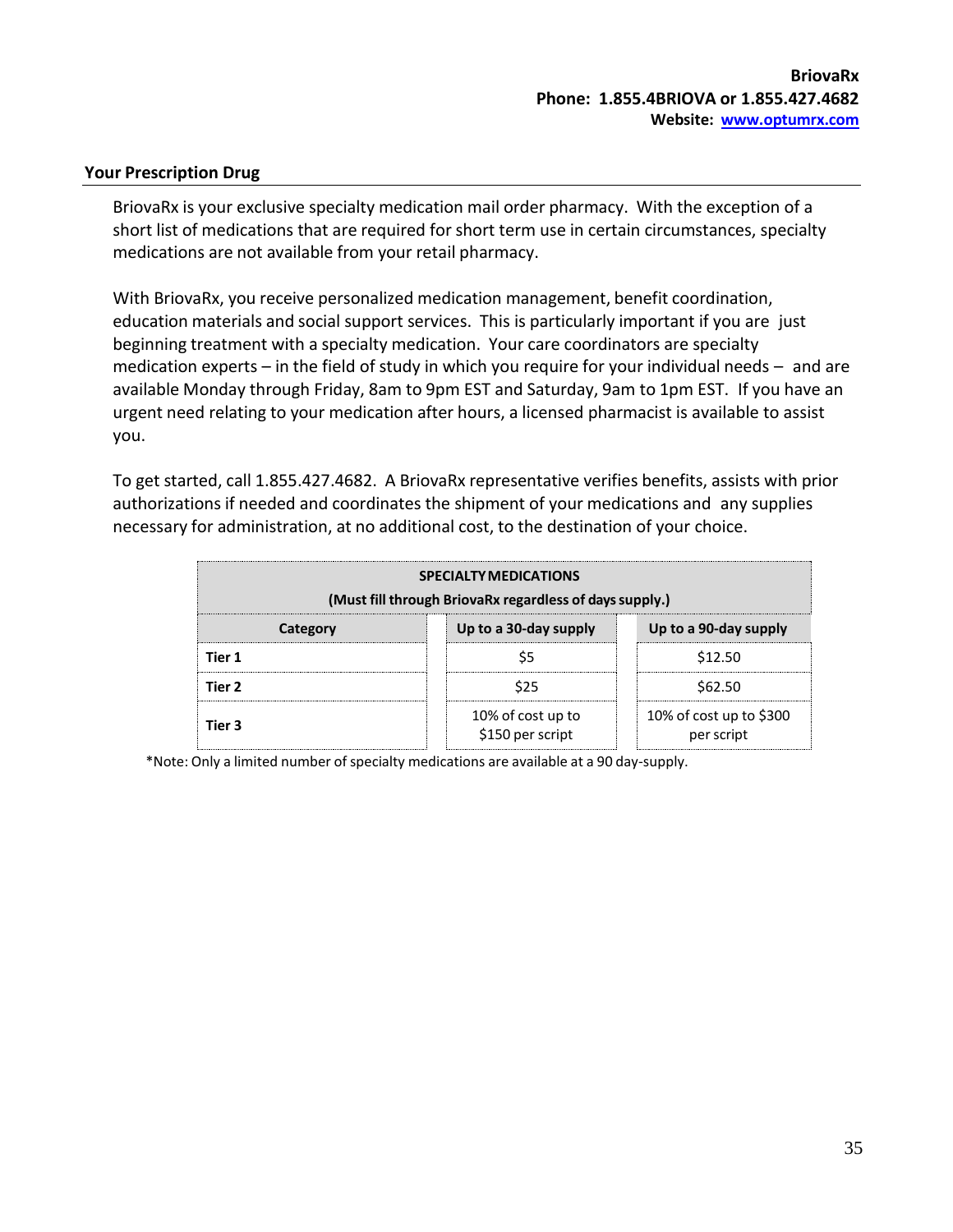### **Retail at your Local Pharmacy vs Mail Order through Home Delivery**

Both retail and mail order options are available.

RETAIL: Get up to a 90 day supply of medication at retail. MAIL: Get up to a 90 day supply of medication at mail order and pay a discounted copay.

If you choose mail order, your medications are delivered to your home in a non-descript envelope. Once your prescriptions are established at mail order, you receive a reminder – either an email or a telephone call - when it is time to refill. Pick up the phone to order your refill or go online to [www.optumrx.com a](http://www.optumrx.com/)nd request a refill. OptumRx covers the costof standard shipping. Go to [www.Optumrx.com](http://www.optumrx.com/) to learn more about mail order including how to transfer your prescriptions from retail to mail order.

### **Generic vs Brand**

### *Always ask your doctor, 'Is there a generic available to treat my condition?'*

When a company develops a new drug, the FDA provides a period of time called a drug patent period, where no other company may sell the drug. This allows the originalcompany to recover the investment in the research and development of the medication. But this also eliminates competition and causes the price to remain high. After the drug patent period has expired, other companies manufacture generic versions of the originalbrand medication. Since the production of generic medication does not require large investments in research, development and advertising, the cost of generics is significantlyless than that of brand name medication. All generic drugs must meet the same FDA standards of quality as the brand-name drug.

### **Generic Equivalent vs Generic Alternative**

Brand name drugs may have generic **equivalents** and generic **alternatives.**

A generic equivalent **contains the same active ingredient** as the brand name drug. Your pharmacy can substitute the generic equivalent drug in place of the brand name drug without a new prescription.

A generic alternative is a medication that **does not contain the same active ingredient** as the brand name, but produces the same therapeutic results. Because it is not an exact equivalent to the brand, your pharmacy **cannot** automatically substitute the generic alternative.

### **Mandatory Generic and Dispense as Written**

If a prescription is presented for a brand name medication for which there is a generic equivalent available, the pharmacist is instructed to fill the script as a generic, unless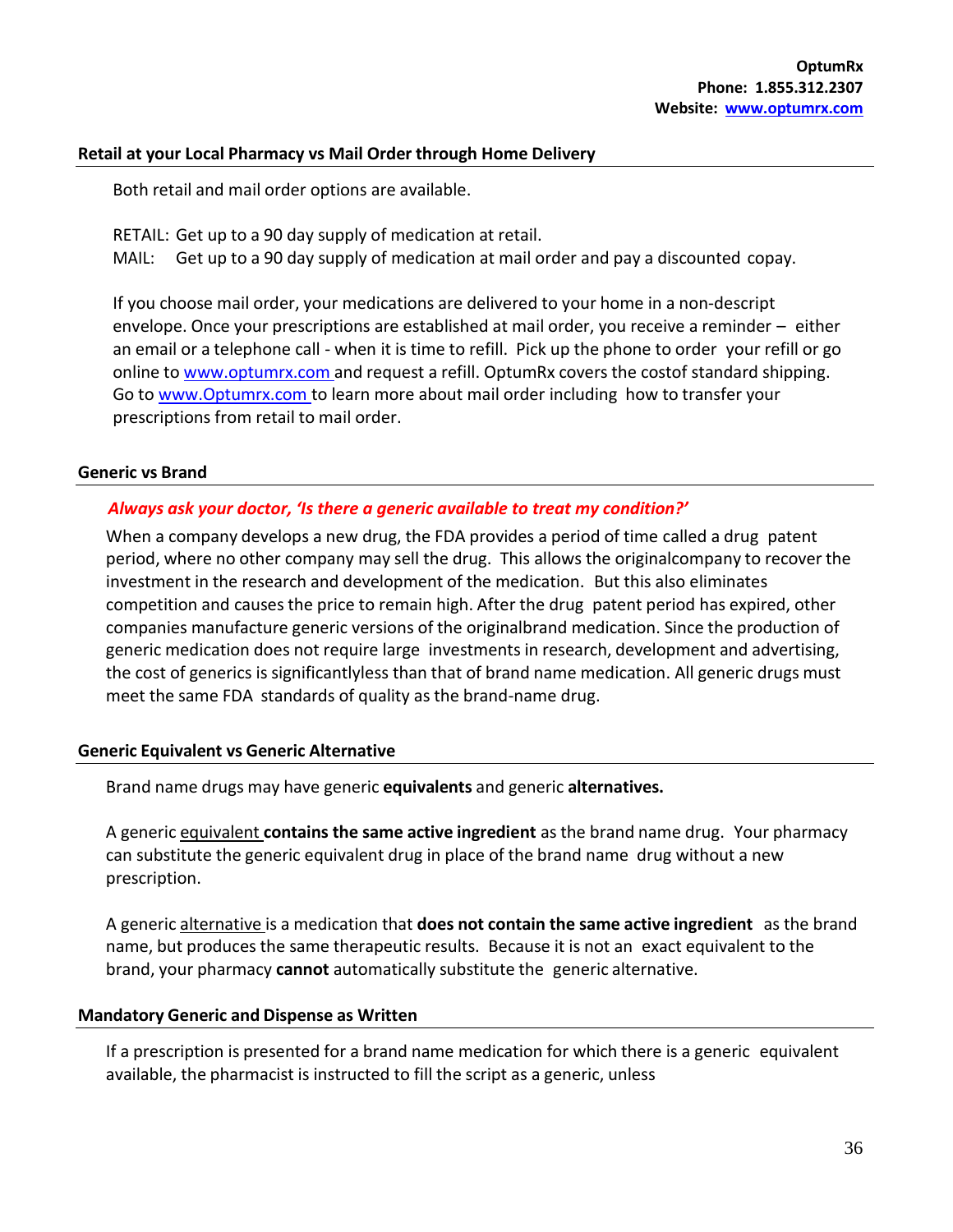otherwise directed by the member or the prescription. If you or your physician request 'dispense as written' or 'DAW' on the written prescription, the brand name medication is dispensed. This does not, however, lower the copay. If you obtain a brand name medication for which there is a generic equivalent available, you pay the brand name copay as well as the cost difference between the brand and the generic drug. Quite often, you pay the full cost of the drug.

### **Formulary or Preferred Drug List**

Your formulary, also known as a preferred drug list, is a recommended list of brand name and most generic drugs that have been compared and evaluated against other brand-name and generic medications by a committee of physicians, pharmacists and other healthcare representatives. The drugs on the preferred drug list are chosen because they provide maximum quality and value for your plan and yourself. It is recommended that you carry a copy of your formulary in your wallet or purse and provide a copy to your physician for your medical file.

### **Step Therapy**

Step Therapy is a program especially for people who take prescription drugs for ongoing conditions like arthritis, high cholesterol, high blood pressure, etc. These drugs are sometimes referred to as maintenance medications. Step Therapy helps the member identify a safe and effective drug to treat the condition while keeping costs as low as possible for both the member and the plan.

Step Therapy drugs are grouped in categories:

**Frontline/first-line drugs (generic and some low cost brand):** These drugs are provensafe, effective and affordable. Step Therapy requires (with exceptions) that a Frontline/first-line medication be tried first. *Why?* Because these drugs provide thesame health benefit as more expensive drugs, at a lower cost.

**Back-up drugs (brand):** These drugs are much more expensive to the member in the form of a higher copay and to the plan in higher overall cost. Back-up drugs have not been proven to be any safer or more effective than Frontline drugs.

Step Therapy requires members who are beginning to take Step Therapy drugs for the first time to try the Frontline drug first.

*Retail Pharmacy:* If you present a prescription for a Back-up drug at your local pharmacy, the pharmacist alerts you of the requirement to use a Frontline drug first. Your pharmacist may or may not offer to contact your physician's office to discuss your options. It is recommended that you discuss your options with your physician. In order for the pharmacy to dispense a Frontline medication, your physician must write a new prescription or call in a new prescription to the pharmacy.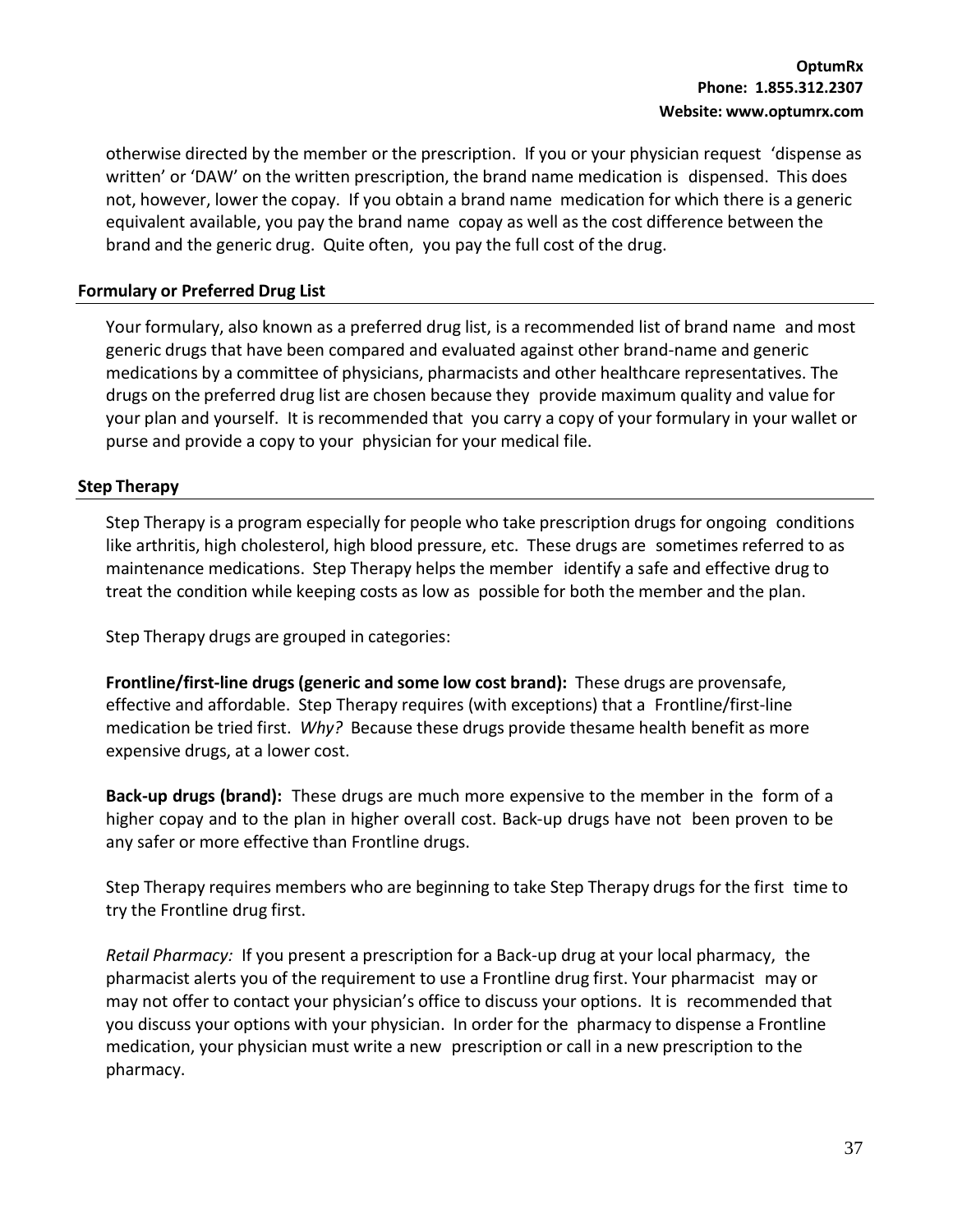*Mail Order:* Similarly, if you submit a prescription for a Back-up drug at the mail order pharmacy, OptumRx informs you that they cannot fill the script as written. They then reach out to your physician to discuss your options. Again, it is recommended that you contact your physician's office. After multiple attempts, if OptumRx receives no response from your physician's office, the written prescription is returned to you with a letter of explanation.

If there is a medical reason (i.e. allergy to the Frontline drug, tried the Frontline drug before and it didn't produce the desired therapeutic results, etc.) that would prevent you from taking the Frontline drug, your physician should contact OptumRx and request a Prior Authorization.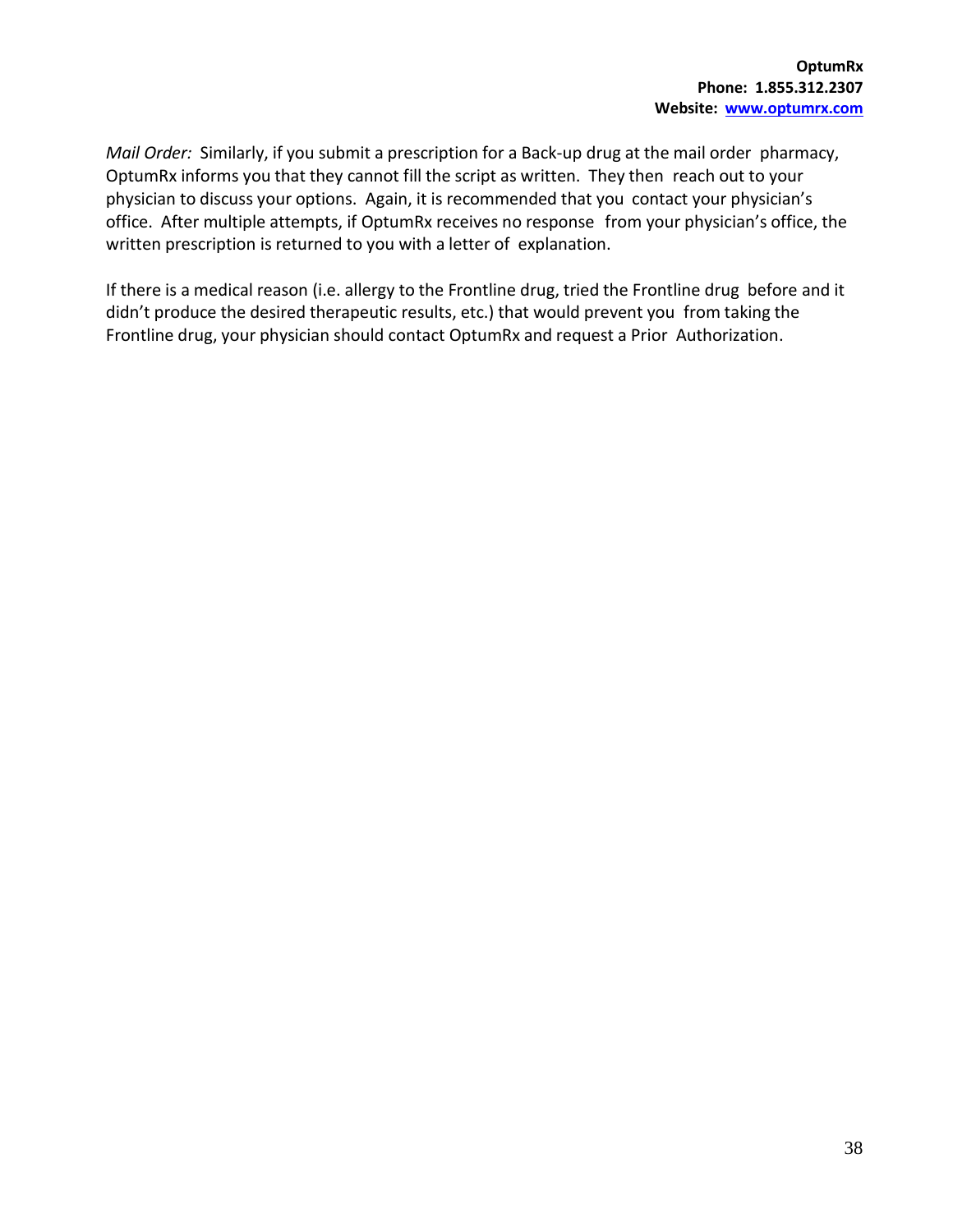### <span id="page-39-0"></span>**Your Dental**

You have a choice between two dental plan options: the Aetna Dental PPO or the Aetna DMO.

**Aetna Dental PPO** – a Preferred Provider Organization – provides coverage at both in-network and out-of-network providers. Your out-of-pocket expense is lower if you use an in-network provider. If you use an out-of-network provider, you pay a \$25 deductible, a higher coinsurance and any charges above the reasonable & customary rate.

**Aetna DMO** – a Dental Maintenance Organization – provides coverage only at in-network providers. If you obtain services from an out-of-network provider, you do not have coverage.

|                                                                                                                                       | <b>Aetna Dental PPO</b>                                                       |                                                                                                  | <b>Aetna Dental</b>                                    |
|---------------------------------------------------------------------------------------------------------------------------------------|-------------------------------------------------------------------------------|--------------------------------------------------------------------------------------------------|--------------------------------------------------------|
| <b>Plan Provision</b>                                                                                                                 | <b>In-Network</b>                                                             | <b>Out-of-Network</b>                                                                            | <b>DMO</b>                                             |
| <b>Annual Deductible</b>                                                                                                              | None                                                                          | \$25 per covered<br>individual                                                                   | None                                                   |
| <b>Diagnostic</b><br>Exams, X-Rays                                                                                                    | 100%                                                                          | 90%<br>after deductible                                                                          | 100%                                                   |
| <b>Preventive</b><br>Prophylaxis (Cleaning)<br>Adult (Limit 2 per year)<br>Child limit (Limit 2 per year)                             | 100%<br>an additional routine<br>cleaning is allowed for<br>expectant mothers | 90%<br>after deductible<br>an additional routine<br>cleaning is allowed for<br>expectant mothers |                                                        |
| <b>Basic</b><br>Fillings, Endodontics,<br>Periodontics, Sealants, Oral<br>Surgery, Repair of Crowns,<br><b>Bridgework or Dentures</b> | 80%                                                                           | 70%<br>after deductible                                                                          | Covered at fixed co-pays<br>See schedule for details   |
| <b>Major Restorative</b><br>Crowns, Bridges, Dentures,<br>Implants                                                                    | 80%                                                                           | 60%<br>after deductible                                                                          |                                                        |
| <b>Annual Maximum Benefit</b><br>(Non Orthodontic Services)                                                                           | \$1,500                                                                       | \$1,000                                                                                          |                                                        |
| <b>Orthodontics</b>                                                                                                                   | 75%<br>Children under 19 only                                                 | 75%<br>Children under 19 only                                                                    | <b>Children and Adults</b><br>Covered at fixed co-pays |
| Lifetime Maximum Benefit<br>(Orthodontic Services)                                                                                    | \$1,500<br>Children under 19 only                                             | \$1,400<br>Children under 19 only                                                                | See schedule for details                               |

A full detailed list of the dental services offered under the Aetna Dental DMO plan and the accompanying fixed copays is available from the Franklin County Benefits and Wellness Office or at [http://BeWell.franklincountyohio.gov.](http://bewell.franklincountyohio.gov/)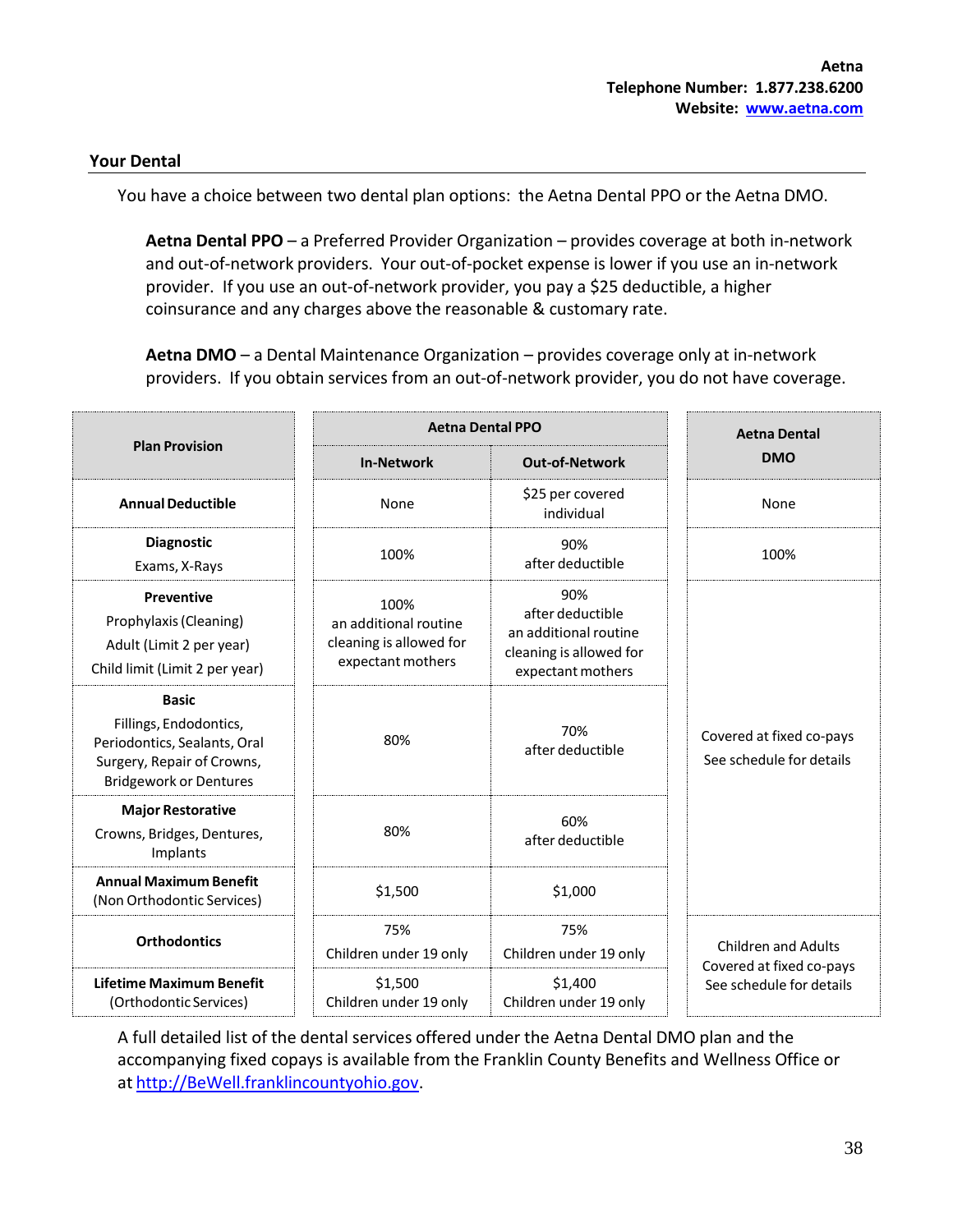### <span id="page-40-0"></span>**Your Behavioral Health**

If services beyond those provided by the EAP are needed and you are enrolled in the benefit package, your behavioral health benefit 'kicks in'. The network of EAP clinicians is also the network of behavioral health clinicians, so care continues with the same clinician.

|                                                                                                                                         | <b>United Behavioral Health</b>                                                     |                                                                                                   |  |
|-----------------------------------------------------------------------------------------------------------------------------------------|-------------------------------------------------------------------------------------|---------------------------------------------------------------------------------------------------|--|
| <b>Plan Provision</b>                                                                                                                   | <b>In-Network</b>                                                                   | <b>Out-of-Network</b>                                                                             |  |
| <b>Annual Deductible</b>                                                                                                                | None                                                                                | All services* are subject                                                                         |  |
| Coinsurance                                                                                                                             | Plan pays 100%<br>You pay 0%                                                        | to the deductible and<br>coinsurance.<br>* Emergency Care coverage is the                         |  |
| Maximum Out-of-Pocket<br>(MOOP)                                                                                                         | Individual: \$2,500<br>Family: \$6,250                                              | same as in-network coverage.<br><b>Deductible</b>                                                 |  |
| Outpatient                                                                                                                              | 100% coverage<br>for the first 30<br>visits/telemedicine                            | Individual: $$1,000$<br>Family: \$2,500                                                           |  |
|                                                                                                                                         | \$20 copay for<br>additional visits beyond<br>the first 30 visits                   | Coinsurance<br>Plan pays 80%<br>You pay 20%                                                       |  |
| Inpatient                                                                                                                               | 100% coverage for<br>inpatient treatment<br>for mental health or<br>substance abuse | Subject to balance billing<br>Max Out-of-Pocket (MOOP)<br>Individual: \$5,000<br>Family: \$12,500 |  |
| Do copays apply to the deductible?<br>Do copays apply to the MOOP?<br>Does the deductible apply to the MOOP?                            | <b>In-Network</b><br>N/A<br>Yes<br>N/A                                              | <b>Out-of-Network</b><br>N <sub>o</sub><br><b>No</b><br>Yes                                       |  |
| Amounts applied to the medical deductible and MOOP will also be applied to the behavioral health<br>deductible and MOOP and vice versa. |                                                                                     |                                                                                                   |  |

### **Accessing Behavioral Health services**

If treatment transitions from EAP to in-network behavioral health, you or your provider **MUST** contact Optum. The intake number is printed on the back of your United Healthcare medical ID card. If you are accessing an out-of-network provider for treatment, **authorization is recommended prior to services being rendered**.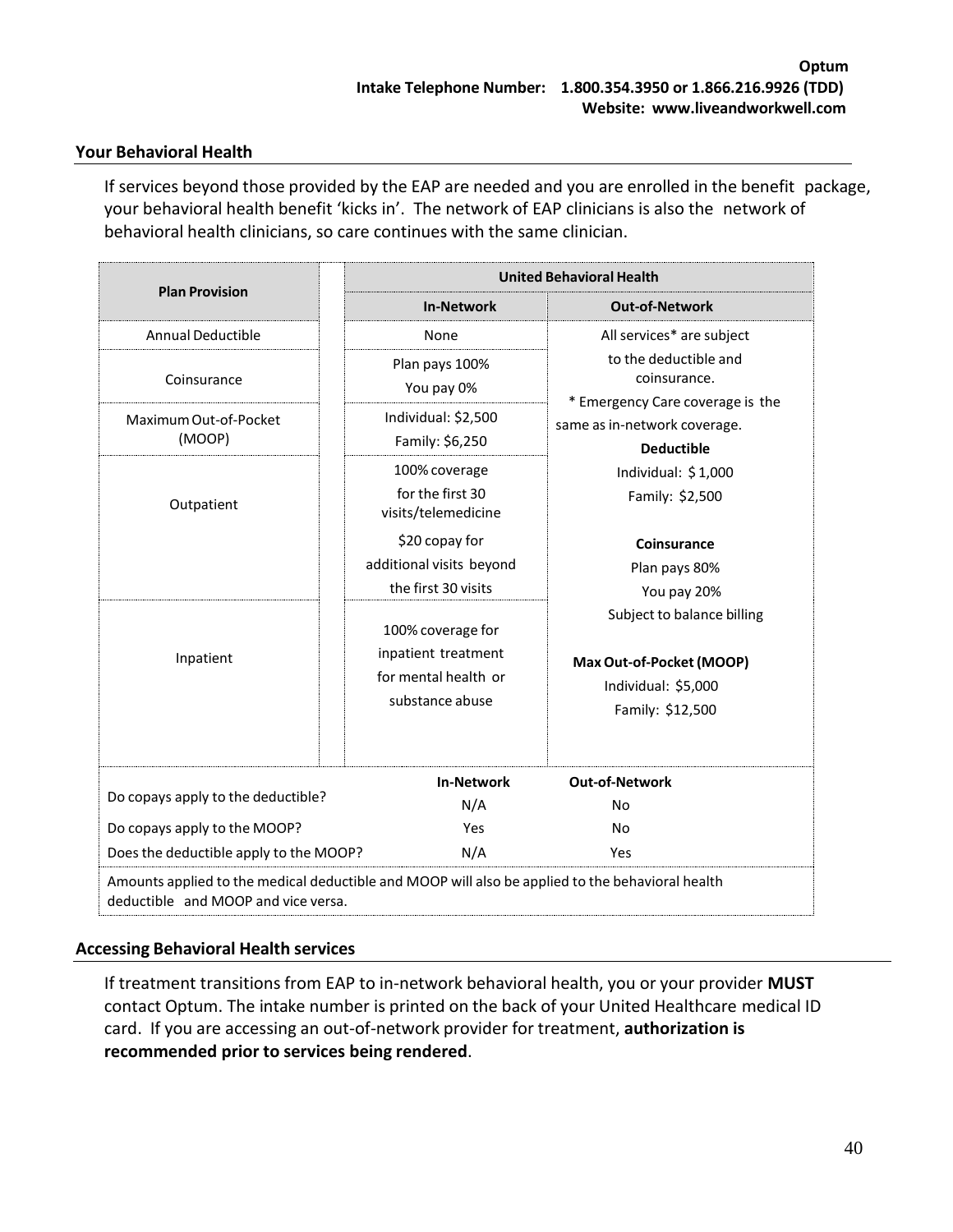As lives become more hectic and appointment times with doctors become less available, telemedicine has become a growing trend in health plans. Your telemedicine option is called 'Virtual Visits'. Look at the table below to learn more about your virtual visit options for Medical and Behavioral Health.

|                                                                            | <b>Virtual Visits (vv)</b><br><b>Medical</b>                                                                                                                                        | <b>Virutal Visits (vv)</b><br><b>Behavioral health</b>                                                                                                    |
|----------------------------------------------------------------------------|-------------------------------------------------------------------------------------------------------------------------------------------------------------------------------------|-----------------------------------------------------------------------------------------------------------------------------------------------------------|
| Where do I begin?                                                          | myuhc.com or Health4Me app<br>Find a Doctor > Services & Treatments ><br>Office Visits > Virtual Visits                                                                             | liveandworkwell.com<br>Find a Resources > Virtual Visits                                                                                                  |
| Do I need to register a username and<br>password on the website to use VV? | Yes                                                                                                                                                                                 | Yes                                                                                                                                                       |
| What is my cost for a VV?                                                  | \$0                                                                                                                                                                                 | \$0                                                                                                                                                       |
| When should I use VV?                                                      | For minor illness:<br>Allergies, pink eye, bladder infection,<br>cough/cold, sinus problems, diarrhea,<br>seasonal flu, stomach ache, prescription<br>medications (per state rules) | For general concerns:<br>Depression, anxiety, general therapy,<br>prescription medications (per state rules)                                              |
| What equipment or technology do I need?                                    | High speed internet connection (cable, DSL),<br>desktop/laptop/tablet/mobile device with<br>camera/video capability                                                                 | High speed internet connection (cable, DSL),<br>desktop or laptop (some providers support<br>use of tablet/mobile device) with<br>camera/video capability |
| Who can use this service?                                                  | Anyone covered by your health plan                                                                                                                                                  | Anyone covered by your EAP/behavioral<br>health plan                                                                                                      |
| How quickly do I receive services?                                         | Typically within an hour                                                                                                                                                            | Typically within 1 week<br>Within 5 business days if using an<br>Express Access Network provider (identified<br>by stopwatch icon)                        |

VV for medical certainly cannot replace your primary care physician, but can provide an alternative when seeking care for an immediate, minor illness. VV for behavioral health promises the same standard of treatment and outcome as you would receive with a face-to-face visit with a clinician. It is an alternative option that provides timely, easy access without the stigma that some feel by visiting an actual clinician's office.

If you have questions about either option, please contact Nurse Vickie or the Benefits and Wellness Office.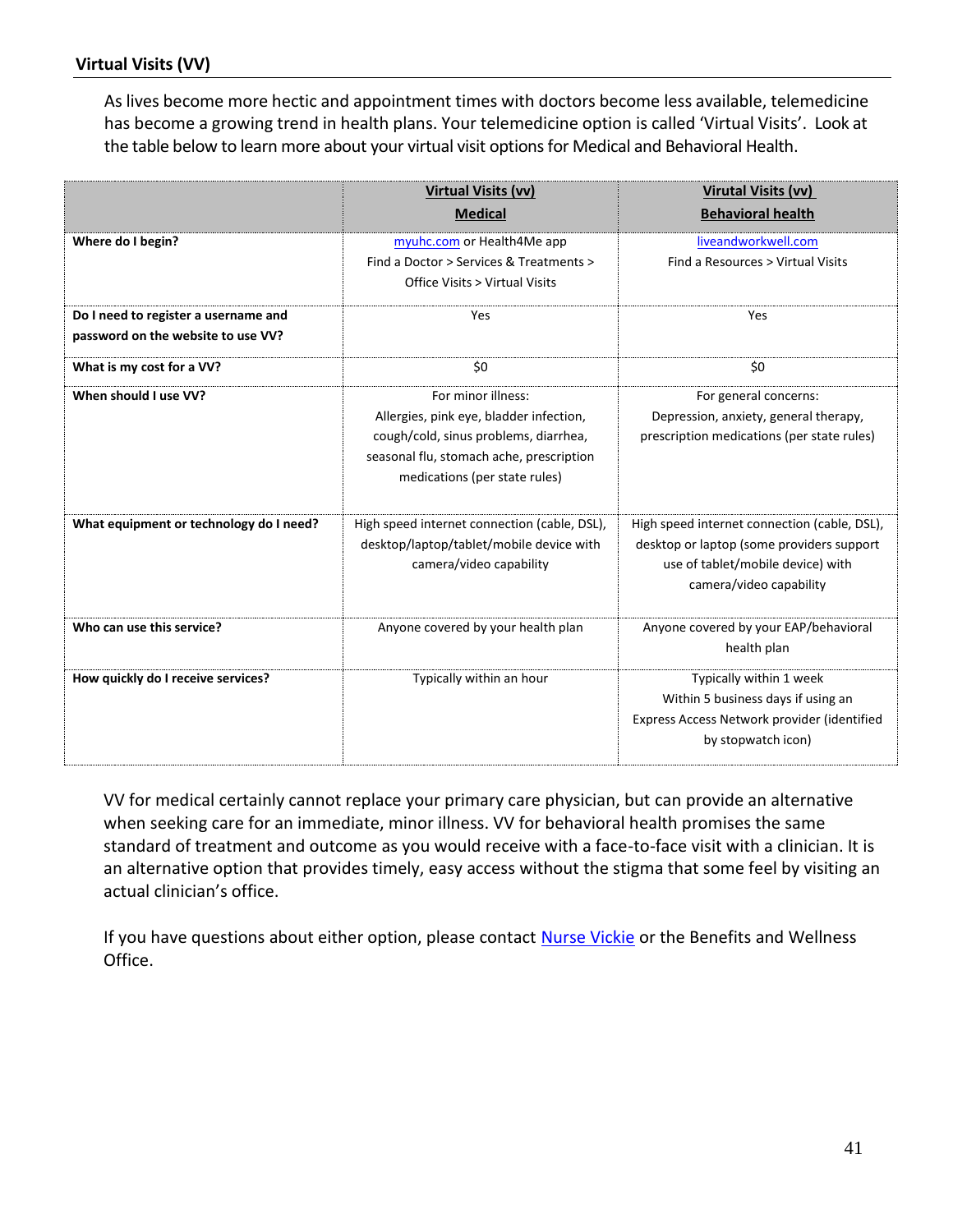### <span id="page-42-0"></span>**Your Vision**

Your vision benefit provides coverage at both in- and out-of-network providers. Your out-ofpocket expense is typically much higher at an out-of-network provider. Network providers also handle the submission of your claim. Out-of-network providers do not. For assistance with outof-network claims, contact VSP or download a claim form at [www.vsp.com.](http://www.vsp.com/) Visit [www.vsp.com](http://www.vsp.com/)  to locate a network provider or call 1.800.877.7195 and follow the Interactive Voice Response (IVR) system prompts. Both the website and the IVR system require your social security number and zip code to generate a list of network providers in your area.

| <b>Plan Provision</b>               | <b>In-Network</b>                                             | <b>Out-of-Network</b>     |
|-------------------------------------|---------------------------------------------------------------|---------------------------|
| Exams                               | Every 12 months                                               | Every 12 months           |
|                                     | \$0 copay                                                     | Reimbursed up to \$40     |
| <b>Optomap (Retinal Screening)</b>  | Every 12 months                                               | Not covered               |
|                                     | $$20$ copay                                                   |                           |
| Lenses                              | Every 12 months                                               | Every 12 months           |
| Single                              | \$20 copay for materials for frames                           | Reimbursed up to \$50     |
| Bifocal                             | and/or lenses                                                 | Reimbursed up to \$60     |
| Trifocal                            | Impact Resistant Lenses covered 100%                          | Reimbursed up to \$70     |
| Lenticular                          | \$20 allowance toward Anti-glare coating                      | Reimbursed up to \$70     |
| <b>Contact Lenses</b>               | Every 12 months                                               | Every 12 months           |
| (Contact lenses provided in lieu of | \$150 allowance for contacts                                  | Reimbursed up to \$80     |
| lenses and frames.)                 | Fitting and evaluation capped at \$60<br>and 100% member paid | Reimbursed up to \$175*** |
| <b>Frames</b>                       | Every 24 months                                               | Every 24 months           |
| <b>Covered Selection</b>            | \$150 allowance (Retail)                                      | Reimbursed up to \$30     |
|                                     | \$57 allowance (Wholesale)                                    |                           |
| <b>Child Frames (Under age 12)</b>  | Every 12 months                                               | Every 12 months           |

\*\*\*Necessary contacts are determined at the provider's discretion. Your provider must contact Vision Service Plan prior to the purchase of contacts deemed necessary.

**The Diabetic Eyecare Plus Program** provides coverage for additional eyecare services specifically for members with diabetic eye disease, glaucoma or age-related macular degeneration.

### **Extra VSP Program Discounts**

**Contacts -** 15% off cost of contact lens exam (fitting and evaluation).

### **Glasses and Sunglasses**

- Average 40% savings on other lens enhancements all non–covered lens options.
- 30% off additional glasses and sunglasses, including lens option, from the same VSP provider on the same day as your WellVision Exam, or 20% discount within 12 months of your last exam.

### **Laser Vision Correction**

- Average 15% off the regular price or 5% off the promotional price from contracted facilities.
- After surgery, use your frame allowance (if eligible) for sunglasses from any VSP doctor.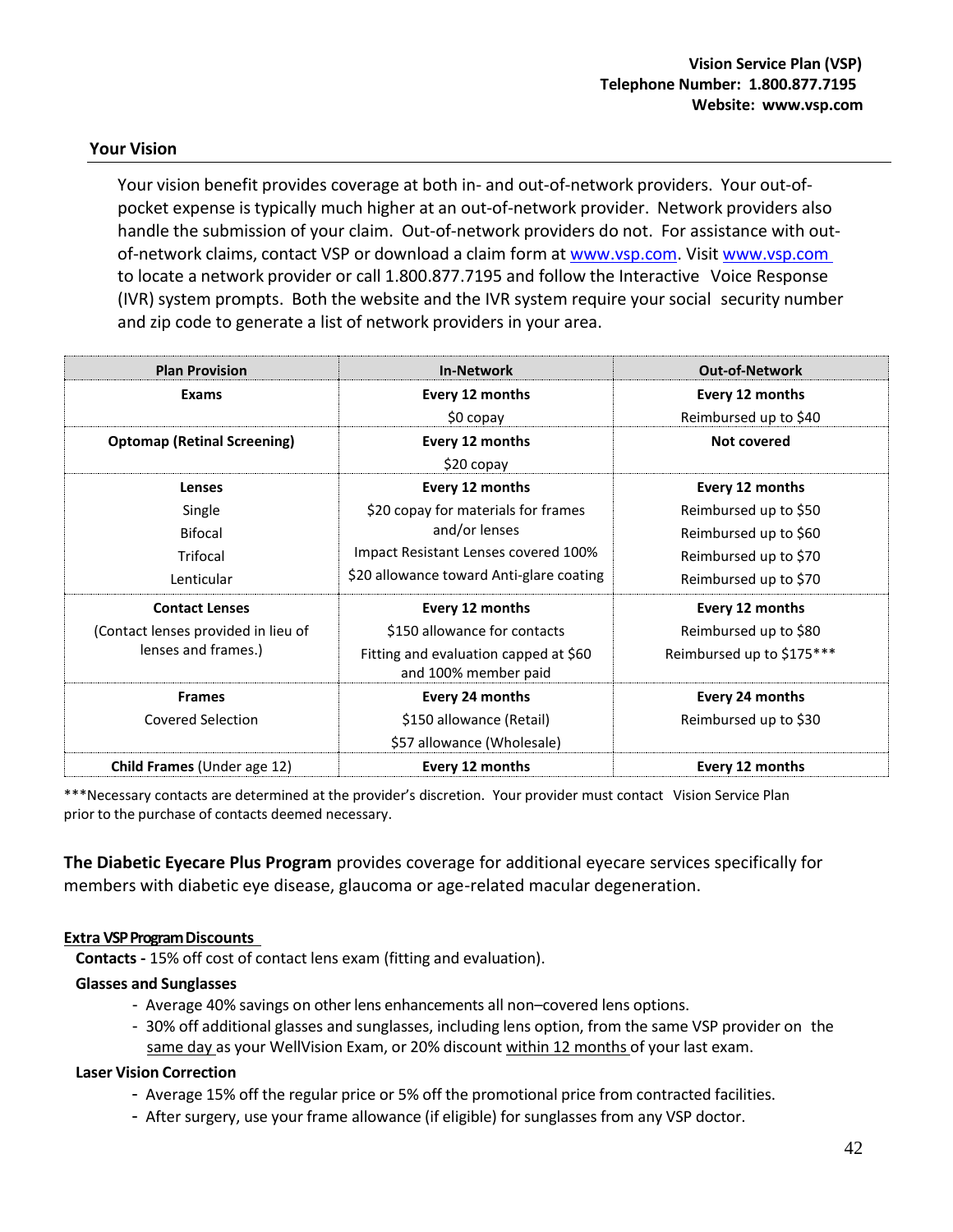### <span id="page-43-0"></span>**Your COBRA**

The Consolidated Omnibus Budget Reconciliation Act (COBRA) requires continuation health coverage is offered to eligible individuals who lost health coverage due to certain specific events. Franklin County Cooperative Health Improvement Program offers COBRA continuation coverage at full cost of coverage plus a 2 percent administrative charge.

COBRA coverage under the Franklin County Cooperative Health Improvement Program includes medical, prescription drug, dental, vision and behavioral health. It does NOT include Employee Assistance Program or term life insurance coverage. All eligible employees can elect COBRA coverage for a period of up to 18 months and dependents for up to 36 months.

The qualifying events that cause an employee to lose group health coverage are:

- Termination of the employee's employment for any reason other than gross misconduct
- Reduction in the employee's hours of employment

The following are qualifying events for the spouse, domestic partner or dependent child of a covered employee if they cause the spouse, domestic partner or dependent child to lose coverage:

- Termination of employee's employment
- Reduction in the employee's hours of employment
- Death of the employee
- Divorce, legal separation of the employee or termination of a domestic partnership
- Loss of eligibility by an enrolled dependent who is a child
- Spouse or domestic partner becomes eligible for Medicare
- Covered employee becomes entitled to Medicare

Contact your HR/Payroll Officer for current COBRA rates and to initiate the COBRA process. For additional information call the Franklin County Benefits and Wellness Office.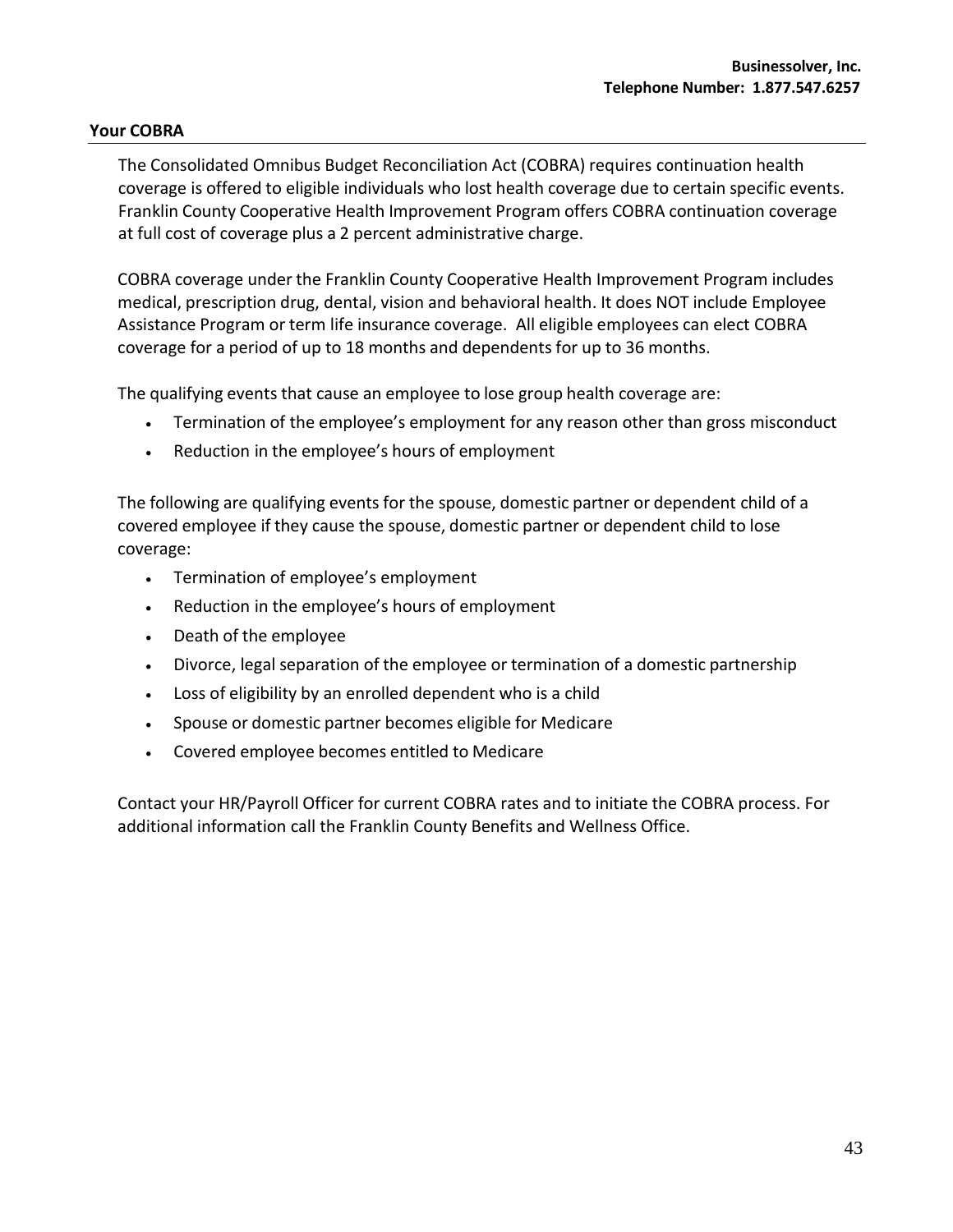### <span id="page-44-1"></span><span id="page-44-0"></span>**Other Important Information**

### **Health Insurance Portability and Accountability Act of 1996 (HIPAA)**

The Health Insurance Portability and Accountability Act (HIPAA) provides rights and protections for participants and beneficiaries in group health plans. HIPAA includes protections for coverage under group health plans that limit exclusions for preexisting conditions; prohibit discrimination against employees and dependents based on their health status; and allow a special opportunity to enroll in a new plan to individuals in certain circumstances. HIPAA may also give you a right to purchase individual coverage if you have no group health plan coverage available, and have exhausted COBRA or other continuation coverage.

### <span id="page-44-2"></span>**Women's Health and Cancer Rights Act of 1998**

As required by the Women's Health and Cancer Rights Act of 1998, we provide benefits under the plan for mastectomy, including reconstruction and surgery to achieve symmetry between the breasts, prostheses, and complications resulting from a mastectomy (including lymphedema.) If you are receiving benefits in connection with a mastectomy, benefits are also provided for the following covered health services, as you determine appropriate with your attending physician:

- All stages of reconstruction of the breast on which the mastectomy was performed;
- Surgery and reconstruction of the other breast to produce a symmetrical appearance; and
- Prostheses and treatment of physical complications of the mastectomy, including lymphedema.

The amount you must pay for such covered health services (including copayments and any annual deductible) are the same as are required for any other covered health service. Limitations on benefits are the same as for any other covered health service.

### **Statement of Rights Under the Newborns' and Mothers' Health Protection Act**

Group health plans and health insurance issuers generally may not, under Federal law, restrict benefits for any hospital length of stay in connection with childbirth for the mother or newborn child to less than 48 hours following a vaginal delivery, or less than 96 hours following a cesarean section. However, federal law generally does not prohibit the mother's or newborn's attending provider, after consulting with the mother, from discharging the mother or her newborn earlier than 48 hours (or 96 hours as applicable.) In any case, plans and issuers may not, under federal law, require that a provider obtain authorization from the plan or the insurance issuer for prescribing a length of stay not in excess of 48 hours (or 96 hours.)

### **Summary of Benefits and Coverage (SBC) and Uniform Glossary**

Your Summary of Benefits and Coverage (SBC) and Uniform Glossary provide clear, consistent and comparable information about your health benefits (medical, behavioral health and pharmacy). It is intended to be a document that you can use to compare benefit plans. To obtain a copy of your SBC, go to [http://BeWell.franklincountyohio.gov](http://bewell.franklincountyohio.gov/) or contact the Franklin County Benefits and Wellness Office.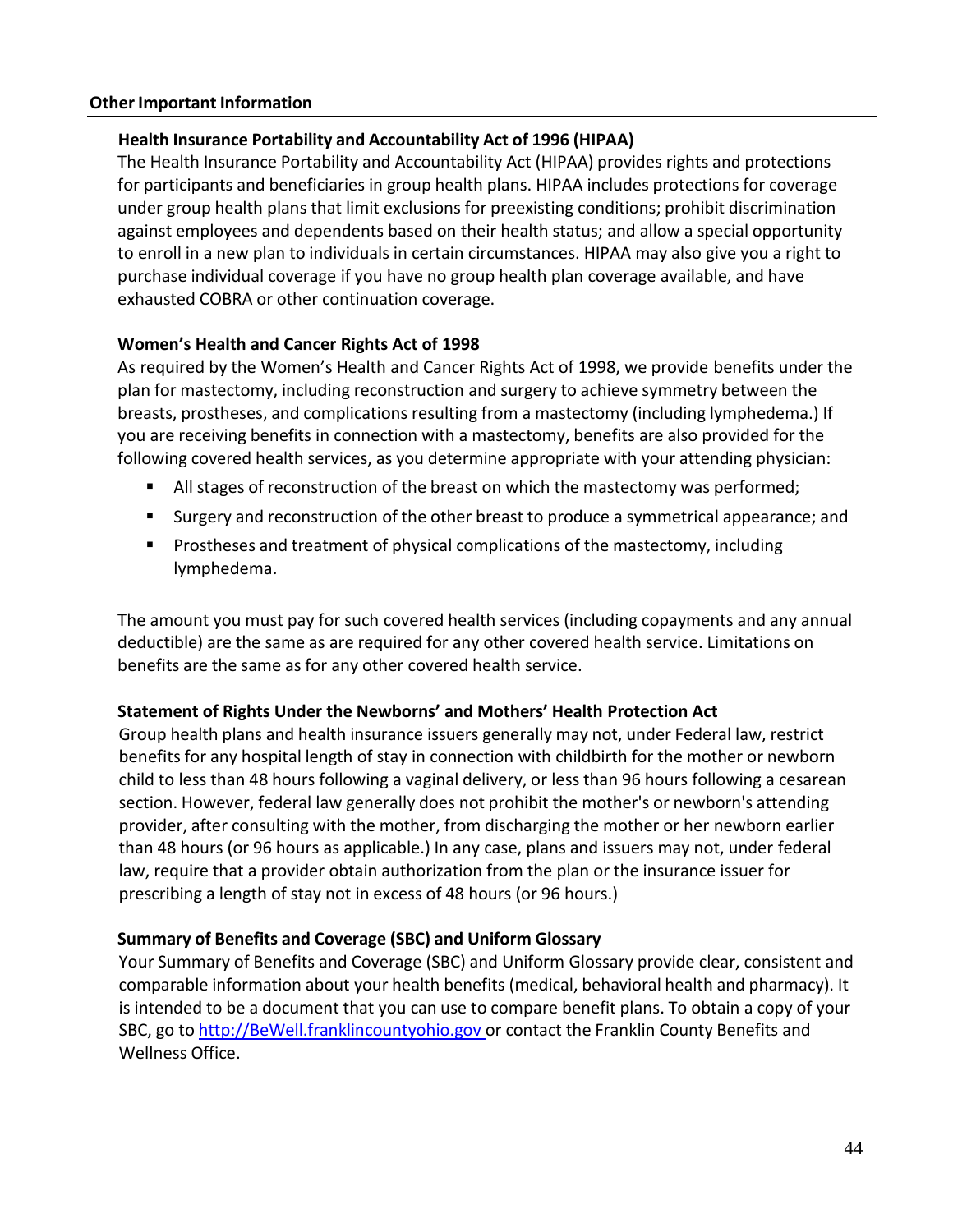### **Exhibit 1**

### **Definitions and Required Documents Checklist**

**If you are requesting coverage for a dependent (spouse, domestic partner or child), the eligibility of the dependent must be verified before coverage will be approved. To verify a dependent's eligibility, submit the applicable required documents (see dependent types and required documents below).**

**The required documents must be provided to the Franklin County Benefits Office:**

New Hire: **Within 30 days of your date of hire**

Qualified Life Event, i.e. marriage, birth, etc.: **Within 30 days of the date of the life event**

Open Enrollment: **No later than the date specified in your Open Enrollment materials**

**If the required documents are not provided within this timeframe, coverage will not be approved and the next opportunity to enroll your dependents will be at the next annual Open Enrollment.**

### **READ THIS ENTIRE CHECKLIST BEFORE YOU ENROLL YOUR DEPENDENTS.**

### **Checklist**

|        | Enroll your dependents at https://fccbenefits.com.<br>documents.                                                                               | The enrollment system will indicate your enrollment is pending. Your dependents will<br>be enrolled for coverage upon the Benefits Office receiving and approving the required |  |
|--------|------------------------------------------------------------------------------------------------------------------------------------------------|--------------------------------------------------------------------------------------------------------------------------------------------------------------------------------|--|
|        | <b>IMPORTANT: Print a copy of your Election Summary.</b>                                                                                       |                                                                                                                                                                                |  |
| $\Box$ | Refer to the dependent types in the following chart.<br>Identify the documents required.                                                       |                                                                                                                                                                                |  |
|        | Make copies of the required documents.<br>Originals are NOT required.                                                                          |                                                                                                                                                                                |  |
|        | Record the following information in the upper right corner of each document.<br>Employee name and telephone number<br>$\overline{\phantom{0}}$ |                                                                                                                                                                                |  |
|        | Submit the required documents to the Franklin County Benefits Office.<br>Documents must be received within the timeframes illustrated above.   |                                                                                                                                                                                |  |
|        | Send documents via post or inner-office<br>mail or hand deliver to:                                                                            | <b>Franklin County Benefits and Wellness</b><br><b>Franklin County Government Tower</b><br>373 S High Street, 25 <sup>th</sup> Floor<br>Columbus, OH 43215                     |  |
|        | Fax documents to:                                                                                                                              | 614-525-5515                                                                                                                                                                   |  |
|        | Scan and email documents to:                                                                                                                   | Benefits@franklincountyohio.gov                                                                                                                                                |  |

**Contact the Franklin County Benefits and Wellness Office if you have questions.**

Local**: 614.525.5750**

Toll-free**: 1.800.397.5884**

Email**:** [Benefits@franklincountyohio.gov](mailto:Benefits@franklincountyohio.gov)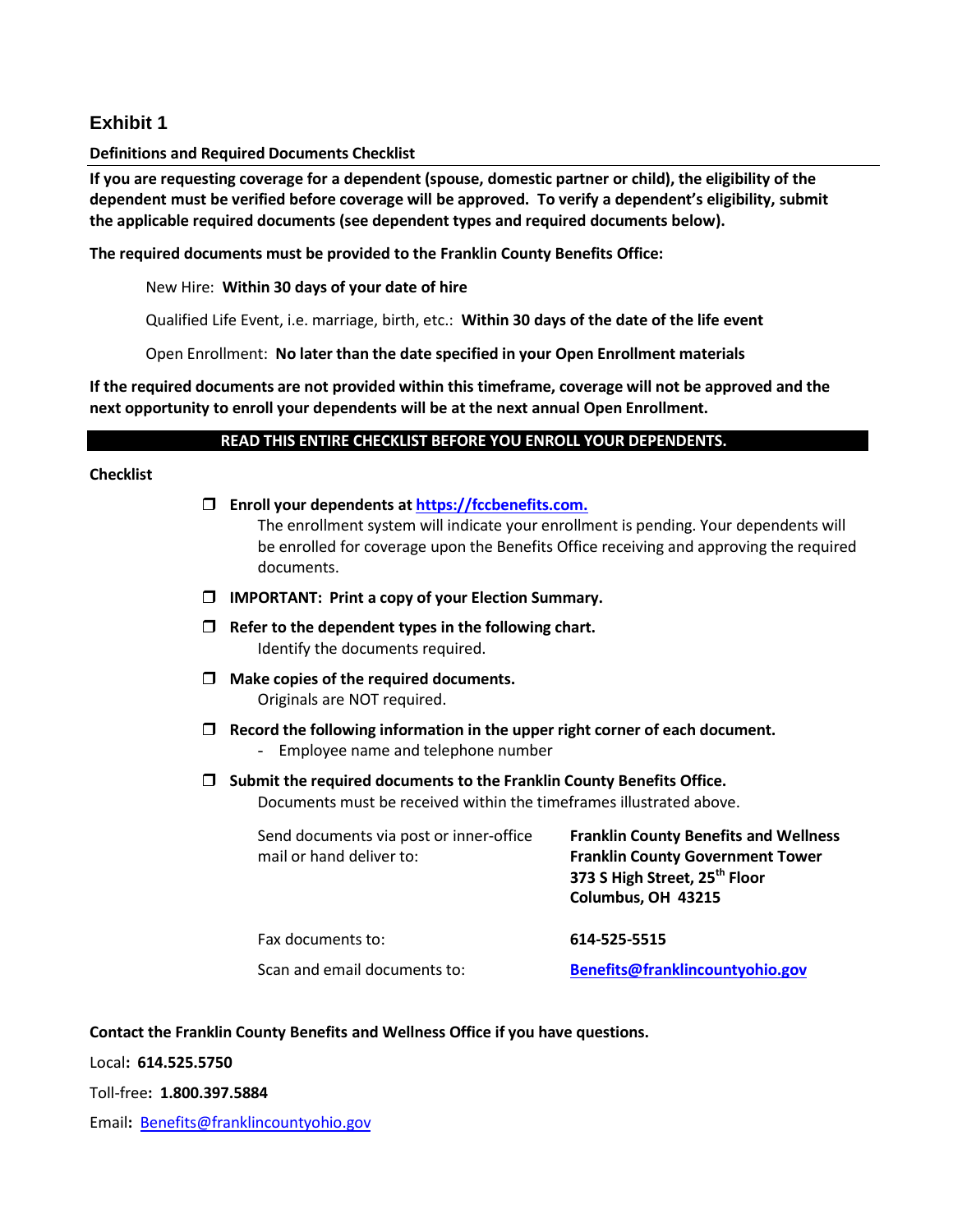| <b>SPOUSE AND DOMESTIC PARTNER</b> |                                                                                                                                                                                                                                                                                                                                                                                                                                                                                                                                                                                                                                                                                                   |                                                                                                                                                                                                                                                                                                                                                                                                                                                                                                                                                                                                                                                                                                                                                                                                                                                                                                                                                                                                                         |  |
|------------------------------------|---------------------------------------------------------------------------------------------------------------------------------------------------------------------------------------------------------------------------------------------------------------------------------------------------------------------------------------------------------------------------------------------------------------------------------------------------------------------------------------------------------------------------------------------------------------------------------------------------------------------------------------------------------------------------------------------------|-------------------------------------------------------------------------------------------------------------------------------------------------------------------------------------------------------------------------------------------------------------------------------------------------------------------------------------------------------------------------------------------------------------------------------------------------------------------------------------------------------------------------------------------------------------------------------------------------------------------------------------------------------------------------------------------------------------------------------------------------------------------------------------------------------------------------------------------------------------------------------------------------------------------------------------------------------------------------------------------------------------------------|--|
| <b>DEPENDENT</b>                   |                                                                                                                                                                                                                                                                                                                                                                                                                                                                                                                                                                                                                                                                                                   |                                                                                                                                                                                                                                                                                                                                                                                                                                                                                                                                                                                                                                                                                                                                                                                                                                                                                                                                                                                                                         |  |
| <b>TYPE</b>                        | <b>DEFINITION</b>                                                                                                                                                                                                                                                                                                                                                                                                                                                                                                                                                                                                                                                                                 | <b>REQUIRED DOCUMENT(S)</b>                                                                                                                                                                                                                                                                                                                                                                                                                                                                                                                                                                                                                                                                                                                                                                                                                                                                                                                                                                                             |  |
| <b>Spouse</b>                      | Legal spouse of a covered employee<br>Does not include:<br>- Ex-spouse<br>- Legally separated spouse                                                                                                                                                                                                                                                                                                                                                                                                                                                                                                                                                                                              | One (1) of the following OPTIONS:<br><b>OPTION 1:</b> Covered employee's most recent Federal<br>Income Tax Return (1040, 1040A or 1040EZ) as filed with<br>the IRS listing the spouse:<br>- Page 1 PLUS signature page if filed hard copy; OR<br>- Page 1 PLUS Certificate of Electronic Filing<br><b>OPTION 2: Marriage Certificate (court approved</b><br>certificate or marriage abstract, not license) PLUS one of<br>the following to show current joint tenancy:<br>- Proof of joint ownership of residence or other real<br>estate;<br>- Proof that covered employee and spouse are both<br>listed on a lease or share the rent of a home or other<br>property;<br>- Joint ownership of a motor vehicle;<br>- Designation of the spouse as a primary beneficiary of<br>the covered employee's life insurance, or retirement<br>benefits;<br>- Utility bill listing both covered employee and spouse<br>(or 2 separate utility bills at the same address, one<br>listing the covered employee and one listing the |  |
|                                    |                                                                                                                                                                                                                                                                                                                                                                                                                                                                                                                                                                                                                                                                                                   | spouse).<br><b>Affidavit of Domestic Partnership</b>                                                                                                                                                                                                                                                                                                                                                                                                                                                                                                                                                                                                                                                                                                                                                                                                                                                                                                                                                                    |  |
| <b>Domestic</b><br>Partner         | A qualified domestic partner:<br>- must share a permanent residence with the                                                                                                                                                                                                                                                                                                                                                                                                                                                                                                                                                                                                                      | <b>PLUS</b>                                                                                                                                                                                                                                                                                                                                                                                                                                                                                                                                                                                                                                                                                                                                                                                                                                                                                                                                                                                                             |  |
|                                    | covered employee;<br>- is the sole domestic partner of the covered<br>employee, has been in a relationship with the<br>covered employee for at least six (6) months<br>and intends to remain in the relationship<br>indefinitely;<br>- is not currently married to or legally<br>separated from another person;<br>- shares responsibility with the covered person<br>for each other's common welfare;<br>- is at least 18 years of age and mentally<br>competent;<br>- is not related to the covered employee by<br>blood to a degree of closeness that would<br>prohibit marriage;<br>- is financially interdependent with the<br>covered employee in accordance with the<br>plan requirements. | Three (3) of the following documents to show financial<br>interdependency:<br>- Joint ownership of real estate property or joint tenancy<br>on a residential lease;<br>- Joint ownership of an automobile;<br>- Joint bank or credit account;<br>- Joint liabilities (e.g. credit cards or loans);<br>- A will designating the domestic partner as primary<br>beneficiary;<br>- A retirement plan or life insurance policy beneficiary<br>designation form designating the domestic partner as<br>primary beneficiary;<br>- A durable power of attorney signed to the effect that<br>the covered employee and the domestic partner have<br>granted powers to one another.                                                                                                                                                                                                                                                                                                                                               |  |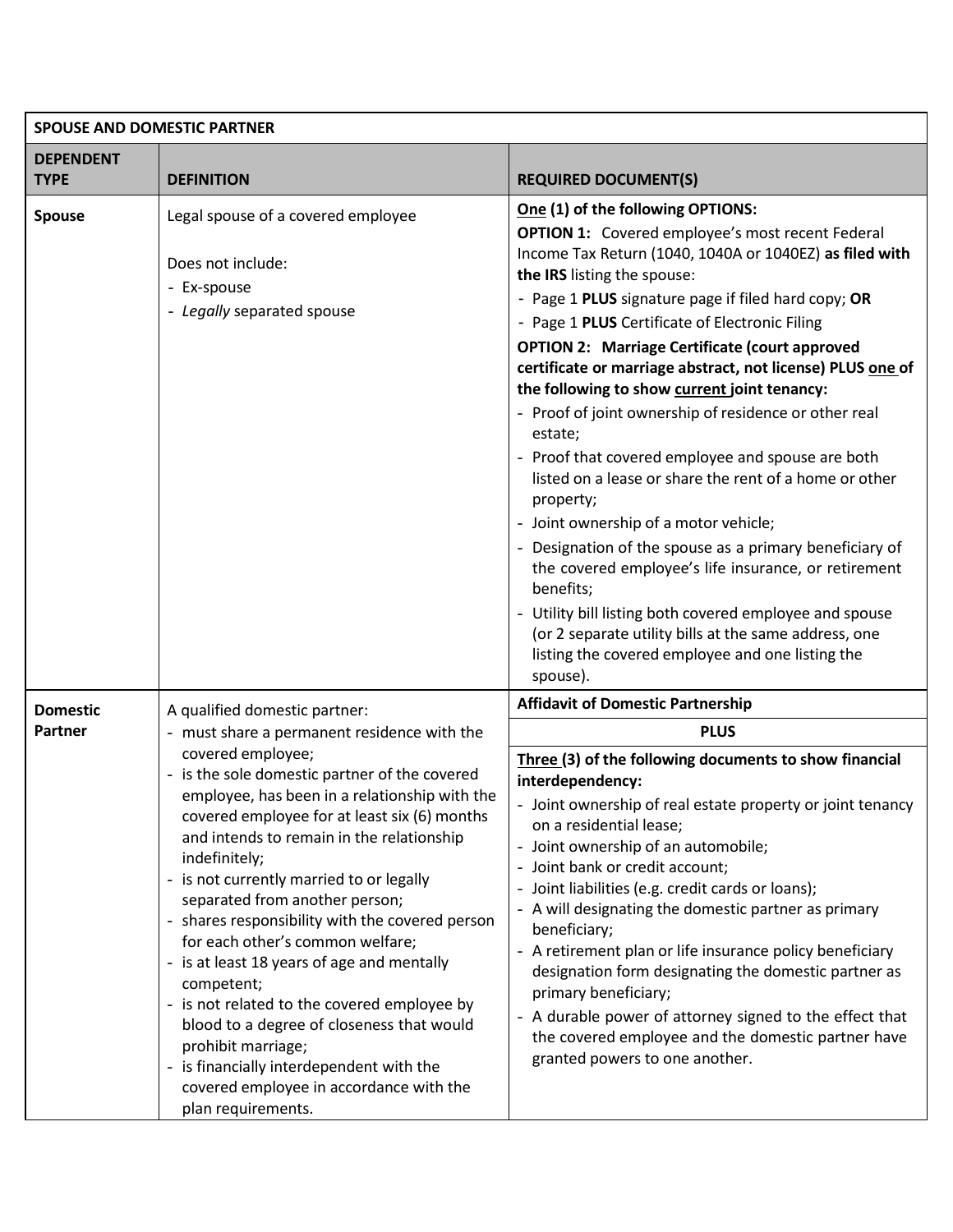| <b>DEPENDENT CHILD</b>                                                                                      |                                                                                                                                                                                                                                                                                                                                                                                                                    |                                                                                                                                                                                                                                                                                                                                                                                                                                         |  |  |
|-------------------------------------------------------------------------------------------------------------|--------------------------------------------------------------------------------------------------------------------------------------------------------------------------------------------------------------------------------------------------------------------------------------------------------------------------------------------------------------------------------------------------------------------|-----------------------------------------------------------------------------------------------------------------------------------------------------------------------------------------------------------------------------------------------------------------------------------------------------------------------------------------------------------------------------------------------------------------------------------------|--|--|
| <b>DEPENDENT</b><br><b>TYPE</b>                                                                             | <b>DEFINITION</b>                                                                                                                                                                                                                                                                                                                                                                                                  | <b>REQUIRED DOCUMENT(S)</b>                                                                                                                                                                                                                                                                                                                                                                                                             |  |  |
| <b>Natural child</b><br>(up to age 26)                                                                      | A natural (biological) child of the covered<br>employee or domestic partner<br>The domestic partner must be enrolled in order<br>to enroll a natural child of the domestic partner<br>dependent<br>unless there is a legal relationship between the<br>employee and the child, i.e. the child was<br>adopted by the employee or the employee has<br>legal guardianship of the child.                               | One (1) of the following OPTIONS:<br><b>OPTION 1:</b> Covered employee or domestic partner's<br>most recent Federal Income Tax Return (1040, 1040A or<br>1040EZ) as filed with the IRS listing the child as<br>- Page 1 PLUS signature page if filed hard copy; OR<br>- Page 1 PLUS Certificate of Electronic Filing<br><b>OPTION 2:</b> Birth Certificate of child                                                                     |  |  |
|                                                                                                             |                                                                                                                                                                                                                                                                                                                                                                                                                    | <b>OR</b>                                                                                                                                                                                                                                                                                                                                                                                                                               |  |  |
|                                                                                                             |                                                                                                                                                                                                                                                                                                                                                                                                                    | If one of the OPTIONS above is not available (i.e., when<br>adding a newborn), one (1) of the following:<br>- Hospital release papers on hospital letterhead<br>- Footprints<br>- Crib Card<br>- Letter from physician or hospital on respective<br>letterhead                                                                                                                                                                          |  |  |
| <b>Stepchild</b><br>(up to age 26)                                                                          | A natural (biological) child of an eligible<br>covered employee's spouse, i.e. a stepchild of<br>the covered employee.                                                                                                                                                                                                                                                                                             | One (1) of the following OPTIONS:<br>OPTION 1: Covered employee or spouse's most recent<br>Federal Income Tax Return (1040, 1040A or 1040EZ) as<br>filed with the IRS listing the stepchild as dependent<br>- Page 1 PLUS signature page if filed hard copy; OR<br>- Page 1 PLUS Certificate of Electronic Filing<br><b>OPTION 2: Birth Certificate of stepchild</b><br>If submitting spouse's tax return or birth certificate of       |  |  |
|                                                                                                             |                                                                                                                                                                                                                                                                                                                                                                                                                    | stepchild, and the spouse is not covered under the<br>employee's plan, documents proving eligibility of the<br>spouse are also required.                                                                                                                                                                                                                                                                                                |  |  |
| Child (up to age<br>26) for whom<br>the employee,<br>spouse or<br>domestic<br>partner is legal<br>guardian. | A child for whom legal guardianship has been<br>awarded to the covered eligible employee,<br>spouse or domestic partner<br>The domestic partner must be covered in order<br>to cover a child for whom the domestic partner<br>has been awarded legal guardianship unless<br>there is a legal relationship between the<br>employee and the child, i.e. the employee has<br>legal guardianship of the child as well. | One (1) of the following OPTIONS:<br><b>OPTION 1:</b> Covered employee, spouse or domestic<br>partner's most recent Federal Income Tax Return (1040,<br>1040A or 1040EZ) as filed with the IRS listing the child as<br>dependent<br>- Page 1 PLUS signature page if filed hard copy; OR<br>- Page 1 PLUS Certificate of Electronic Filing<br><b>OPTION 2:</b> Court documents signed by a judge verifying<br>legal custody of the child |  |  |
|                                                                                                             |                                                                                                                                                                                                                                                                                                                                                                                                                    | If submitting spouse's tax return or court documents of<br>legal custody, and the spouse is not covered under the<br>employee's plan, documents proving eligibility of the<br>spouse are also required.                                                                                                                                                                                                                                 |  |  |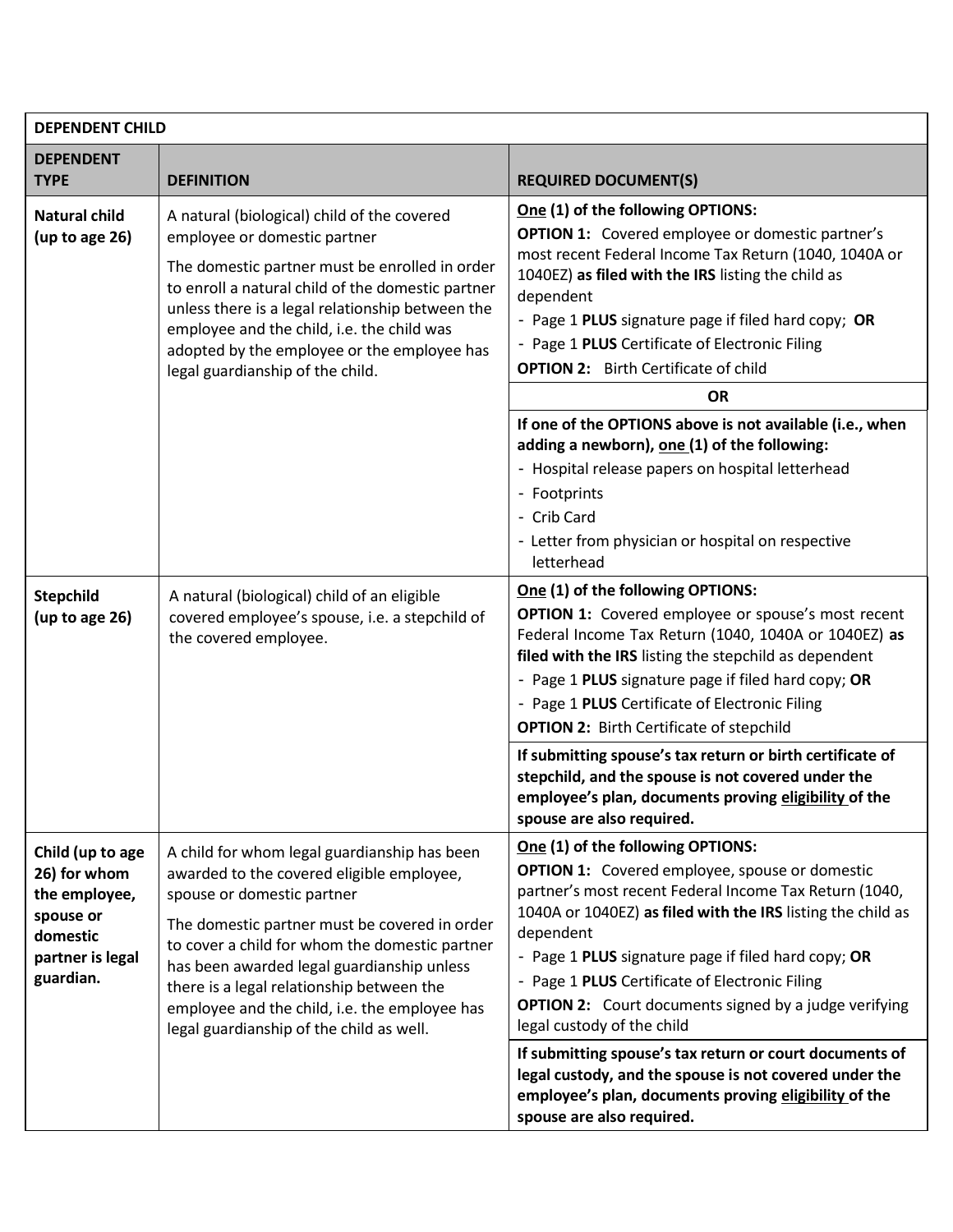| <b>DEPENDENT CHILD</b>                        |                                                                                                                                                                                                                                                                                                                                                                                                                                                          |                                                                                                                                                                                                                                                                                                                                                                                                                                                                                                                                                                                                                                                                     |  |
|-----------------------------------------------|----------------------------------------------------------------------------------------------------------------------------------------------------------------------------------------------------------------------------------------------------------------------------------------------------------------------------------------------------------------------------------------------------------------------------------------------------------|---------------------------------------------------------------------------------------------------------------------------------------------------------------------------------------------------------------------------------------------------------------------------------------------------------------------------------------------------------------------------------------------------------------------------------------------------------------------------------------------------------------------------------------------------------------------------------------------------------------------------------------------------------------------|--|
| <b>DEPENDENT</b><br><b>TYPE</b>               | <b>DEFINITION</b>                                                                                                                                                                                                                                                                                                                                                                                                                                        | <b>REQUIRED DOCUMENT(S)</b>                                                                                                                                                                                                                                                                                                                                                                                                                                                                                                                                                                                                                                         |  |
| <b>Adopted child</b><br>(up to age 26)        | A legally adopted child of the covered<br>employee, spouse or domestic partner,<br>includes children placed in anticipation of a<br>legal adoption<br>The domestic partner must be covered in order<br>to cover an adopted child of the domestic<br>partner unless there is a legal relationship<br>between the employee and the child, i.e. the<br>child was adopted by the employee as well or<br>the employee has legal guardianship of the<br>child. | One (1) of the following OPTIONS:<br><b>OPTION 1:</b> Covered employee, spouse or domestic<br>partner's most recent Federal Income Tax Return (1040,<br>1040A or 1040EZ) as filed with the IRS listing the child as<br>dependent<br>- Page 1 PLUS signature page if filed hard copy; OR<br>- Page 1 PLUS Certificate of Electronic Filing<br><b>OPTION 2:</b> Court documents for the adopted child from<br>a court of competent jurisdiction<br><b>OPTION 3:</b> International adoption papers from country<br>of adoption<br><b>OPTION 4:</b> Papers from the adoption agency showing<br>intent to adopt<br>If submitting spouse's tax return, court documents or |  |
|                                               | adoption papers, and the spouse is not covered under<br>the employee's plan, documents proving eligibility of<br>the spouse are also required.                                                                                                                                                                                                                                                                                                           |                                                                                                                                                                                                                                                                                                                                                                                                                                                                                                                                                                                                                                                                     |  |
| Child (up to age<br>26) covered by<br>a QMCSO | A child for whom health care coverage is<br>required through a Qualified Medical Child<br>Support Order (QMCSO).                                                                                                                                                                                                                                                                                                                                         | One (1) of the following OPTIONS:<br><b>OPTION 1:</b> Court documents signed by a judge<br><b>OPTION 2:</b> Medical support orders issued by a State<br>agency                                                                                                                                                                                                                                                                                                                                                                                                                                                                                                      |  |

| CHILD OF A DEPENDENT CHILD (i.e. GRANDCHILD) |                                                                          |                                                                                                                                                                                                                                                                     |
|----------------------------------------------|--------------------------------------------------------------------------|---------------------------------------------------------------------------------------------------------------------------------------------------------------------------------------------------------------------------------------------------------------------|
| <b>DEPENDENT</b><br><b>TYPE</b>              | <b>DEFINITION</b>                                                        | <b>REQUIRED DOCUMENT(S)</b>                                                                                                                                                                                                                                         |
| Child of a                                   | A child of a dependent child                                             | Birth Certificate of child, i.e. of grandchild                                                                                                                                                                                                                      |
| dependent                                    | The child of a dependent child is eligible for                           | <b>OR</b>                                                                                                                                                                                                                                                           |
| child, i.e.<br>grandchild                    | coverage only if the dependent is eligible and<br>enrolled for coverage. | If the child's birth certificate is not available, (i.e. when<br>adding a newborn), one (1) of the following:<br>- Hospital release papers on hospital letterhead<br>- Footprints<br>- Crib Card<br>- Letter from physician or hospital on respective<br>letterhead |